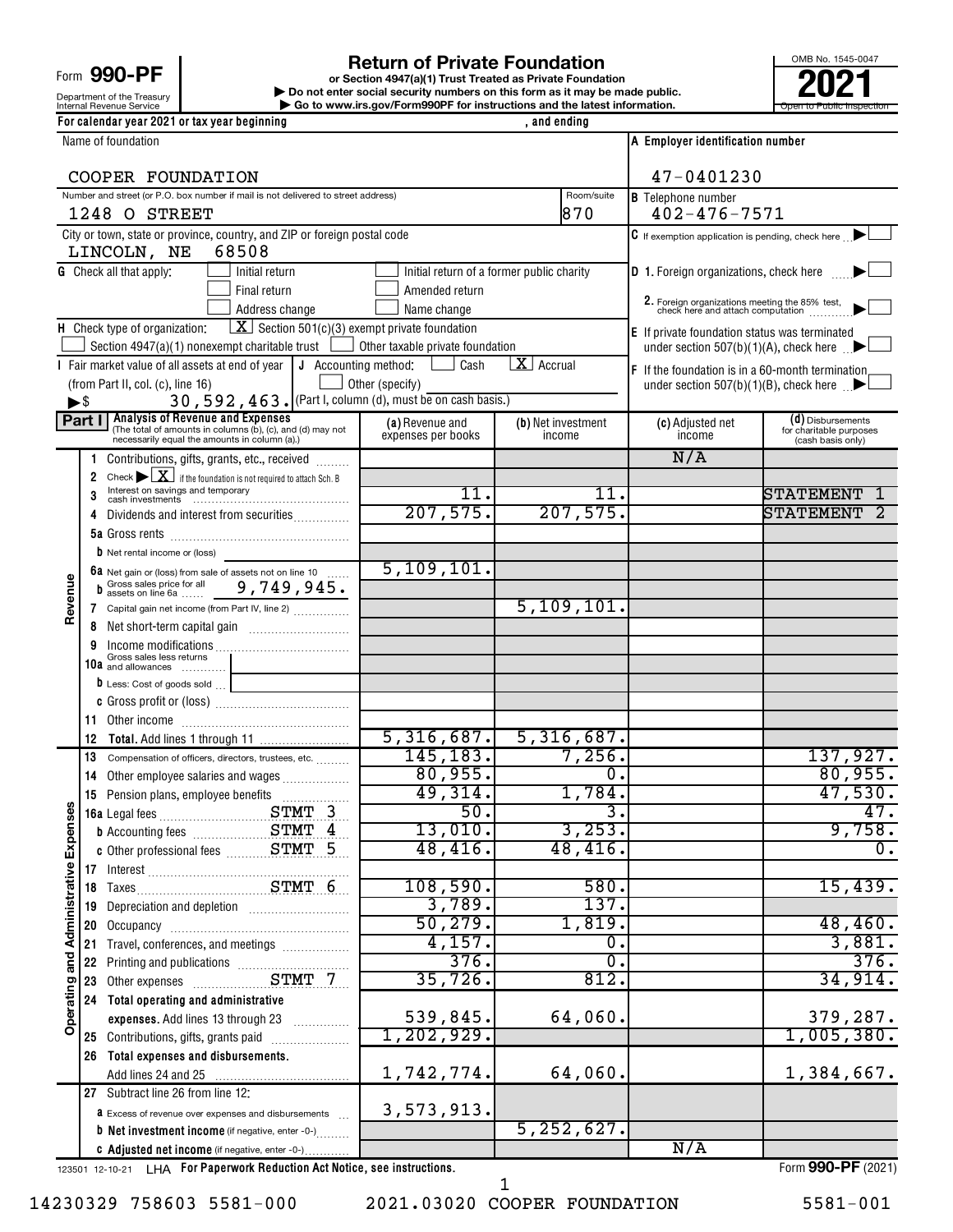| COOPER FOUNDATION<br>Form 990-PF (2021) |          |                                                                                                                                                                                                                                     |                                  |                                       | 47-0401230<br>Page 2  |  |  |  |
|-----------------------------------------|----------|-------------------------------------------------------------------------------------------------------------------------------------------------------------------------------------------------------------------------------------|----------------------------------|---------------------------------------|-----------------------|--|--|--|
|                                         | Part II  | <b>Balance Sheets</b> Attached schedules and amounts in the description                                                                                                                                                             | Beginning of year<br>End of year |                                       |                       |  |  |  |
|                                         |          | column should be for end-of-year amounts only.                                                                                                                                                                                      | (a) Book Value                   | (b) Book Value                        | (c) Fair Market Value |  |  |  |
|                                         |          | Cash - non-interest-bearing                                                                                                                                                                                                         | 973.                             | 1,366.                                | 1,366.                |  |  |  |
|                                         |          | 2 Savings and temporary cash investments [111] Savings and temporary cash investments [11] Savings and temporary cash                                                                                                               | 382, 830.                        | 56, 727.                              | 56, 727.              |  |  |  |
|                                         |          | 3 Accounts receivable                                                                                                                                                                                                               |                                  |                                       |                       |  |  |  |
|                                         |          | Less: allowance for doubtful accounts $\blacktriangleright$                                                                                                                                                                         |                                  |                                       |                       |  |  |  |
|                                         |          | 4 Pledges receivable $\blacktriangleright$                                                                                                                                                                                          |                                  |                                       |                       |  |  |  |
|                                         |          | Less: allowance for doubtful accounts                                                                                                                                                                                               |                                  |                                       |                       |  |  |  |
|                                         |          |                                                                                                                                                                                                                                     |                                  |                                       |                       |  |  |  |
|                                         |          | 6 Receivables due from officers, directors, trustees, and other                                                                                                                                                                     |                                  |                                       |                       |  |  |  |
|                                         |          |                                                                                                                                                                                                                                     |                                  |                                       |                       |  |  |  |
|                                         |          |                                                                                                                                                                                                                                     |                                  |                                       |                       |  |  |  |
|                                         |          | Less: allowance for doubtful accounts                                                                                                                                                                                               |                                  |                                       |                       |  |  |  |
|                                         |          |                                                                                                                                                                                                                                     |                                  |                                       |                       |  |  |  |
| Assets                                  |          |                                                                                                                                                                                                                                     | 17,786.                          | 4,977.                                | 4,977.                |  |  |  |
|                                         |          | 10a Investments - U.S. and state government obligations                                                                                                                                                                             |                                  |                                       |                       |  |  |  |
|                                         |          |                                                                                                                                                                                                                                     |                                  |                                       |                       |  |  |  |
|                                         |          |                                                                                                                                                                                                                                     |                                  |                                       |                       |  |  |  |
|                                         |          | 11 Investments - land, buildings, and equipment: basis  > _______________                                                                                                                                                           |                                  |                                       |                       |  |  |  |
|                                         |          | Less: accumulated depreciation (1999) (1999) (1999) (1999) (1999) (1999) (1999) (1999) (1999) (1999) (1999) (1                                                                                                                      |                                  |                                       |                       |  |  |  |
|                                         |          |                                                                                                                                                                                                                                     |                                  |                                       |                       |  |  |  |
|                                         |          |                                                                                                                                                                                                                                     | $\overline{28, 436, 002.}$       | 30,411,879.                           | 30,411,879.           |  |  |  |
|                                         |          | 117,514.                                                                                                                                                                                                                            |                                  |                                       |                       |  |  |  |
|                                         |          | 14 Land, buildings, and equipment: basis<br>Less: accumulated depreciation STMT 9 $\rightarrow$ 107, 135.                                                                                                                           | 9,742.                           | 10,379.                               | 117,514.              |  |  |  |
|                                         |          | 15 Other assets (describe                                                                                                                                                                                                           |                                  |                                       |                       |  |  |  |
|                                         |          | 16 Total assets (to be completed by all filers - see the                                                                                                                                                                            |                                  |                                       |                       |  |  |  |
|                                         |          |                                                                                                                                                                                                                                     |                                  | $28,847,333.$ 30,485,328. 30,592,463. |                       |  |  |  |
|                                         |          |                                                                                                                                                                                                                                     | $\frac{1}{26,564.}$              | 71,594.                               |                       |  |  |  |
|                                         |          |                                                                                                                                                                                                                                     | 280, 414.                        | 477,963.                              |                       |  |  |  |
|                                         | 19       | Deferred revenue <i>communication</i> and the contract of the contract of the contract of the contract of the contract of the contract of the contract of the contract of the contract of the contract of the contract of the contr |                                  |                                       |                       |  |  |  |
|                                         |          | 20 Loans from officers, directors, trustees, and other disqualified persons                                                                                                                                                         |                                  |                                       |                       |  |  |  |
| Liabilities                             | 21       |                                                                                                                                                                                                                                     |                                  |                                       |                       |  |  |  |
|                                         |          | 22 Other liabilities (describe $\blacktriangleright$                                                                                                                                                                                |                                  |                                       |                       |  |  |  |
|                                         |          |                                                                                                                                                                                                                                     |                                  |                                       |                       |  |  |  |
|                                         |          |                                                                                                                                                                                                                                     | 306,978.                         | 549,557.                              |                       |  |  |  |
|                                         |          | Foundations that follow FASB ASC 958, check here $\Box$ $\blacktriangleright$ $\Box X$                                                                                                                                              |                                  |                                       |                       |  |  |  |
|                                         |          | and complete lines 24, 25, 29, and 30.                                                                                                                                                                                              |                                  |                                       |                       |  |  |  |
|                                         | 24       | Net assets without donor restrictions                                                                                                                                                                                               |                                  |                                       |                       |  |  |  |
| <b>Fund Balances</b>                    | 25       | Net assets with donor restrictions                                                                                                                                                                                                  | 28, 540, 355.                    | 29,935,771.                           |                       |  |  |  |
|                                         |          | Foundations that do not follow FASB ASC 958, check here >                                                                                                                                                                           |                                  |                                       |                       |  |  |  |
|                                         |          | and complete lines 26 through 30.                                                                                                                                                                                                   |                                  |                                       |                       |  |  |  |
| ৯                                       |          |                                                                                                                                                                                                                                     |                                  |                                       |                       |  |  |  |
|                                         |          | 27 Paid-in or capital surplus, or land, bldg., and equipment fund                                                                                                                                                                   |                                  |                                       |                       |  |  |  |
| Assets                                  | 28       | Retained earnings, accumulated income, endowment, or other funds                                                                                                                                                                    |                                  |                                       |                       |  |  |  |
| <b>b</b> et                             | 29       |                                                                                                                                                                                                                                     | 28,540,355.                      | 29,935,771.                           |                       |  |  |  |
|                                         |          |                                                                                                                                                                                                                                     |                                  |                                       |                       |  |  |  |
|                                         | 30       | Total liabilities and net assets/fund balances                                                                                                                                                                                      | 28,847,333.                      | 30,485,328.                           |                       |  |  |  |
|                                         | Part III | Analysis of Changes in Net Assets or Fund Balances                                                                                                                                                                                  |                                  |                                       |                       |  |  |  |
|                                         |          | 1 Total net assets or fund balances at beginning of year - Part II, column (a), line 29                                                                                                                                             |                                  |                                       |                       |  |  |  |
|                                         |          |                                                                                                                                                                                                                                     |                                  | 1                                     | 28,540,355.           |  |  |  |
|                                         |          | 2 Enter amount from Part I, line 27a                                                                                                                                                                                                |                                  | $\overline{2}$                        | 3,573,913.            |  |  |  |
|                                         |          |                                                                                                                                                                                                                                     |                                  | 3                                     | $\overline{0}$ .      |  |  |  |
|                                         |          | <b>4</b> Add lines 1, 2, and 3                                                                                                                                                                                                      |                                  | 4                                     | 32, 114, 268.         |  |  |  |
|                                         |          | 5 Decreases not included in line 2 (itemize) > UNREALIZED LOSSES                                                                                                                                                                    |                                  | 5                                     | 2,178,497.            |  |  |  |
|                                         |          |                                                                                                                                                                                                                                     |                                  | $\boldsymbol{6}$                      | 29,935,771.           |  |  |  |

Form (2021) **990-PF**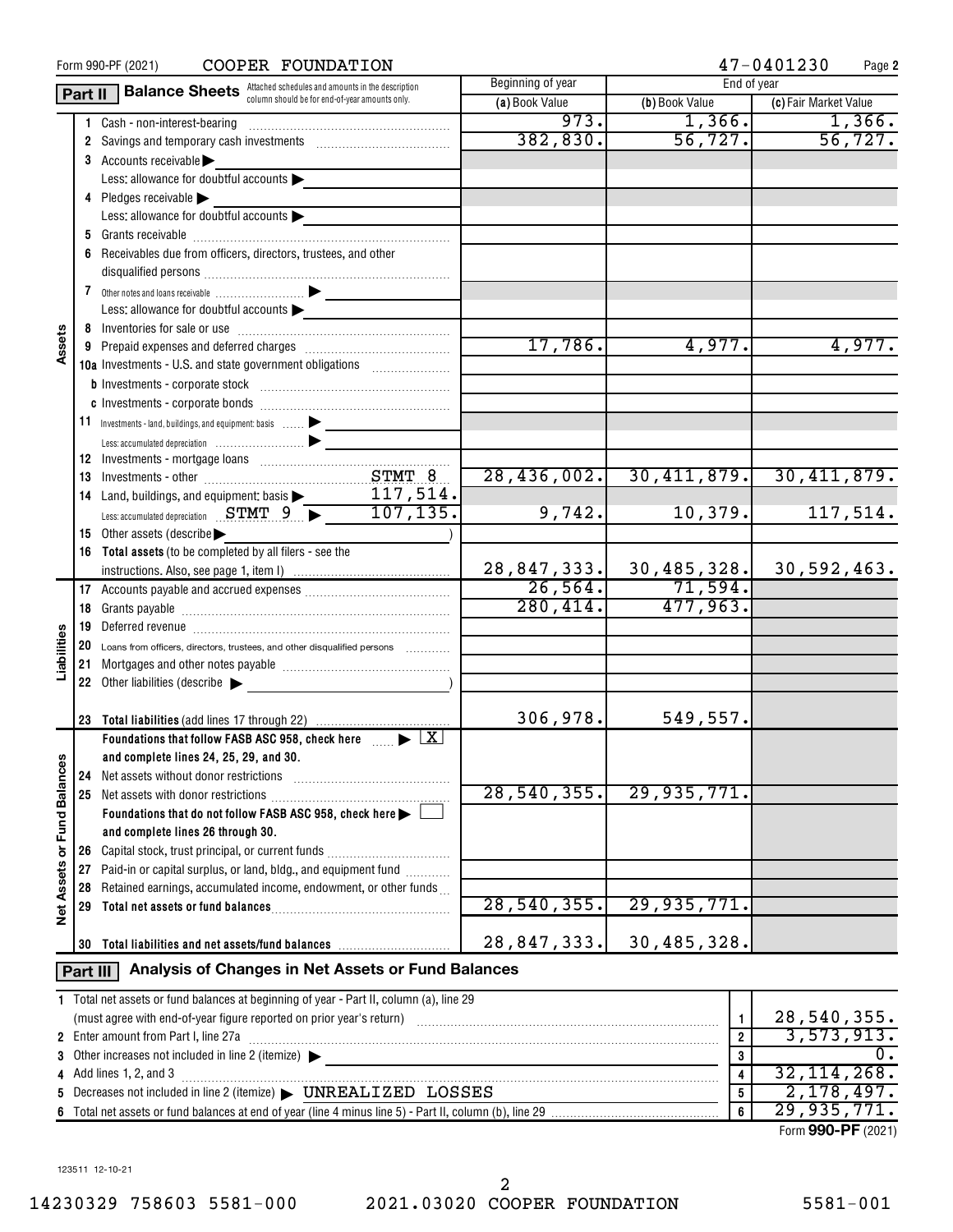| COOPER FOUNDATION<br>Form 990-PF (2021)                                         |                                                                                                                                              |                                                         |                                                   |  |                | 47-0401230<br>Page 3                             |                                                       |                                        |                                  |  |
|---------------------------------------------------------------------------------|----------------------------------------------------------------------------------------------------------------------------------------------|---------------------------------------------------------|---------------------------------------------------|--|----------------|--------------------------------------------------|-------------------------------------------------------|----------------------------------------|----------------------------------|--|
| <b>Part IV</b>                                                                  | <b>Capital Gains and Losses for Tax on Investment Income</b>                                                                                 |                                                         |                                                   |  |                |                                                  |                                                       |                                        |                                  |  |
|                                                                                 | (a) List and describe the kind(s) of property sold (for example, real estate,<br>2-story brick warehouse; or common stock, 200 shs. MLC Co.) |                                                         |                                                   |  |                | (b) How acquired<br>P - Purchase<br>D - Donation | (c) Date acquired<br>(mo., day, yr.)                  |                                        | (d) Date sold<br>(mo., day, yr.) |  |
| 1a                                                                              |                                                                                                                                              |                                                         |                                                   |  |                |                                                  |                                                       |                                        |                                  |  |
| SEE ATTACHED STATEMENT<br>b                                                     |                                                                                                                                              |                                                         |                                                   |  |                |                                                  |                                                       |                                        |                                  |  |
| c                                                                               |                                                                                                                                              |                                                         |                                                   |  |                |                                                  |                                                       |                                        |                                  |  |
| d                                                                               |                                                                                                                                              |                                                         |                                                   |  |                |                                                  |                                                       |                                        |                                  |  |
| e                                                                               |                                                                                                                                              |                                                         |                                                   |  |                |                                                  |                                                       |                                        |                                  |  |
| (e) Gross sales price                                                           | (f) Depreciation allowed<br>(or allowable)                                                                                                   |                                                         | (g) Cost or other basis<br>plus expense of sale   |  |                |                                                  | (h) Gain or (loss)<br>$((e)$ plus $(f)$ minus $(g)$ ) |                                        |                                  |  |
| a                                                                               |                                                                                                                                              |                                                         |                                                   |  |                |                                                  |                                                       |                                        |                                  |  |
| b                                                                               |                                                                                                                                              |                                                         |                                                   |  |                |                                                  |                                                       |                                        |                                  |  |
| c                                                                               |                                                                                                                                              |                                                         |                                                   |  |                |                                                  |                                                       |                                        |                                  |  |
| d                                                                               |                                                                                                                                              |                                                         |                                                   |  |                |                                                  |                                                       |                                        |                                  |  |
| 9,749,945.<br>e                                                                 |                                                                                                                                              |                                                         | 4,640,844.                                        |  |                |                                                  |                                                       |                                        | 5,109,101.                       |  |
|                                                                                 | Complete only for assets showing gain in column (h) and owned by the foundation on 12/31/69.                                                 |                                                         |                                                   |  |                |                                                  | (I) Gains (Col. (h) gain minus                        | col. (k), but not less than $-0$ -) or |                                  |  |
| (i) FMV as of 12/31/69                                                          | (j) Adjusted basis<br>as of 12/31/69                                                                                                         |                                                         | $(k)$ Excess of col. (i)<br>over col. (j), if any |  |                |                                                  | Losses (from col. (h))                                |                                        |                                  |  |
| a                                                                               |                                                                                                                                              |                                                         |                                                   |  |                |                                                  |                                                       |                                        |                                  |  |
| b                                                                               |                                                                                                                                              |                                                         |                                                   |  |                |                                                  |                                                       |                                        |                                  |  |
| c                                                                               |                                                                                                                                              |                                                         |                                                   |  |                |                                                  |                                                       |                                        |                                  |  |
| d                                                                               |                                                                                                                                              |                                                         |                                                   |  |                |                                                  |                                                       |                                        |                                  |  |
| e                                                                               |                                                                                                                                              |                                                         |                                                   |  |                |                                                  |                                                       |                                        | 5,109,101.                       |  |
| 2 Capital gain net income or (net capital loss)                                 | If gain, also enter in Part I, line 7<br>If (loss), enter -0- in Part $I$ , line 7                                                           |                                                         |                                                   |  | $\overline{2}$ |                                                  |                                                       | 5, 109, 101.                           |                                  |  |
| 3 Net short-term capital gain or (loss) as defined in sections 1222(5) and (6): |                                                                                                                                              |                                                         |                                                   |  |                |                                                  |                                                       |                                        |                                  |  |
|                                                                                 | If gain, also enter in Part I, line 8, column (c). See instructions. If (loss), enter -0- in                                                 |                                                         |                                                   |  |                |                                                  |                                                       |                                        |                                  |  |
|                                                                                 |                                                                                                                                              |                                                         |                                                   |  | 3              |                                                  |                                                       | N/A                                    |                                  |  |
|                                                                                 | Part V   Excise Tax Based on Investment Income (Section 4940(a), 4940(b), or 4948 - see instructions)                                        |                                                         |                                                   |  |                |                                                  |                                                       |                                        |                                  |  |
|                                                                                 | <b>1a</b> Exempt operating foundations described in section $4940(d)(2)$ , check here $\blacktriangleright$ and enter "N/A" on line 1.       |                                                         |                                                   |  |                |                                                  |                                                       |                                        |                                  |  |
| Date of ruling or determination letter:                                         |                                                                                                                                              | (attach copy of letter if necessary - see instructions) |                                                   |  |                |                                                  | 1                                                     |                                        | 73,012.                          |  |
|                                                                                 | <b>b</b> All other domestic foundations enter 1.39% (0.0139) of line 27b. Exempt foreign organizations,                                      |                                                         |                                                   |  |                |                                                  |                                                       |                                        |                                  |  |
|                                                                                 |                                                                                                                                              |                                                         |                                                   |  |                |                                                  |                                                       |                                        |                                  |  |
|                                                                                 |                                                                                                                                              |                                                         |                                                   |  |                |                                                  | $\overline{2}$                                        |                                        |                                  |  |
| Add lines 1 and 2<br>3                                                          |                                                                                                                                              |                                                         |                                                   |  |                |                                                  | 3                                                     |                                        | 73,012.                          |  |
|                                                                                 |                                                                                                                                              |                                                         |                                                   |  |                |                                                  | 4                                                     |                                        |                                  |  |
| 5                                                                               | Tax based on investment income. Subtract line 4 from line 3. If zero or less, enter -0-                                                      |                                                         |                                                   |  |                |                                                  | 5                                                     |                                        | 73,012.                          |  |
| Credits/Payments:<br>6                                                          |                                                                                                                                              |                                                         |                                                   |  |                |                                                  |                                                       |                                        |                                  |  |
| a 2021 estimated tax payments and 2020 overpayment credited to 2021<br>6а       |                                                                                                                                              |                                                         |                                                   |  | 26,040.        |                                                  |                                                       |                                        |                                  |  |
| 6b                                                                              |                                                                                                                                              |                                                         |                                                   |  |                |                                                  |                                                       |                                        |                                  |  |
| 6c                                                                              |                                                                                                                                              |                                                         |                                                   |  |                | O.<br>0                                          |                                                       |                                        |                                  |  |
|                                                                                 |                                                                                                                                              |                                                         | 6d                                                |  |                |                                                  |                                                       |                                        |                                  |  |
|                                                                                 |                                                                                                                                              |                                                         |                                                   |  |                |                                                  | 7                                                     |                                        | $26,040$ .                       |  |
| 8                                                                               | Enter any <b>penalty</b> for underpayment of estimated tax. Check here $X$ if Form 2220 is attached                                          |                                                         |                                                   |  |                |                                                  | 8                                                     |                                        | 46,972.                          |  |
| Tax due. If the total of lines 5 and 8 is more than 7, enter amount owed<br>9   |                                                                                                                                              |                                                         |                                                   |  | 9              |                                                  |                                                       |                                        |                                  |  |
| 10                                                                              |                                                                                                                                              |                                                         |                                                   |  |                |                                                  | 10                                                    |                                        |                                  |  |
|                                                                                 | 11 Enter the amount of line 10 to be: Credited to 2022 estimated tax >                                                                       |                                                         |                                                   |  |                | Refunded <sup>&gt;</sup>                         | 11                                                    |                                        |                                  |  |

Form (2021) **990-PF**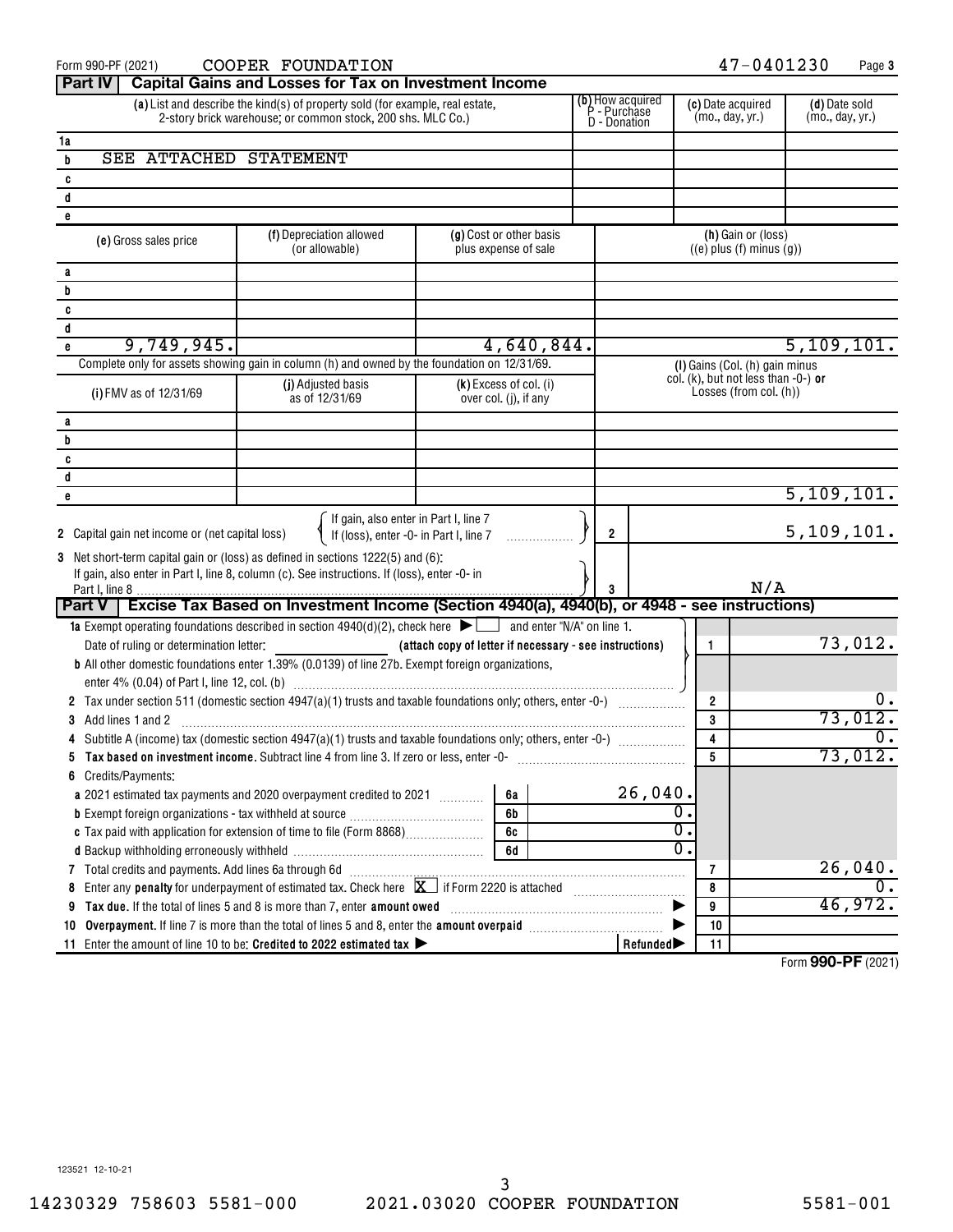| Form 990-PF (2021) | COOPER FOUNDATION | 47-0401230<br>Page |
|--------------------|-------------------|--------------------|
|--------------------|-------------------|--------------------|

|   | Part VI-A   Statements Regarding Activities                                                                                                                                                                                         |                    |                         |                         |
|---|-------------------------------------------------------------------------------------------------------------------------------------------------------------------------------------------------------------------------------------|--------------------|-------------------------|-------------------------|
|   | 1a During the tax year, did the foundation attempt to influence any national, state, or local legislation or did it participate or intervene in                                                                                     |                    | Yes No                  |                         |
|   |                                                                                                                                                                                                                                     | 1a                 |                         | х                       |
|   | b Did it spend more than \$100 during the year (either directly or indirectly) for political purposes? See the instructions for the definition                                                                                      | 1b                 |                         | $\overline{\mathbf{X}}$ |
|   | If the answer is "Yes" to 1a or 1b, attach a detailed description of the activities and copies of any materials published or                                                                                                        |                    |                         |                         |
|   | distributed by the foundation in connection with the activities.                                                                                                                                                                    |                    |                         |                         |
|   |                                                                                                                                                                                                                                     | 1c                 |                         | х                       |
|   | d Enter the amount (if any) of tax on political expenditures (section 4955) imposed during the year:                                                                                                                                |                    |                         |                         |
|   | 0.                                                                                                                                                                                                                                  |                    |                         |                         |
|   | e Enter the reimbursement (if any) paid by the foundation during the year for political expenditure tax imposed on foundation                                                                                                       |                    |                         |                         |
|   | υ.<br>managers. $\triangleright$ \$                                                                                                                                                                                                 |                    |                         |                         |
|   | 2 Has the foundation engaged in any activities that have not previously been reported to the IRS? [[[[[[[[[[[ [ [ [ [ [ [ ] [ ]]]]]                                                                                                 | $\overline{2}$     |                         | x                       |
|   | If "Yes," attach a detailed description of the activities.                                                                                                                                                                          |                    |                         |                         |
|   | 3 Has the foundation made any changes, not previously reported to the IRS, in its governing instrument, articles of incorporation, or                                                                                               |                    |                         |                         |
|   |                                                                                                                                                                                                                                     | 3                  |                         | Х                       |
|   |                                                                                                                                                                                                                                     | 4a                 |                         | X                       |
|   |                                                                                                                                                                                                                                     | 4b                 |                         |                         |
|   |                                                                                                                                                                                                                                     | 5                  |                         | х                       |
|   | If "Yes," attach the statement required by General Instruction T.                                                                                                                                                                   |                    |                         |                         |
| 6 | Are the requirements of section $508(e)$ (relating to sections 4941 through 4945) satisfied either:                                                                                                                                 |                    |                         |                         |
|   | • By language in the governing instrument, or                                                                                                                                                                                       |                    |                         |                         |
|   | • By state legislation that effectively amends the governing instrument so that no mandatory directions that conflict with the state law                                                                                            |                    |                         |                         |
|   |                                                                                                                                                                                                                                     | 6                  | х                       |                         |
|   |                                                                                                                                                                                                                                     | $\overline{7}$     | $\overline{\textbf{x}}$ |                         |
|   |                                                                                                                                                                                                                                     |                    |                         |                         |
|   | 8a Enter the states to which the foundation reports or with which it is registered. See instructions.                                                                                                                               |                    |                         |                         |
|   | NΕ                                                                                                                                                                                                                                  |                    |                         |                         |
|   | <b>b</b> If the answer is "Yes" to line 7, has the foundation furnished a copy of Form 990-PF to the Attorney General (or designate)                                                                                                |                    |                         |                         |
|   |                                                                                                                                                                                                                                     | 8b                 | х                       |                         |
|   | 9 Is the foundation claiming status as a private operating foundation within the meaning of section $4942(j)(3)$ or $4942(j)(5)$ for calendar                                                                                       |                    |                         |                         |
|   |                                                                                                                                                                                                                                     | 9                  |                         | х<br>X                  |
|   |                                                                                                                                                                                                                                     | 10                 |                         |                         |
|   | 11 At any time during the year, did the foundation, directly or indirectly, own a controlled entity within the meaning of                                                                                                           |                    |                         | х                       |
|   |                                                                                                                                                                                                                                     | 11                 |                         |                         |
|   | 12 Did the foundation make a distribution to a donor advised fund over which the foundation or a disqualified person had advisory privileges?                                                                                       |                    |                         | X                       |
|   | If "Yes," attach statement. See instructions                                                                                                                                                                                        | 12<br>13           | $\overline{\textbf{x}}$ |                         |
|   | Website address > WWW.COOPERFOUNDATION.ORG                                                                                                                                                                                          |                    |                         |                         |
|   | Telephone no. $\triangleright$ 402-476-7571<br>14 The books are in care of FIHE FOUNDATION                                                                                                                                          |                    |                         |                         |
|   | ZIP+4 68508<br>Located at $\blacktriangleright$ 1248 O STREET, 870, LINCOLN,<br>ΝE                                                                                                                                                  |                    |                         |                         |
|   |                                                                                                                                                                                                                                     |                    |                         |                         |
|   | and enter the amount of tax-exempt interest received or accrued during the year manufactured content the amount of tax-exempt interest received or accrued during the year manufactured and the amount of tax-exempt interest<br>15 |                    | N/A                     |                         |
|   | 16 At any time during calendar year 2021, did the foundation have an interest in or a signature or other authority over a bank,                                                                                                     |                    | Yes                     | No                      |
|   | securities, or other financial account in a foreign country?                                                                                                                                                                        | 16                 |                         | х                       |
|   | See the instructions for exceptions and filing requirements for FinCEN Form 114. If "Yes," enter the name of the                                                                                                                    |                    |                         |                         |
|   | foreign country $\blacktriangleright$                                                                                                                                                                                               |                    |                         |                         |
|   |                                                                                                                                                                                                                                     | Form 990-PF (2021) |                         |                         |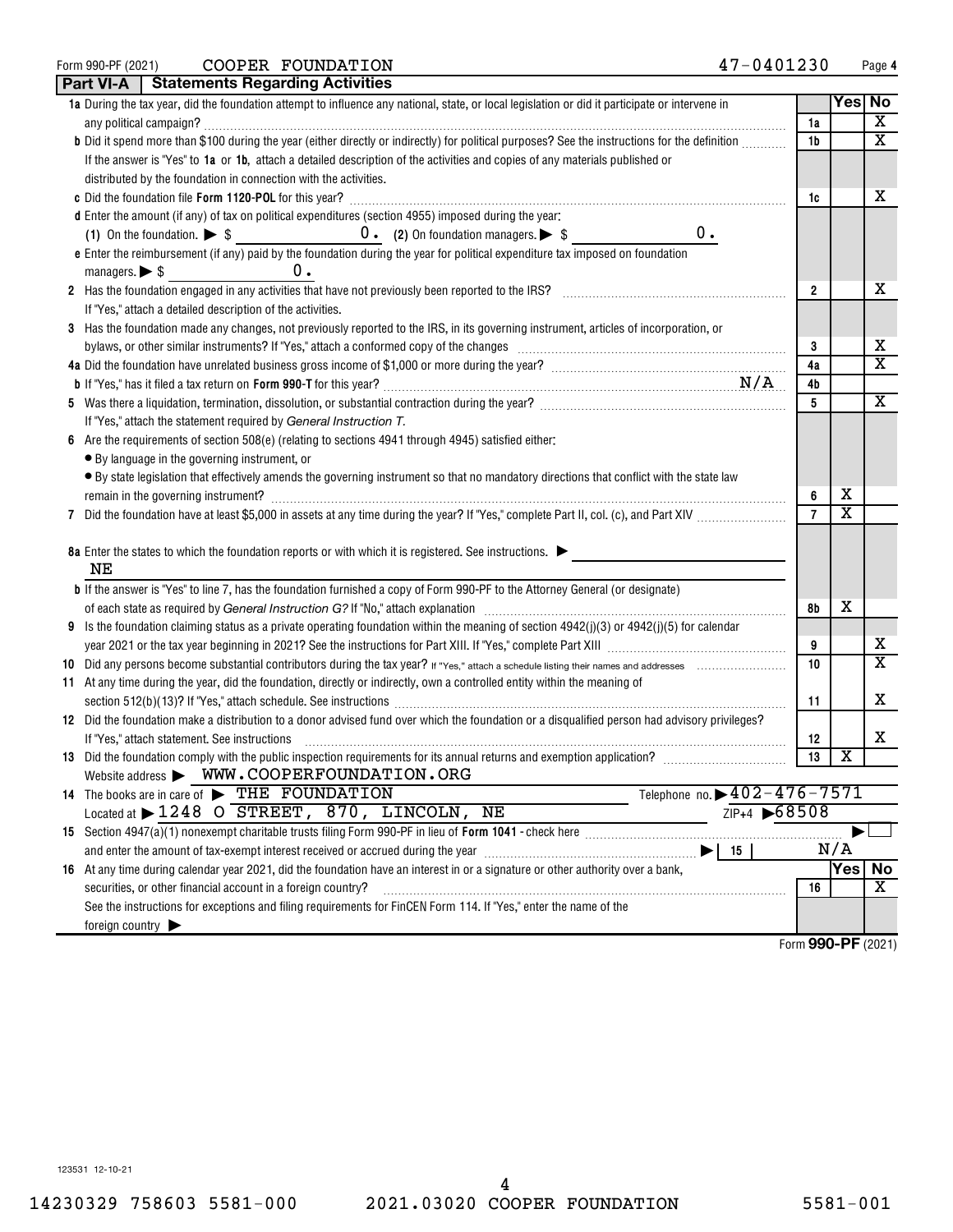| COOPER FOUNDATION<br>Form 990-PF (2021)                                                                                                                                                                                                                                                                                                                                                                                                                                                                                                                                    | 47-0401230            |     | Page 5                  |
|----------------------------------------------------------------------------------------------------------------------------------------------------------------------------------------------------------------------------------------------------------------------------------------------------------------------------------------------------------------------------------------------------------------------------------------------------------------------------------------------------------------------------------------------------------------------------|-----------------------|-----|-------------------------|
| <b>Part VI-B   Statements Regarding Activities for Which Form 4720 May Be Required</b>                                                                                                                                                                                                                                                                                                                                                                                                                                                                                     |                       |     |                         |
| File Form 4720 if any item is checked in the "Yes" column, unless an exception applies.                                                                                                                                                                                                                                                                                                                                                                                                                                                                                    |                       | Yes | No                      |
| 1a During the year, did the foundation (either directly or indirectly):                                                                                                                                                                                                                                                                                                                                                                                                                                                                                                    |                       |     |                         |
|                                                                                                                                                                                                                                                                                                                                                                                                                                                                                                                                                                            | 1a(1)                 |     | х                       |
| (2) Borrow money from, lend money to, or otherwise extend credit to (or accept it from)                                                                                                                                                                                                                                                                                                                                                                                                                                                                                    |                       |     |                         |
| a disqualified person?                                                                                                                                                                                                                                                                                                                                                                                                                                                                                                                                                     | 1a(2)                 |     | х                       |
| (3) Furnish goods, services, or facilities to (or accept them from) a disqualified person? [11] content content content content of the flux of the flux of the flux of the flux of the flux of the flux of the flux of the flu                                                                                                                                                                                                                                                                                                                                             | 1a(3)                 |     | $\overline{\mathtt{x}}$ |
|                                                                                                                                                                                                                                                                                                                                                                                                                                                                                                                                                                            | 1a(4)                 |     | $\overline{\texttt{x}}$ |
| (5) Transfer any income or assets to a disqualified person (or make any of either available                                                                                                                                                                                                                                                                                                                                                                                                                                                                                |                       |     |                         |
|                                                                                                                                                                                                                                                                                                                                                                                                                                                                                                                                                                            |                       |     |                         |
| (6) Agree to pay money or property to a government official? (Exception. Check "No"                                                                                                                                                                                                                                                                                                                                                                                                                                                                                        | 1a(5)                 |     | х                       |
| if the foundation agreed to make a grant to or to employ the official for a period after                                                                                                                                                                                                                                                                                                                                                                                                                                                                                   |                       |     |                         |
| termination of government service, if terminating within 90 days.) [11] manufacture manufacture manufacture manufacture manufacture manufacture manufacture manufacture manufacture manufacture manufacture manufacture manufa                                                                                                                                                                                                                                                                                                                                             | 1a(6)                 |     | х                       |
| <b>b</b> If any answer is "Yes" to 1a(1)-(6), did any of the acts fail to qualify under the exceptions described in Regulations                                                                                                                                                                                                                                                                                                                                                                                                                                            |                       |     |                         |
| section 53.4941(d)-3 or in a current notice regarding disaster assistance? See instructions $N/A$                                                                                                                                                                                                                                                                                                                                                                                                                                                                          | 1b                    |     |                         |
|                                                                                                                                                                                                                                                                                                                                                                                                                                                                                                                                                                            |                       |     |                         |
| d Did the foundation engage in a prior year in any of the acts described in 1a, other than excepted acts, that were not corrected                                                                                                                                                                                                                                                                                                                                                                                                                                          |                       |     |                         |
|                                                                                                                                                                                                                                                                                                                                                                                                                                                                                                                                                                            | 1d                    |     | х                       |
| 2 Taxes on failure to distribute income (section 4942) (does not apply for years the foundation was a private operating foundation<br>defined in section $4942(j)(3)$ or $4942(j)(5)$ ):                                                                                                                                                                                                                                                                                                                                                                                   |                       |     |                         |
| a At the end of tax year 2021, did the foundation have any undistributed income (Part XII, lines                                                                                                                                                                                                                                                                                                                                                                                                                                                                           |                       |     |                         |
|                                                                                                                                                                                                                                                                                                                                                                                                                                                                                                                                                                            | 2a                    |     | х                       |
| If "Yes," list the years $\blacktriangleright$                                                                                                                                                                                                                                                                                                                                                                                                                                                                                                                             |                       |     |                         |
| <b>b</b> Are there any years listed in 2a for which the foundation is not applying the provisions of section 4942(a)(2) (relating to incorrect<br>valuation of assets) to the year's undistributed income? (If applying section 4942(a)(2) to all years listed, answer "No" and attach                                                                                                                                                                                                                                                                                     | N/A<br>2 <sub>b</sub> |     |                         |
| c If the provisions of section $4942(a)(2)$ are being applied to any of the years listed in 2a, list the years here.                                                                                                                                                                                                                                                                                                                                                                                                                                                       |                       |     |                         |
|                                                                                                                                                                                                                                                                                                                                                                                                                                                                                                                                                                            |                       |     |                         |
| $\mathcal{L} = \mathcal{L} \mathcal{L} = \mathcal{L} \mathcal{L} = \mathcal{L} \mathcal{L} \mathcal{L} = \mathcal{L} \mathcal{L} \mathcal{L} \mathcal{L} = \mathcal{L} \mathcal{L} \mathcal{L} \mathcal{L} \mathcal{L} \mathcal{L} \mathcal{L} \mathcal{L} \mathcal{L} \mathcal{L} \mathcal{L} \mathcal{L} \mathcal{L} \mathcal{L} \mathcal{L} \mathcal{L} \mathcal{L} \mathcal{L} \mathcal{L} \mathcal{L} \mathcal{L} \mathcal{L} \mathcal{L} \mathcal{L$<br>3a Did the foundation hold more than a 2% direct or indirect interest in any business enterprise at any time |                       |     |                         |
| during the year?                                                                                                                                                                                                                                                                                                                                                                                                                                                                                                                                                           | 3a                    |     | х                       |
| <b>b</b> If "Yes," did it have excess business holdings in 2021 as a result of (1) any purchase by the foundation or disqualified persons after                                                                                                                                                                                                                                                                                                                                                                                                                            |                       |     |                         |
| May 26, 1969; (2) the lapse of the 5-year period (or longer period approved by the Commissioner under section $4943(c)(7)$ ) to dispose                                                                                                                                                                                                                                                                                                                                                                                                                                    |                       |     |                         |
| of holdings acquired by gift or bequest; or (3) the lapse of the 10-, 15-, or 20-year first phase holding period? (Use Form 4720,                                                                                                                                                                                                                                                                                                                                                                                                                                          |                       |     |                         |
|                                                                                                                                                                                                                                                                                                                                                                                                                                                                                                                                                                            | 3b                    |     |                         |
|                                                                                                                                                                                                                                                                                                                                                                                                                                                                                                                                                                            | 4a                    |     | $\overline{\texttt{x}}$ |
| <b>b</b> Did the foundation make any investment in a prior year (but after December 31, 1969) that could jeopardize its charitable purpose that                                                                                                                                                                                                                                                                                                                                                                                                                            |                       |     |                         |
|                                                                                                                                                                                                                                                                                                                                                                                                                                                                                                                                                                            | 4b                    |     | х                       |
|                                                                                                                                                                                                                                                                                                                                                                                                                                                                                                                                                                            | Form 990-PF (2021)    |     |                         |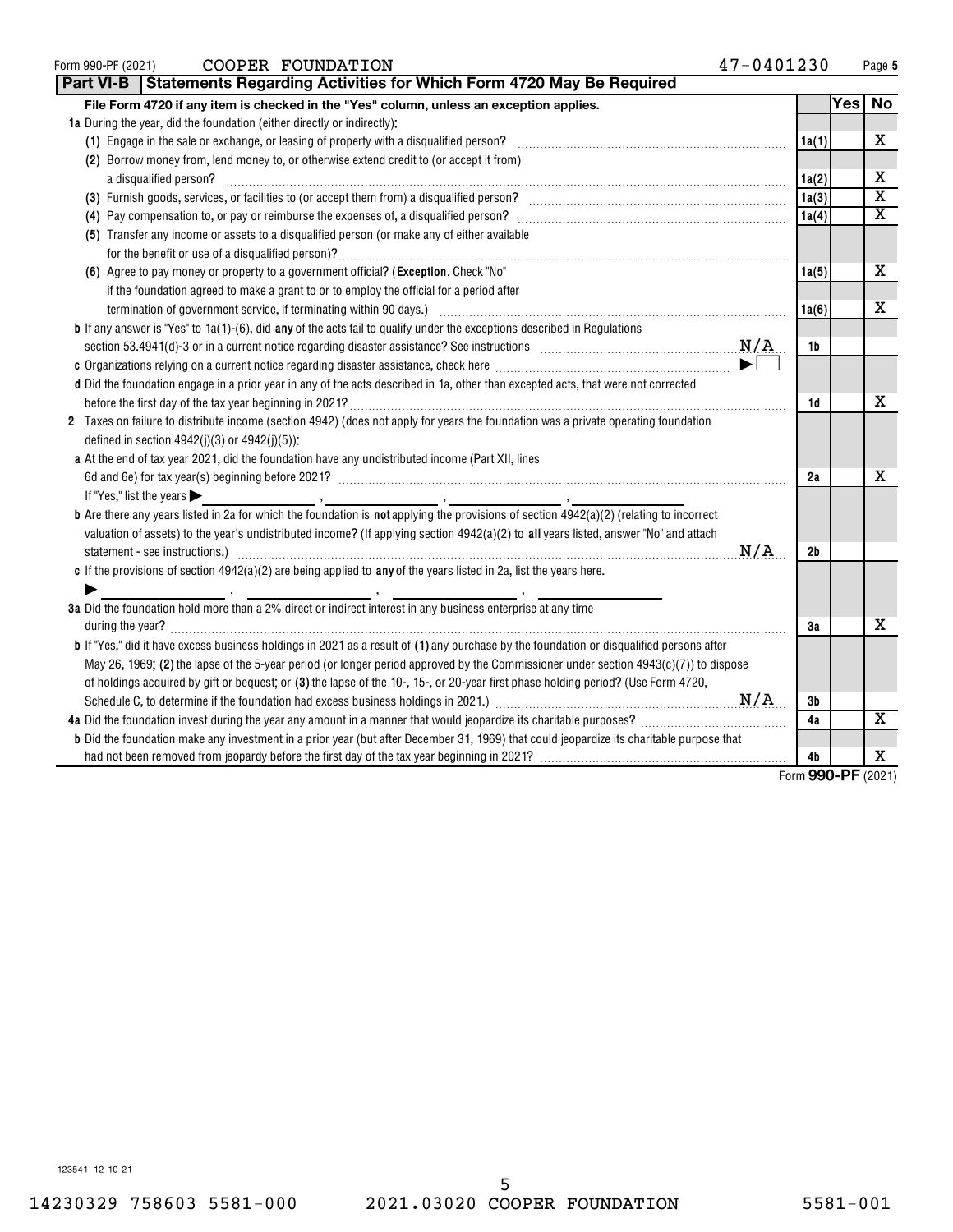| Form 990-PF (2021) |                                                                           | COOPER FOUNDATION                                                                                                                          |                                                                                                                           | 47-0401230 |       |     | Page 6         |
|--------------------|---------------------------------------------------------------------------|--------------------------------------------------------------------------------------------------------------------------------------------|---------------------------------------------------------------------------------------------------------------------------|------------|-------|-----|----------------|
|                    |                                                                           |                                                                                                                                            | Part VI-B   Statements Regarding Activities for Which Form 4720 May Be Required (continued)                               |            |       |     |                |
|                    | <b>5a</b> During the year, did the foundation pay or incur any amount to: |                                                                                                                                            |                                                                                                                           |            |       | Yes | $\overline{N}$ |
|                    |                                                                           |                                                                                                                                            |                                                                                                                           |            | 5a(1) |     | X              |
|                    |                                                                           | (2) Influence the outcome of any specific public election (see section 4955); or to carry on, directly or indirectly,                      |                                                                                                                           |            |       |     |                |
|                    |                                                                           |                                                                                                                                            |                                                                                                                           |            | 5a(2) |     | x              |
|                    |                                                                           |                                                                                                                                            |                                                                                                                           |            | 5a(3) |     | x              |
|                    |                                                                           | (4) Provide a grant to an organization other than a charitable, etc., organization described in section                                    |                                                                                                                           |            |       |     |                |
|                    |                                                                           |                                                                                                                                            |                                                                                                                           |            | 5a(4) |     | х              |
|                    |                                                                           | (5) Provide for any purpose other than religious, charitable, scientific, literary, or educational purposes, or for                        |                                                                                                                           |            |       |     |                |
|                    |                                                                           |                                                                                                                                            |                                                                                                                           |            | 5a(5) |     | X              |
|                    |                                                                           | <b>b</b> If any answer is "Yes" to $5a(1)$ -(5), did any of the transactions fail to qualify under the exceptions described in Regulations |                                                                                                                           |            |       |     |                |
|                    |                                                                           |                                                                                                                                            |                                                                                                                           | N/A        | 5b    |     |                |
|                    |                                                                           |                                                                                                                                            | c Organizations relying on a current notice regarding disaster assistance, check here <i>manumeral community contains</i> | ▶∟         |       |     |                |
|                    |                                                                           | d If the answer is "Yes" to question 5a(4), does the foundation claim exemption from the tax because it maintained                         |                                                                                                                           |            |       |     |                |
|                    |                                                                           |                                                                                                                                            |                                                                                                                           | N/A        | 5d    |     |                |
|                    |                                                                           | If "Yes," attach the statement required by Regulations section 53.4945-5(d).                                                               |                                                                                                                           |            |       |     |                |
|                    |                                                                           | 6a Did the foundation, during the year, receive any funds, directly or indirectly, to pay premiums on                                      |                                                                                                                           |            |       |     |                |
|                    |                                                                           |                                                                                                                                            |                                                                                                                           |            | 6а    |     | x              |
|                    |                                                                           |                                                                                                                                            |                                                                                                                           |            | 6b    |     | x              |
|                    | If "Yes" to 6b, file Form 8870.                                           |                                                                                                                                            |                                                                                                                           |            |       |     |                |
|                    |                                                                           |                                                                                                                                            |                                                                                                                           |            | 7a    |     | X              |
|                    |                                                                           |                                                                                                                                            |                                                                                                                           |            | 7b    |     |                |
|                    |                                                                           | 8 Is the foundation subject to the section 4960 tax on payment(s) of more than \$1,000,000 in remuneration or                              |                                                                                                                           |            |       |     |                |
|                    | excess parachute payment(s) during the year?                              |                                                                                                                                            |                                                                                                                           |            | 8     |     | x              |
| <b>Part VII</b>    |                                                                           |                                                                                                                                            | Information About Officers, Directors, Trustees, Foundation Managers, Highly                                              |            |       |     |                |

**Paid Employees, and Contractors** 

**1 List all officers, directors, trustees, and foundation managers and their compensation.**

| (a) Name and address                                                                                        | (b) Title, and average<br>hours per week devoted<br>to position | (c) Compensation<br>(If not paid,<br>enter -0-) | (d) Contributions to<br>employee benefit plans<br>and deferred<br>compensation | (e) Expense<br>account, other<br>allowances |
|-------------------------------------------------------------------------------------------------------------|-----------------------------------------------------------------|-------------------------------------------------|--------------------------------------------------------------------------------|---------------------------------------------|
|                                                                                                             |                                                                 |                                                 |                                                                                |                                             |
| SEE STATEMENT 10                                                                                            |                                                                 | 145, 183.                                       | 32, 208.                                                                       | 420.                                        |
|                                                                                                             |                                                                 |                                                 |                                                                                |                                             |
|                                                                                                             |                                                                 |                                                 |                                                                                |                                             |
|                                                                                                             |                                                                 |                                                 |                                                                                |                                             |
|                                                                                                             |                                                                 |                                                 |                                                                                |                                             |
|                                                                                                             |                                                                 |                                                 |                                                                                |                                             |
|                                                                                                             |                                                                 |                                                 |                                                                                |                                             |
| 2 Compensation of five highest-paid employees (other than those included on line 1). If none, enter "NONE." |                                                                 |                                                 |                                                                                |                                             |
| (a) Name and address of each employee paid more than \$50,000                                               | (b) Title, and average<br>hours per week<br>devoted to position | (c) Compensation                                | (d) Contributions to<br>employee benefit plans<br>and deferred<br>compensation | (e) Expense<br>account, other<br>allowances |
| <b>NONE</b>                                                                                                 |                                                                 |                                                 |                                                                                |                                             |
|                                                                                                             |                                                                 |                                                 |                                                                                |                                             |
|                                                                                                             |                                                                 |                                                 |                                                                                |                                             |
|                                                                                                             |                                                                 |                                                 |                                                                                |                                             |
|                                                                                                             |                                                                 |                                                 |                                                                                |                                             |
|                                                                                                             |                                                                 |                                                 |                                                                                |                                             |
|                                                                                                             |                                                                 |                                                 |                                                                                |                                             |
| <b>Total number of other employees paid over \$50,000</b>                                                   |                                                                 |                                                 |                                                                                | $\overline{0}$                              |

Form (2021) **990-PF**

Page 6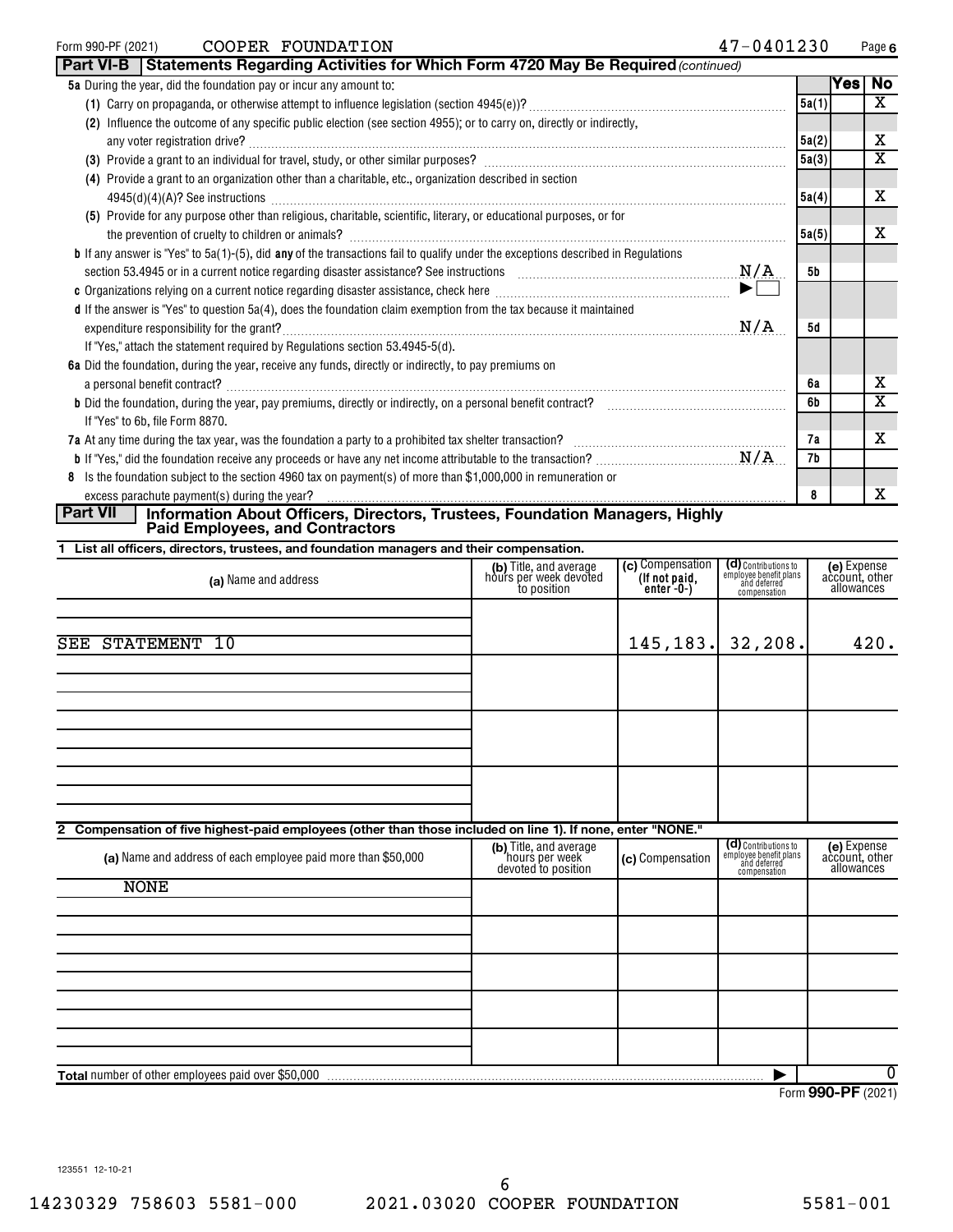|                 | COOPER FOUNDATION<br>Form 990-PF (2021)                                                                                                   |                     | 47-0401230<br>Page 7 |
|-----------------|-------------------------------------------------------------------------------------------------------------------------------------------|---------------------|----------------------|
| <b>Part VII</b> | Information About Officers, Directors, Trustees, Foundation Managers, Highly<br>Paid Employees, and Contractors (continued)               |                     |                      |
|                 | 3 Five highest-paid independent contractors for professional services. If none, enter "NONE."                                             |                     |                      |
|                 | (a) Name and address of each person paid more than \$50,000                                                                               | (b) Type of service | (c) Compensation     |
|                 | <b>NONE</b>                                                                                                                               |                     |                      |
|                 |                                                                                                                                           |                     |                      |
|                 |                                                                                                                                           |                     |                      |
|                 |                                                                                                                                           |                     |                      |
|                 |                                                                                                                                           |                     |                      |
|                 |                                                                                                                                           |                     |                      |
|                 |                                                                                                                                           |                     |                      |
|                 |                                                                                                                                           |                     |                      |
|                 |                                                                                                                                           |                     |                      |
|                 |                                                                                                                                           |                     | 0<br>▶               |
|                 | <b>Part VIII-A   Summary of Direct Charitable Activities</b>                                                                              |                     |                      |
|                 | List the foundation's four largest direct charitable activities during the tax year. Include relevant statistical information such as the |                     |                      |
|                 | number of organizations and other beneficiaries served, conferences convened, research papers produced, etc.                              |                     | Expenses             |
| 1.              | N/A                                                                                                                                       |                     |                      |
|                 |                                                                                                                                           |                     |                      |
|                 |                                                                                                                                           |                     |                      |
| 2               |                                                                                                                                           |                     |                      |
|                 |                                                                                                                                           |                     |                      |
|                 |                                                                                                                                           |                     |                      |
| 3.              |                                                                                                                                           |                     |                      |
|                 |                                                                                                                                           |                     |                      |
| 4               |                                                                                                                                           |                     |                      |
|                 |                                                                                                                                           |                     |                      |
|                 |                                                                                                                                           |                     |                      |
|                 | Part VIII-B   Summary of Program-Related Investments                                                                                      |                     |                      |
|                 | Describe the two largest program-related investments made by the foundation during the tax year on lines 1 and 2.                         |                     | Amount               |
| 1.              | N/A                                                                                                                                       |                     |                      |
|                 |                                                                                                                                           |                     |                      |
|                 |                                                                                                                                           |                     |                      |
| 2               |                                                                                                                                           |                     |                      |
|                 |                                                                                                                                           |                     |                      |
|                 | All other program-related investments. See instructions.                                                                                  |                     |                      |
| 3               |                                                                                                                                           |                     |                      |
|                 |                                                                                                                                           |                     |                      |
|                 |                                                                                                                                           |                     |                      |
|                 |                                                                                                                                           |                     |                      |
|                 |                                                                                                                                           |                     |                      |
|                 |                                                                                                                                           |                     |                      |
|                 | Total. Add lines 1 through 3                                                                                                              |                     | $\overline{0}$ .     |
|                 |                                                                                                                                           |                     | Form 990-PF (2021)   |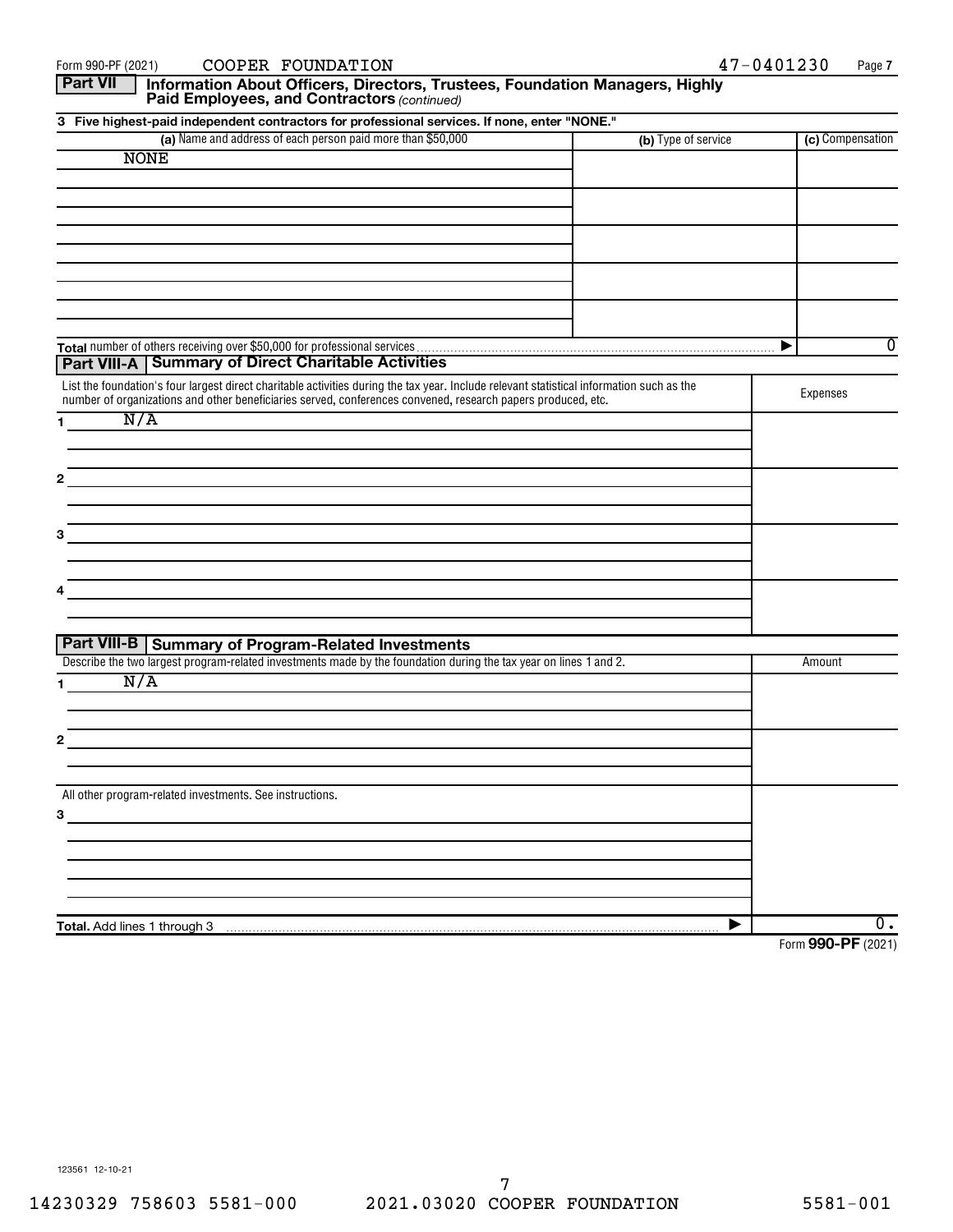Form 990-PF (2021)  $\qquad$   $\qquad$   $\qquad$   $\qquad$   $\qquad$   $\qquad$   $\qquad$   $\qquad$   $\qquad$   $\qquad$   $\qquad$   $\qquad$   $\qquad$   $\qquad$   $\qquad$   $\qquad$   $\qquad$   $\qquad$   $\qquad$   $\qquad$   $\qquad$   $\qquad$   $\qquad$   $\qquad$   $\qquad$   $\qquad$   $\qquad$   $\qquad$   $\qquad$   $\qquad$   $\qquad$   $\qquad$   $\qquad$   $\qquad$ 

|    | Part IX   Minimum Investment Return (All domestic foundations must complete this part. Foreign foundations, see instructions.)                                                                                                      |               |    |                         |                            |
|----|-------------------------------------------------------------------------------------------------------------------------------------------------------------------------------------------------------------------------------------|---------------|----|-------------------------|----------------------------|
| 1. | Fair market value of assets not used (or held for use) directly in carrying out charitable, etc., purposes:                                                                                                                         |               |    |                         |                            |
|    | a Average monthly fair market value of securities [11] match match match match of the contract match match match match match match match match match match match match match match match match match match match match match m      |               |    | 1a                      | 30,554,129.                |
|    | <b>b</b> Average of monthly cash balances                                                                                                                                                                                           |               |    | 1 <sub>b</sub>          | 35,314.                    |
|    |                                                                                                                                                                                                                                     |               |    | 1c                      | 24,373.                    |
|    |                                                                                                                                                                                                                                     |               |    | 1 <sub>d</sub>          | 30,613,816.                |
|    | e Reduction claimed for blockage or other factors reported on lines 1a and                                                                                                                                                          |               |    |                         |                            |
|    |                                                                                                                                                                                                                                     |               | 0. |                         |                            |
| 2  | Acquisition indebtedness applicable to line 1 assets [11] matter contains and a set of the container and a set of the container and a set of the container and a set of the container and a set of the container and a set of       |               |    | $\mathbf{2}$            | 0.                         |
| 3  | Subtract line 2 from line 1d <b>Machinese and Contract Line 2</b> from line 1d <b>Machinese Automobile 2</b>                                                                                                                        |               |    | $\mathbf{3}$            | 30,613,816.                |
| 4  | Cash deemed held for charitable activities. Enter 1.5% (0.015) of line 3 (for greater amount, see instructions)                                                                                                                     |               |    | $\overline{\mathbf{4}}$ | 459, 207.                  |
| 5  | Net value of noncharitable-use assets. Subtract line 4 from line 3 [11] Mathematic material contracts are non-                                                                                                                      |               |    | $\overline{5}$          | 30, 154, 609.              |
|    | Minimum investment return. Enter 5% (0.05) of line 5 [11] Minimum material contracts and the Minimum material contracts and the Minimum material contracts and the Minimum material contracts and the Minimum materials and th      |               |    | 6                       | 1,507,730.                 |
|    | <b>Part X</b><br><b>Distributable Amount</b> (see instructions) (Section 4942(j)(3) and (j)(5) private operating foundations and certain<br>foreign organizations, check here $\blacktriangleright$ and do not complete this part.) |               |    |                         |                            |
| 1. |                                                                                                                                                                                                                                     |               |    | $\mathbf{1}$            | 1,507,730.                 |
|    | 2a Tax on investment income for 2021 from Part V, line 5 [100] [100] [20] Tax on investment income for 2021 from Part V, line 5                                                                                                     | 2a<br>73,012. |    |                         |                            |
|    | 2 <sub>b</sub>                                                                                                                                                                                                                      |               |    |                         |                            |
|    |                                                                                                                                                                                                                                     |               |    | 2c                      |                            |
| 3  |                                                                                                                                                                                                                                     |               |    | 3                       | $\frac{73,012}{1,434,718}$ |
| 4  |                                                                                                                                                                                                                                     |               |    | $\overline{4}$          |                            |
| 5  |                                                                                                                                                                                                                                     |               |    | $5\phantom{.0}$         | 1,434,718.                 |
| 6  |                                                                                                                                                                                                                                     |               |    | 6                       |                            |
|    |                                                                                                                                                                                                                                     |               |    | $\overline{7}$          | 1,434,718.                 |
|    | <b>Part XI</b><br><b>Qualifying Distributions (see instructions)</b>                                                                                                                                                                |               |    |                         |                            |
|    | Amounts paid (including administrative expenses) to accomplish charitable, etc., purposes:                                                                                                                                          |               |    |                         |                            |
|    |                                                                                                                                                                                                                                     |               |    | 1a                      | 1,384,667.                 |
|    |                                                                                                                                                                                                                                     |               |    | 1b                      | $\overline{0}$ .           |
| 2  |                                                                                                                                                                                                                                     |               |    | $\overline{\mathbf{2}}$ |                            |
| 3  | Amounts set aside for specific charitable projects that satisfy the:                                                                                                                                                                |               |    |                         |                            |
|    | a Suitability test (prior IRS approval required)                                                                                                                                                                                    |               |    |                         |                            |
|    |                                                                                                                                                                                                                                     |               | 3b |                         |                            |
|    |                                                                                                                                                                                                                                     |               |    | $\overline{4}$          | $1,384,667$ .<br>0.00000   |

Form (2021) **990-PF**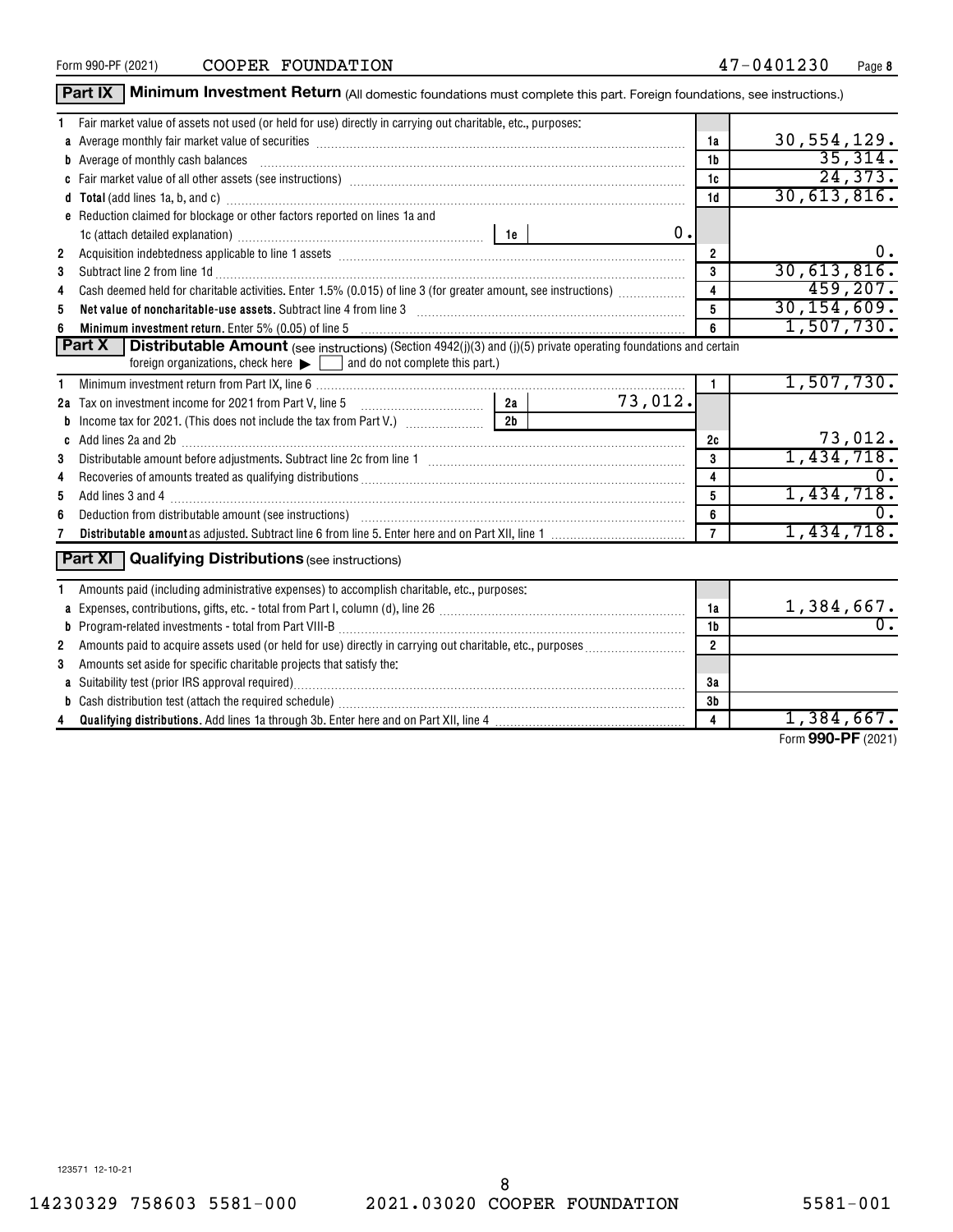### **Part XII** Undistributed Income (see instructions)

| 1 Distributable amount for 2021 from Part X,<br>1,434,718.<br>2 Undistributed income, if any, as of the end of 2021:<br>26, 183.<br><b>b</b> Total for prior years:<br>0.<br>3 Excess distributions carryover, if any, to 2021:<br>a From 2016<br>$\ldots \ldots \ldots$ .<br><b>b</b> From 2017<br>.<br>c From 2018<br>.<br><b>dFrom 2019</b><br>.<br>e From 2020<br>.<br>Ο.<br>4 Qualifying distributions for 2021 from<br>Part XI, line 4: ▶ \$1, 384, 667.<br>26, 183.<br>a Applied to 2020, but not more than line 2a<br><b>b</b> Applied to undistributed income of prior<br>0.<br>years (Election required - see instructions)<br>c Treated as distributions out of corpus<br>$\mathbf 0$ .<br>(Election required - see instructions)<br>1,358,484.<br>d Applied to 2021 distributable amount<br>σ.<br>e Remaining amount distributed out of corpus<br>5 Excess distributions carryover applied to 2021<br>(If an amount appears in column (d), the same amount<br>0.<br>0.<br>6<br>Enter the net total of each column as<br>indicated below:<br>$\mathbf 0$ .<br><b>a</b> Corpus. Add lines 3f, 4c, and 4e. Subtract line 5<br><b>b</b> Prior years' undistributed income. Subtract<br>0.<br>c Enter the amount of prior years'<br>undistributed income for which a notice of<br>deficiency has been issued, or on which<br>the section 4942(a) tax has been previously<br>О.<br>assessed<br>d Subtract line 6c from line 6b. Taxable<br>0.<br>e Undistributed income for 2020. Subtract line<br>0.<br>4a from line 2a. Taxable amount - see instr.<br>f Undistributed income for 2021. Subtract<br>lines 4d and 5 from line 1. This amount must<br>76,234.<br>7 Amounts treated as distributions out of<br>corpus to satisfy requirements imposed by<br>section $170(b)(1)(F)$ or $4942(g)(3)$ (Election<br>0.<br>may be required - see instructions)<br>8 Excess distributions carryover from 2016<br>$\mathbf 0$ .<br>not applied on line 5 or line 7<br>9 Excess distributions carryover to 2022.<br>0.<br>Subtract lines 7 and 8 from line 6a<br>10 Analysis of line 9:<br>a Excess from 2017<br><b>b</b> Excess from 2018 $\ldots$<br>c Excess from 2019 $\ldots$<br>d Excess from 2020 $\ldots$<br>e Excess from 2021<br>Form 990-PF (2021)<br>123581 12-10-21 | (a)<br>Corpus | (b)<br>Years prior to 2020 | (c)<br>2020 | (d)<br>2021 |
|-------------------------------------------------------------------------------------------------------------------------------------------------------------------------------------------------------------------------------------------------------------------------------------------------------------------------------------------------------------------------------------------------------------------------------------------------------------------------------------------------------------------------------------------------------------------------------------------------------------------------------------------------------------------------------------------------------------------------------------------------------------------------------------------------------------------------------------------------------------------------------------------------------------------------------------------------------------------------------------------------------------------------------------------------------------------------------------------------------------------------------------------------------------------------------------------------------------------------------------------------------------------------------------------------------------------------------------------------------------------------------------------------------------------------------------------------------------------------------------------------------------------------------------------------------------------------------------------------------------------------------------------------------------------------------------------------------------------------------------------------------------------------------------------------------------------------------------------------------------------------------------------------------------------------------------------------------------------------------------------------------------------------------------------------------------------------------------------------------------------------------------------------------------------------------------------------------------------------------------------------------------------------------|---------------|----------------------------|-------------|-------------|
|                                                                                                                                                                                                                                                                                                                                                                                                                                                                                                                                                                                                                                                                                                                                                                                                                                                                                                                                                                                                                                                                                                                                                                                                                                                                                                                                                                                                                                                                                                                                                                                                                                                                                                                                                                                                                                                                                                                                                                                                                                                                                                                                                                                                                                                                               |               |                            |             |             |
|                                                                                                                                                                                                                                                                                                                                                                                                                                                                                                                                                                                                                                                                                                                                                                                                                                                                                                                                                                                                                                                                                                                                                                                                                                                                                                                                                                                                                                                                                                                                                                                                                                                                                                                                                                                                                                                                                                                                                                                                                                                                                                                                                                                                                                                                               |               |                            |             |             |
|                                                                                                                                                                                                                                                                                                                                                                                                                                                                                                                                                                                                                                                                                                                                                                                                                                                                                                                                                                                                                                                                                                                                                                                                                                                                                                                                                                                                                                                                                                                                                                                                                                                                                                                                                                                                                                                                                                                                                                                                                                                                                                                                                                                                                                                                               |               |                            |             |             |
|                                                                                                                                                                                                                                                                                                                                                                                                                                                                                                                                                                                                                                                                                                                                                                                                                                                                                                                                                                                                                                                                                                                                                                                                                                                                                                                                                                                                                                                                                                                                                                                                                                                                                                                                                                                                                                                                                                                                                                                                                                                                                                                                                                                                                                                                               |               |                            |             |             |
|                                                                                                                                                                                                                                                                                                                                                                                                                                                                                                                                                                                                                                                                                                                                                                                                                                                                                                                                                                                                                                                                                                                                                                                                                                                                                                                                                                                                                                                                                                                                                                                                                                                                                                                                                                                                                                                                                                                                                                                                                                                                                                                                                                                                                                                                               |               |                            |             |             |
|                                                                                                                                                                                                                                                                                                                                                                                                                                                                                                                                                                                                                                                                                                                                                                                                                                                                                                                                                                                                                                                                                                                                                                                                                                                                                                                                                                                                                                                                                                                                                                                                                                                                                                                                                                                                                                                                                                                                                                                                                                                                                                                                                                                                                                                                               |               |                            |             |             |
|                                                                                                                                                                                                                                                                                                                                                                                                                                                                                                                                                                                                                                                                                                                                                                                                                                                                                                                                                                                                                                                                                                                                                                                                                                                                                                                                                                                                                                                                                                                                                                                                                                                                                                                                                                                                                                                                                                                                                                                                                                                                                                                                                                                                                                                                               |               |                            |             |             |
|                                                                                                                                                                                                                                                                                                                                                                                                                                                                                                                                                                                                                                                                                                                                                                                                                                                                                                                                                                                                                                                                                                                                                                                                                                                                                                                                                                                                                                                                                                                                                                                                                                                                                                                                                                                                                                                                                                                                                                                                                                                                                                                                                                                                                                                                               |               |                            |             |             |
|                                                                                                                                                                                                                                                                                                                                                                                                                                                                                                                                                                                                                                                                                                                                                                                                                                                                                                                                                                                                                                                                                                                                                                                                                                                                                                                                                                                                                                                                                                                                                                                                                                                                                                                                                                                                                                                                                                                                                                                                                                                                                                                                                                                                                                                                               |               |                            |             |             |
|                                                                                                                                                                                                                                                                                                                                                                                                                                                                                                                                                                                                                                                                                                                                                                                                                                                                                                                                                                                                                                                                                                                                                                                                                                                                                                                                                                                                                                                                                                                                                                                                                                                                                                                                                                                                                                                                                                                                                                                                                                                                                                                                                                                                                                                                               |               |                            |             |             |
|                                                                                                                                                                                                                                                                                                                                                                                                                                                                                                                                                                                                                                                                                                                                                                                                                                                                                                                                                                                                                                                                                                                                                                                                                                                                                                                                                                                                                                                                                                                                                                                                                                                                                                                                                                                                                                                                                                                                                                                                                                                                                                                                                                                                                                                                               |               |                            |             |             |
|                                                                                                                                                                                                                                                                                                                                                                                                                                                                                                                                                                                                                                                                                                                                                                                                                                                                                                                                                                                                                                                                                                                                                                                                                                                                                                                                                                                                                                                                                                                                                                                                                                                                                                                                                                                                                                                                                                                                                                                                                                                                                                                                                                                                                                                                               |               |                            |             |             |
|                                                                                                                                                                                                                                                                                                                                                                                                                                                                                                                                                                                                                                                                                                                                                                                                                                                                                                                                                                                                                                                                                                                                                                                                                                                                                                                                                                                                                                                                                                                                                                                                                                                                                                                                                                                                                                                                                                                                                                                                                                                                                                                                                                                                                                                                               |               |                            |             |             |
|                                                                                                                                                                                                                                                                                                                                                                                                                                                                                                                                                                                                                                                                                                                                                                                                                                                                                                                                                                                                                                                                                                                                                                                                                                                                                                                                                                                                                                                                                                                                                                                                                                                                                                                                                                                                                                                                                                                                                                                                                                                                                                                                                                                                                                                                               |               |                            |             |             |
|                                                                                                                                                                                                                                                                                                                                                                                                                                                                                                                                                                                                                                                                                                                                                                                                                                                                                                                                                                                                                                                                                                                                                                                                                                                                                                                                                                                                                                                                                                                                                                                                                                                                                                                                                                                                                                                                                                                                                                                                                                                                                                                                                                                                                                                                               |               |                            |             |             |
|                                                                                                                                                                                                                                                                                                                                                                                                                                                                                                                                                                                                                                                                                                                                                                                                                                                                                                                                                                                                                                                                                                                                                                                                                                                                                                                                                                                                                                                                                                                                                                                                                                                                                                                                                                                                                                                                                                                                                                                                                                                                                                                                                                                                                                                                               |               |                            |             |             |
|                                                                                                                                                                                                                                                                                                                                                                                                                                                                                                                                                                                                                                                                                                                                                                                                                                                                                                                                                                                                                                                                                                                                                                                                                                                                                                                                                                                                                                                                                                                                                                                                                                                                                                                                                                                                                                                                                                                                                                                                                                                                                                                                                                                                                                                                               |               |                            |             |             |
|                                                                                                                                                                                                                                                                                                                                                                                                                                                                                                                                                                                                                                                                                                                                                                                                                                                                                                                                                                                                                                                                                                                                                                                                                                                                                                                                                                                                                                                                                                                                                                                                                                                                                                                                                                                                                                                                                                                                                                                                                                                                                                                                                                                                                                                                               |               |                            |             |             |
|                                                                                                                                                                                                                                                                                                                                                                                                                                                                                                                                                                                                                                                                                                                                                                                                                                                                                                                                                                                                                                                                                                                                                                                                                                                                                                                                                                                                                                                                                                                                                                                                                                                                                                                                                                                                                                                                                                                                                                                                                                                                                                                                                                                                                                                                               |               |                            |             |             |
|                                                                                                                                                                                                                                                                                                                                                                                                                                                                                                                                                                                                                                                                                                                                                                                                                                                                                                                                                                                                                                                                                                                                                                                                                                                                                                                                                                                                                                                                                                                                                                                                                                                                                                                                                                                                                                                                                                                                                                                                                                                                                                                                                                                                                                                                               |               |                            |             |             |
|                                                                                                                                                                                                                                                                                                                                                                                                                                                                                                                                                                                                                                                                                                                                                                                                                                                                                                                                                                                                                                                                                                                                                                                                                                                                                                                                                                                                                                                                                                                                                                                                                                                                                                                                                                                                                                                                                                                                                                                                                                                                                                                                                                                                                                                                               |               |                            |             |             |
|                                                                                                                                                                                                                                                                                                                                                                                                                                                                                                                                                                                                                                                                                                                                                                                                                                                                                                                                                                                                                                                                                                                                                                                                                                                                                                                                                                                                                                                                                                                                                                                                                                                                                                                                                                                                                                                                                                                                                                                                                                                                                                                                                                                                                                                                               |               |                            |             |             |
|                                                                                                                                                                                                                                                                                                                                                                                                                                                                                                                                                                                                                                                                                                                                                                                                                                                                                                                                                                                                                                                                                                                                                                                                                                                                                                                                                                                                                                                                                                                                                                                                                                                                                                                                                                                                                                                                                                                                                                                                                                                                                                                                                                                                                                                                               |               |                            |             |             |
|                                                                                                                                                                                                                                                                                                                                                                                                                                                                                                                                                                                                                                                                                                                                                                                                                                                                                                                                                                                                                                                                                                                                                                                                                                                                                                                                                                                                                                                                                                                                                                                                                                                                                                                                                                                                                                                                                                                                                                                                                                                                                                                                                                                                                                                                               |               |                            |             |             |
|                                                                                                                                                                                                                                                                                                                                                                                                                                                                                                                                                                                                                                                                                                                                                                                                                                                                                                                                                                                                                                                                                                                                                                                                                                                                                                                                                                                                                                                                                                                                                                                                                                                                                                                                                                                                                                                                                                                                                                                                                                                                                                                                                                                                                                                                               |               |                            |             |             |
|                                                                                                                                                                                                                                                                                                                                                                                                                                                                                                                                                                                                                                                                                                                                                                                                                                                                                                                                                                                                                                                                                                                                                                                                                                                                                                                                                                                                                                                                                                                                                                                                                                                                                                                                                                                                                                                                                                                                                                                                                                                                                                                                                                                                                                                                               |               |                            |             |             |
|                                                                                                                                                                                                                                                                                                                                                                                                                                                                                                                                                                                                                                                                                                                                                                                                                                                                                                                                                                                                                                                                                                                                                                                                                                                                                                                                                                                                                                                                                                                                                                                                                                                                                                                                                                                                                                                                                                                                                                                                                                                                                                                                                                                                                                                                               |               |                            |             |             |
|                                                                                                                                                                                                                                                                                                                                                                                                                                                                                                                                                                                                                                                                                                                                                                                                                                                                                                                                                                                                                                                                                                                                                                                                                                                                                                                                                                                                                                                                                                                                                                                                                                                                                                                                                                                                                                                                                                                                                                                                                                                                                                                                                                                                                                                                               |               |                            |             |             |
|                                                                                                                                                                                                                                                                                                                                                                                                                                                                                                                                                                                                                                                                                                                                                                                                                                                                                                                                                                                                                                                                                                                                                                                                                                                                                                                                                                                                                                                                                                                                                                                                                                                                                                                                                                                                                                                                                                                                                                                                                                                                                                                                                                                                                                                                               |               |                            |             |             |
|                                                                                                                                                                                                                                                                                                                                                                                                                                                                                                                                                                                                                                                                                                                                                                                                                                                                                                                                                                                                                                                                                                                                                                                                                                                                                                                                                                                                                                                                                                                                                                                                                                                                                                                                                                                                                                                                                                                                                                                                                                                                                                                                                                                                                                                                               |               |                            |             |             |
|                                                                                                                                                                                                                                                                                                                                                                                                                                                                                                                                                                                                                                                                                                                                                                                                                                                                                                                                                                                                                                                                                                                                                                                                                                                                                                                                                                                                                                                                                                                                                                                                                                                                                                                                                                                                                                                                                                                                                                                                                                                                                                                                                                                                                                                                               |               |                            |             |             |
|                                                                                                                                                                                                                                                                                                                                                                                                                                                                                                                                                                                                                                                                                                                                                                                                                                                                                                                                                                                                                                                                                                                                                                                                                                                                                                                                                                                                                                                                                                                                                                                                                                                                                                                                                                                                                                                                                                                                                                                                                                                                                                                                                                                                                                                                               |               |                            |             |             |
|                                                                                                                                                                                                                                                                                                                                                                                                                                                                                                                                                                                                                                                                                                                                                                                                                                                                                                                                                                                                                                                                                                                                                                                                                                                                                                                                                                                                                                                                                                                                                                                                                                                                                                                                                                                                                                                                                                                                                                                                                                                                                                                                                                                                                                                                               |               |                            |             |             |
|                                                                                                                                                                                                                                                                                                                                                                                                                                                                                                                                                                                                                                                                                                                                                                                                                                                                                                                                                                                                                                                                                                                                                                                                                                                                                                                                                                                                                                                                                                                                                                                                                                                                                                                                                                                                                                                                                                                                                                                                                                                                                                                                                                                                                                                                               |               |                            |             |             |
|                                                                                                                                                                                                                                                                                                                                                                                                                                                                                                                                                                                                                                                                                                                                                                                                                                                                                                                                                                                                                                                                                                                                                                                                                                                                                                                                                                                                                                                                                                                                                                                                                                                                                                                                                                                                                                                                                                                                                                                                                                                                                                                                                                                                                                                                               |               |                            |             |             |
|                                                                                                                                                                                                                                                                                                                                                                                                                                                                                                                                                                                                                                                                                                                                                                                                                                                                                                                                                                                                                                                                                                                                                                                                                                                                                                                                                                                                                                                                                                                                                                                                                                                                                                                                                                                                                                                                                                                                                                                                                                                                                                                                                                                                                                                                               |               |                            |             |             |
|                                                                                                                                                                                                                                                                                                                                                                                                                                                                                                                                                                                                                                                                                                                                                                                                                                                                                                                                                                                                                                                                                                                                                                                                                                                                                                                                                                                                                                                                                                                                                                                                                                                                                                                                                                                                                                                                                                                                                                                                                                                                                                                                                                                                                                                                               |               |                            |             |             |
|                                                                                                                                                                                                                                                                                                                                                                                                                                                                                                                                                                                                                                                                                                                                                                                                                                                                                                                                                                                                                                                                                                                                                                                                                                                                                                                                                                                                                                                                                                                                                                                                                                                                                                                                                                                                                                                                                                                                                                                                                                                                                                                                                                                                                                                                               |               |                            |             |             |
|                                                                                                                                                                                                                                                                                                                                                                                                                                                                                                                                                                                                                                                                                                                                                                                                                                                                                                                                                                                                                                                                                                                                                                                                                                                                                                                                                                                                                                                                                                                                                                                                                                                                                                                                                                                                                                                                                                                                                                                                                                                                                                                                                                                                                                                                               |               |                            |             |             |
|                                                                                                                                                                                                                                                                                                                                                                                                                                                                                                                                                                                                                                                                                                                                                                                                                                                                                                                                                                                                                                                                                                                                                                                                                                                                                                                                                                                                                                                                                                                                                                                                                                                                                                                                                                                                                                                                                                                                                                                                                                                                                                                                                                                                                                                                               |               |                            |             |             |
|                                                                                                                                                                                                                                                                                                                                                                                                                                                                                                                                                                                                                                                                                                                                                                                                                                                                                                                                                                                                                                                                                                                                                                                                                                                                                                                                                                                                                                                                                                                                                                                                                                                                                                                                                                                                                                                                                                                                                                                                                                                                                                                                                                                                                                                                               |               |                            |             |             |
|                                                                                                                                                                                                                                                                                                                                                                                                                                                                                                                                                                                                                                                                                                                                                                                                                                                                                                                                                                                                                                                                                                                                                                                                                                                                                                                                                                                                                                                                                                                                                                                                                                                                                                                                                                                                                                                                                                                                                                                                                                                                                                                                                                                                                                                                               |               |                            |             |             |
|                                                                                                                                                                                                                                                                                                                                                                                                                                                                                                                                                                                                                                                                                                                                                                                                                                                                                                                                                                                                                                                                                                                                                                                                                                                                                                                                                                                                                                                                                                                                                                                                                                                                                                                                                                                                                                                                                                                                                                                                                                                                                                                                                                                                                                                                               |               |                            |             |             |
|                                                                                                                                                                                                                                                                                                                                                                                                                                                                                                                                                                                                                                                                                                                                                                                                                                                                                                                                                                                                                                                                                                                                                                                                                                                                                                                                                                                                                                                                                                                                                                                                                                                                                                                                                                                                                                                                                                                                                                                                                                                                                                                                                                                                                                                                               |               |                            |             |             |
|                                                                                                                                                                                                                                                                                                                                                                                                                                                                                                                                                                                                                                                                                                                                                                                                                                                                                                                                                                                                                                                                                                                                                                                                                                                                                                                                                                                                                                                                                                                                                                                                                                                                                                                                                                                                                                                                                                                                                                                                                                                                                                                                                                                                                                                                               |               |                            |             |             |
|                                                                                                                                                                                                                                                                                                                                                                                                                                                                                                                                                                                                                                                                                                                                                                                                                                                                                                                                                                                                                                                                                                                                                                                                                                                                                                                                                                                                                                                                                                                                                                                                                                                                                                                                                                                                                                                                                                                                                                                                                                                                                                                                                                                                                                                                               |               |                            |             |             |
|                                                                                                                                                                                                                                                                                                                                                                                                                                                                                                                                                                                                                                                                                                                                                                                                                                                                                                                                                                                                                                                                                                                                                                                                                                                                                                                                                                                                                                                                                                                                                                                                                                                                                                                                                                                                                                                                                                                                                                                                                                                                                                                                                                                                                                                                               |               |                            |             |             |
|                                                                                                                                                                                                                                                                                                                                                                                                                                                                                                                                                                                                                                                                                                                                                                                                                                                                                                                                                                                                                                                                                                                                                                                                                                                                                                                                                                                                                                                                                                                                                                                                                                                                                                                                                                                                                                                                                                                                                                                                                                                                                                                                                                                                                                                                               |               |                            |             |             |
|                                                                                                                                                                                                                                                                                                                                                                                                                                                                                                                                                                                                                                                                                                                                                                                                                                                                                                                                                                                                                                                                                                                                                                                                                                                                                                                                                                                                                                                                                                                                                                                                                                                                                                                                                                                                                                                                                                                                                                                                                                                                                                                                                                                                                                                                               |               |                            |             |             |
|                                                                                                                                                                                                                                                                                                                                                                                                                                                                                                                                                                                                                                                                                                                                                                                                                                                                                                                                                                                                                                                                                                                                                                                                                                                                                                                                                                                                                                                                                                                                                                                                                                                                                                                                                                                                                                                                                                                                                                                                                                                                                                                                                                                                                                                                               |               |                            |             |             |
|                                                                                                                                                                                                                                                                                                                                                                                                                                                                                                                                                                                                                                                                                                                                                                                                                                                                                                                                                                                                                                                                                                                                                                                                                                                                                                                                                                                                                                                                                                                                                                                                                                                                                                                                                                                                                                                                                                                                                                                                                                                                                                                                                                                                                                                                               |               |                            |             |             |
|                                                                                                                                                                                                                                                                                                                                                                                                                                                                                                                                                                                                                                                                                                                                                                                                                                                                                                                                                                                                                                                                                                                                                                                                                                                                                                                                                                                                                                                                                                                                                                                                                                                                                                                                                                                                                                                                                                                                                                                                                                                                                                                                                                                                                                                                               |               |                            |             |             |
|                                                                                                                                                                                                                                                                                                                                                                                                                                                                                                                                                                                                                                                                                                                                                                                                                                                                                                                                                                                                                                                                                                                                                                                                                                                                                                                                                                                                                                                                                                                                                                                                                                                                                                                                                                                                                                                                                                                                                                                                                                                                                                                                                                                                                                                                               |               |                            |             |             |

123581 12-10-21

9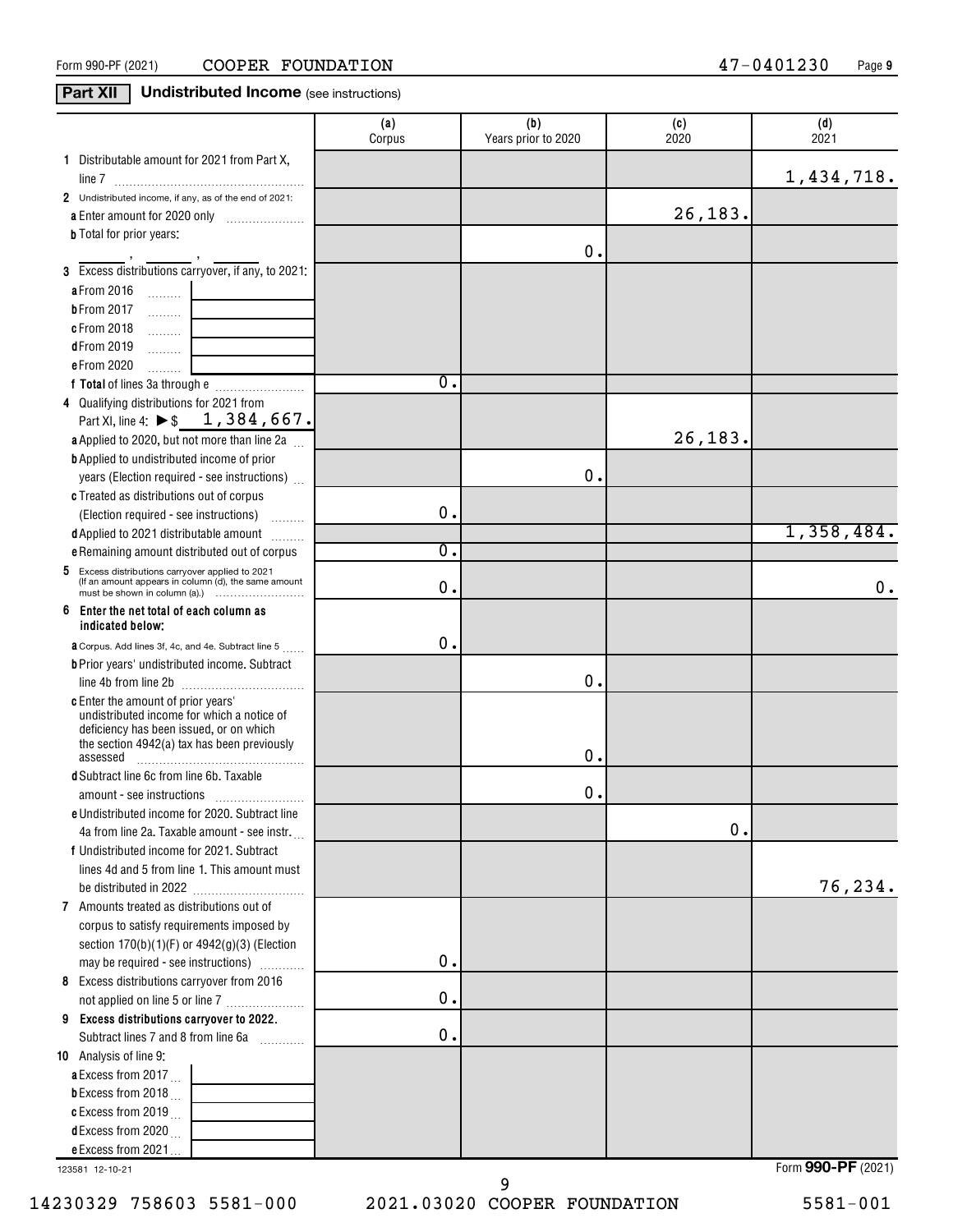| Form 990-PF (2021)                                                                                           | COOPER FOUNDATION |          |               | 47-0401230    | Page 10    |
|--------------------------------------------------------------------------------------------------------------|-------------------|----------|---------------|---------------|------------|
| <b>Part XIII   Private Operating Foundations</b> (see instructions and Part VI-A, question 9)                |                   |          |               | N/A           |            |
| 1 a If the foundation has received a ruling or determination letter that it is a private operating           |                   |          |               |               |            |
| foundation, and the ruling is effective for 2021, enter the date of the ruling                               |                   |          | ▶             |               |            |
| <b>b</b> Check box to indicate whether the foundation is a private operating foundation described in section |                   |          | .             | 4942(j)(3) or | 4942(j)(5) |
| 2 a Enter the lesser of the adjusted net                                                                     | Tax year          |          | Prior 3 years |               |            |
| income from Part I or the minimum                                                                            | (a) 2021          | (b) 2020 | $(c)$ 2019    | $(d)$ 2018    | (e) Total  |
| investment return from Part IX for                                                                           |                   |          |               |               |            |
|                                                                                                              |                   |          |               |               |            |
| <b>b</b> 85% (0.85) of line 2a $\ldots$                                                                      |                   |          |               |               |            |
| c Qualifying distributions from Part XI,                                                                     |                   |          |               |               |            |
| line 4, for each year listed                                                                                 |                   |          |               |               |            |
| <b>d</b> Amounts included in line 2c not                                                                     |                   |          |               |               |            |
| used directly for active conduct of                                                                          |                   |          |               |               |            |
| exempt activities                                                                                            |                   |          |               |               |            |
| e Qualifying distributions made directly                                                                     |                   |          |               |               |            |
| for active conduct of exempt activities.                                                                     |                   |          |               |               |            |
| Subtract line 2d from line 2c                                                                                |                   |          |               |               |            |
| Complete 3a, b, or c for the<br>3<br>alternative test relied upon:                                           |                   |          |               |               |            |
| a "Assets" alternative test - enter:                                                                         |                   |          |               |               |            |
| (1) Value of all assets                                                                                      |                   |          |               |               |            |
| (2) Value of assets qualifying<br>under section $4942(j)(3)(B)(i)$                                           |                   |          |               |               |            |
| <b>b</b> "Endowment" alternative test - enter                                                                |                   |          |               |               |            |
| 2/3 of minimum investment return<br>shown in Part IX, line 6, for each year                                  |                   |          |               |               |            |
|                                                                                                              |                   |          |               |               |            |
| c "Support" alternative test - enter:                                                                        |                   |          |               |               |            |
| (1) Total support other than gross                                                                           |                   |          |               |               |            |
| investment income (interest,<br>dividends, rents, payments on                                                |                   |          |               |               |            |
| securities loans (section                                                                                    |                   |          |               |               |            |
| $512(a)(5)$ , or royalties)                                                                                  |                   |          |               |               |            |
| Support from general public<br>(2)                                                                           |                   |          |               |               |            |
| and 5 or more exempt<br>organizations as provided in                                                         |                   |          |               |               |            |
| section $4942(j)(3)(B)(iii)$<br>.                                                                            |                   |          |               |               |            |
| (3) Largest amount of support from                                                                           |                   |          |               |               |            |
| an exempt organization                                                                                       |                   |          |               |               |            |
| (4) Gross investment income                                                                                  |                   |          |               |               |            |
| Part XIV Supplementary Information (Complete this part only if the foundation had \$5,000 or more in assets  |                   |          |               |               |            |
| at any time during the year-see instructions.)                                                               |                   |          |               |               |            |

**1 Information Regarding Foundation Managers:**

**a** List any managers of the foundation who have contributed more than 2% of the total contributions received by the foundation before the close of any tax year (but only if they have contributed more than \$5,000). (See section 507(d)(2).)

#### NONE

**b** List any managers of the foundation who own 10% or more of the stock of a corporation (or an equally large portion of the ownership of a partnership or other entity) of which the foundation has a 10% or greater interest.

#### NONE

**2 Information Regarding Contribution, Grant, Gift, Loan, Scholarship, etc., Programs:** Final check here  $\sum_{n=1}^{\infty}$  if the foundation only makes contributions to preselected charitable organizations and does not accept unsolicited requests for funds. If the foundation makes gifts, grants, etc., to individuals or organizations under other conditions, complete items 2a, b, c, and d.

**a** The name, address, and telephone number or email address of the person to whom applications should be addressed:

#### SEE STATEMENT 11

**b** The form in which applications should be submitted and information and materials they should include:

**c** Any submission deadlines:

**d** Any restrictions or limitations on awards, such as by geographical areas, charitable fields, kinds of institutions, or other factors: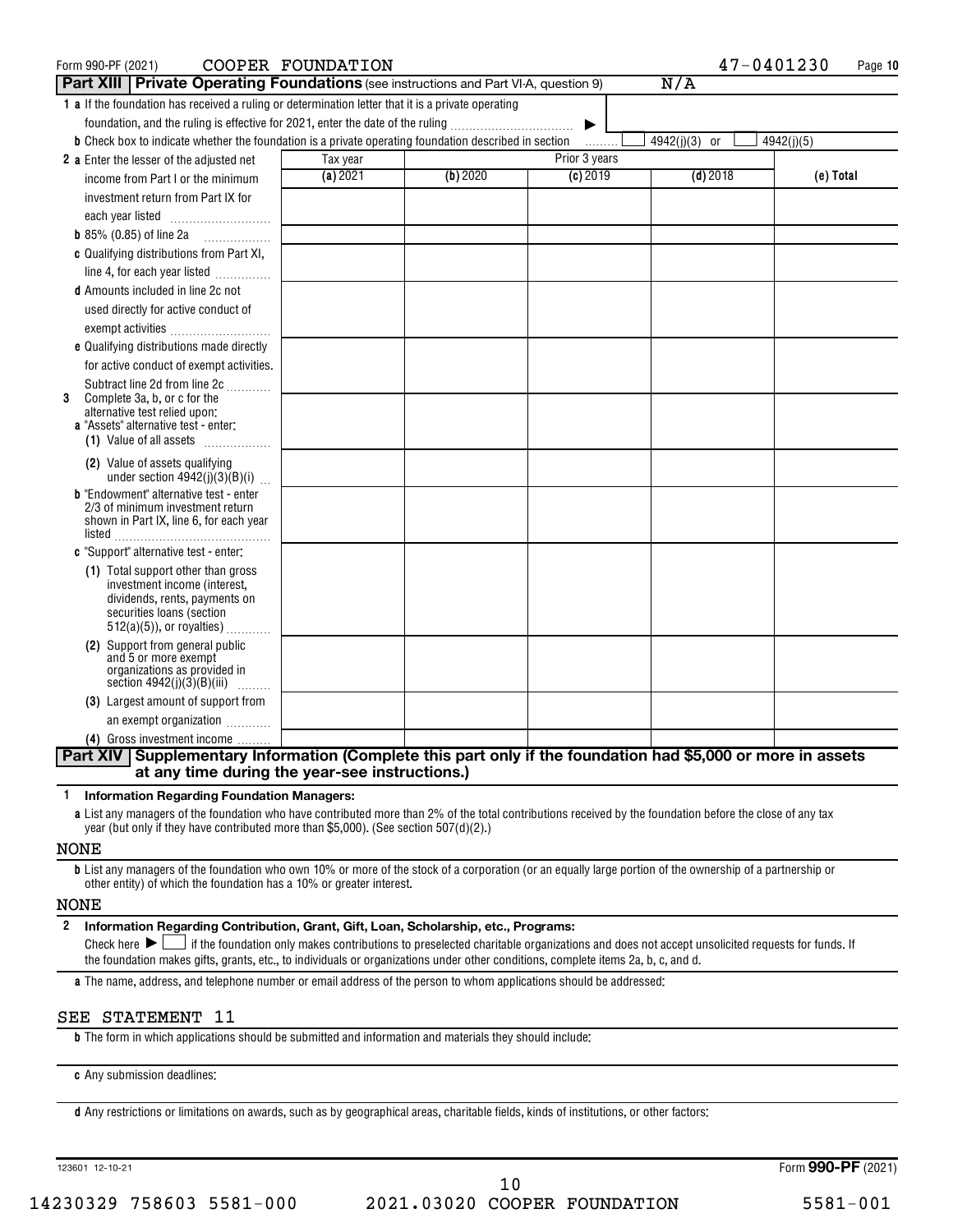Form 990-PF (2021)  $\qquad$   $\qquad$   $\qquad$   $\qquad$   $\qquad$   $\qquad$   $\qquad$   $\qquad$   $\qquad$   $\qquad$   $\qquad$   $\qquad$   $\qquad$   $\qquad$   $\qquad$   $\qquad$   $\qquad$   $\qquad$   $\qquad$   $\qquad$   $\qquad$   $\qquad$   $\qquad$   $\qquad$   $\qquad$   $\qquad$   $\qquad$   $\qquad$   $\qquad$   $\qquad$   $\qquad$   $\qquad$   $\qquad$   $\qquad$ 

**Part XIV** Supplementary Information (continued)

| 3<br>Grants and Contributions Paid During the Year or Approved for Future Payment                                             |                                                            |                        |                          |                    |  |  |
|-------------------------------------------------------------------------------------------------------------------------------|------------------------------------------------------------|------------------------|--------------------------|--------------------|--|--|
| Recipient                                                                                                                     | If recipient is an individual,<br>show any relationship to | Foundation             | Purpose of grant or      |                    |  |  |
| Name and address (home or business)                                                                                           | any foundation manager<br>or substantial contributor       | status of<br>recipient | contribution             | Amount             |  |  |
| a Paid during the year                                                                                                        |                                                            |                        |                          |                    |  |  |
| MID-AMERICA ARTS ALLIANCE<br>2018 BALTIMORE                                                                                   |                                                            | ÞС                     | PROGRAM                  |                    |  |  |
| KANSAS CITY, MO 64108                                                                                                         |                                                            |                        |                          | 10,000.            |  |  |
| MID-AMERICA ARTS ALLIANCE<br>2018 BALTIMORE<br>KANSAS CITY, MO 64108                                                          |                                                            | ÞС                     | PROGRAM                  | 20,000.            |  |  |
| UNIVERSITY OF NEBRASKA-LINCOLN, LIED<br>CENTER FOR PERFORMING ARTS<br>301 N. 12TH STREET P.O. BOX 880151<br>LINCOLN, NE 68588 |                                                            | ÞС                     | OPERATING                | 20,000.            |  |  |
| LINCOLN CROSSROADS FESTIVAL<br>4319 SAINT PAUL AVE<br>LINCOLN, NE 68504                                                       |                                                            | ÞС                     | OPERATING                | 15,000.            |  |  |
| NEBRASKA CULTURAL ENDOWMENT<br>1004 FARNAM STREET, PLAZA LEVEL<br><b>OMAHA, NE 68102</b>                                      |                                                            | ÞС                     | OPERATING                | 15,000.            |  |  |
| Total                                                                                                                         | SEE CONTINUATION SHEET(S)                                  |                        | $\blacktriangleright$ 3a | 1,005,380.         |  |  |
| <b>b</b> Approved for future payment<br>METROPOLITAN OPERA NEBRASKA AUDITIONS<br>3116 ALDEN AVENUE<br>LINCOLN, NE 68502       |                                                            | ÞС                     | PROGRAM                  | 1,000.             |  |  |
| FLATWATER SHAKESPEARE COMPANY<br>PO BOX 84935<br>LINCOLN, NE 68501                                                            |                                                            | ÞС                     | OPERATING                | 7,000.             |  |  |
| LINCOLN COMMUNITY PLAYHOUSE<br>P.O. BOX 6426<br>LINCOLN, NE 68506                                                             |                                                            | ÞС                     | STAFFING/SALARIES        | 20,000.            |  |  |
| Total                                                                                                                         | SEE CONTINUATION SHEET(S)                                  |                        | $\blacktriangleright$ 3b | 367,200.           |  |  |
|                                                                                                                               |                                                            |                        |                          | Form 990-PF (2021) |  |  |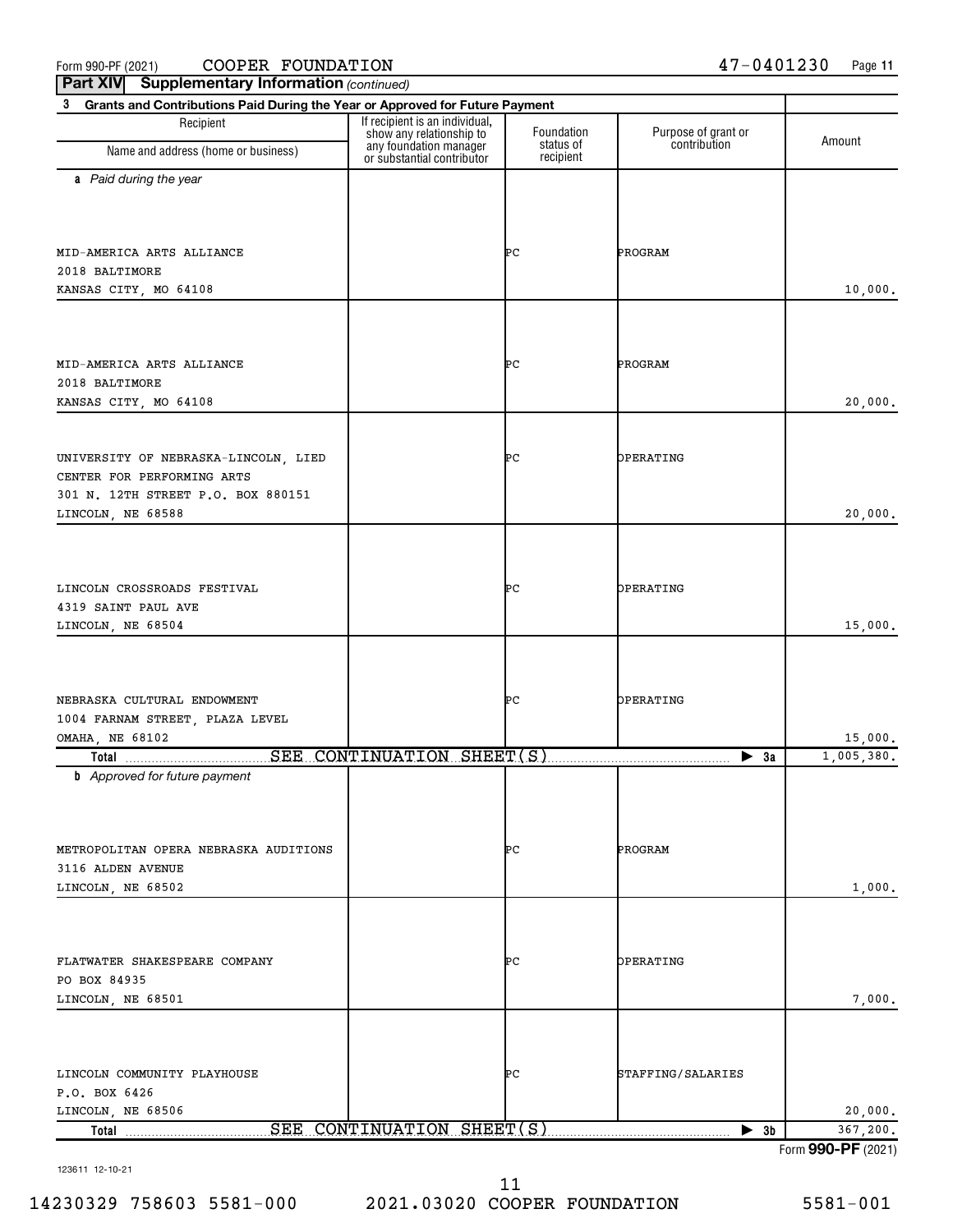## **Part XV-A Analysis of Income-Producing Activities**

| Enter gross amounts unless otherwise indicated.                                                                                                      |                         | Unrelated business income |                                      | Excluded by section 512, 513, or 514 | (e)                                  |
|------------------------------------------------------------------------------------------------------------------------------------------------------|-------------------------|---------------------------|--------------------------------------|--------------------------------------|--------------------------------------|
| 1 Program service revenue:                                                                                                                           | (a)<br>Business<br>code | (b)<br>Amount             | <b>(C)</b><br>Exclu-<br>sion<br>code | (d)<br>Amount                        | Related or exempt<br>function income |
| а                                                                                                                                                    |                         |                           |                                      |                                      |                                      |
| b                                                                                                                                                    |                         |                           |                                      |                                      |                                      |
| c                                                                                                                                                    |                         |                           |                                      |                                      |                                      |
|                                                                                                                                                      |                         |                           |                                      |                                      |                                      |
|                                                                                                                                                      |                         |                           |                                      |                                      |                                      |
|                                                                                                                                                      |                         |                           |                                      |                                      |                                      |
| Fees and contracts from government agencies<br>g                                                                                                     |                         |                           |                                      |                                      |                                      |
|                                                                                                                                                      |                         |                           |                                      |                                      |                                      |
| 3 Interest on savings and temporary cash                                                                                                             |                         |                           |                                      |                                      |                                      |
|                                                                                                                                                      |                         |                           | 14                                   | 11.                                  |                                      |
| 4 Dividends and interest from securities                                                                                                             |                         |                           | $\overline{14}$                      | 207,575.                             |                                      |
| 5 Net rental income or (loss) from real estate:                                                                                                      |                         |                           |                                      |                                      |                                      |
|                                                                                                                                                      |                         |                           |                                      |                                      |                                      |
|                                                                                                                                                      |                         |                           |                                      |                                      |                                      |
| 6 Net rental income or (loss) from personal                                                                                                          |                         |                           |                                      |                                      |                                      |
|                                                                                                                                                      |                         |                           |                                      |                                      |                                      |
|                                                                                                                                                      |                         |                           |                                      |                                      |                                      |
| 8 Gain or (loss) from sales of assets other                                                                                                          |                         |                           |                                      |                                      |                                      |
|                                                                                                                                                      |                         |                           | 18                                   | 5,109,101.                           |                                      |
|                                                                                                                                                      |                         |                           |                                      |                                      |                                      |
| 10 Gross profit or (loss) from sales of inventory [10] [10] Gross profit or (loss) from sales of inventory                                           |                         |                           |                                      |                                      |                                      |
| 11 Other revenue:                                                                                                                                    |                         |                           |                                      |                                      |                                      |
| a                                                                                                                                                    |                         |                           |                                      |                                      |                                      |
| b                                                                                                                                                    |                         |                           |                                      |                                      |                                      |
| c                                                                                                                                                    |                         |                           |                                      |                                      |                                      |
| đ                                                                                                                                                    |                         |                           |                                      |                                      |                                      |
|                                                                                                                                                      |                         | $\overline{0}$ .          |                                      | 5,316,687.                           | 0.                                   |
|                                                                                                                                                      |                         |                           |                                      |                                      | 5,316,687.                           |
| (See worksheet in line 13 instructions to verify calculations.)                                                                                      |                         |                           |                                      |                                      |                                      |
|                                                                                                                                                      |                         |                           |                                      |                                      |                                      |
| Part XV-B<br>Relationship of Activities to the Accomplishment of Exempt Purposes                                                                     |                         |                           |                                      |                                      |                                      |
| Explain below how each activity for which income is reported in column (e) of Part XV-A contributed importantly to the accomplishment of<br>Line No. |                         |                           |                                      |                                      |                                      |
| the foundation's exempt purposes (other than by providing funds for such purposes).<br>▼                                                             |                         |                           |                                      |                                      |                                      |
|                                                                                                                                                      |                         |                           |                                      |                                      |                                      |
|                                                                                                                                                      |                         |                           |                                      |                                      |                                      |
|                                                                                                                                                      |                         |                           |                                      |                                      |                                      |
|                                                                                                                                                      |                         |                           |                                      |                                      |                                      |
|                                                                                                                                                      |                         |                           |                                      |                                      |                                      |
|                                                                                                                                                      |                         |                           |                                      |                                      |                                      |
|                                                                                                                                                      |                         |                           |                                      |                                      |                                      |
|                                                                                                                                                      |                         |                           |                                      |                                      |                                      |
|                                                                                                                                                      |                         |                           |                                      |                                      |                                      |
|                                                                                                                                                      |                         |                           |                                      |                                      |                                      |
|                                                                                                                                                      |                         |                           |                                      |                                      |                                      |
|                                                                                                                                                      |                         |                           |                                      |                                      |                                      |
|                                                                                                                                                      |                         |                           |                                      |                                      |                                      |
|                                                                                                                                                      |                         |                           |                                      |                                      |                                      |
|                                                                                                                                                      |                         |                           |                                      |                                      |                                      |
|                                                                                                                                                      |                         |                           |                                      |                                      |                                      |
|                                                                                                                                                      |                         |                           |                                      |                                      |                                      |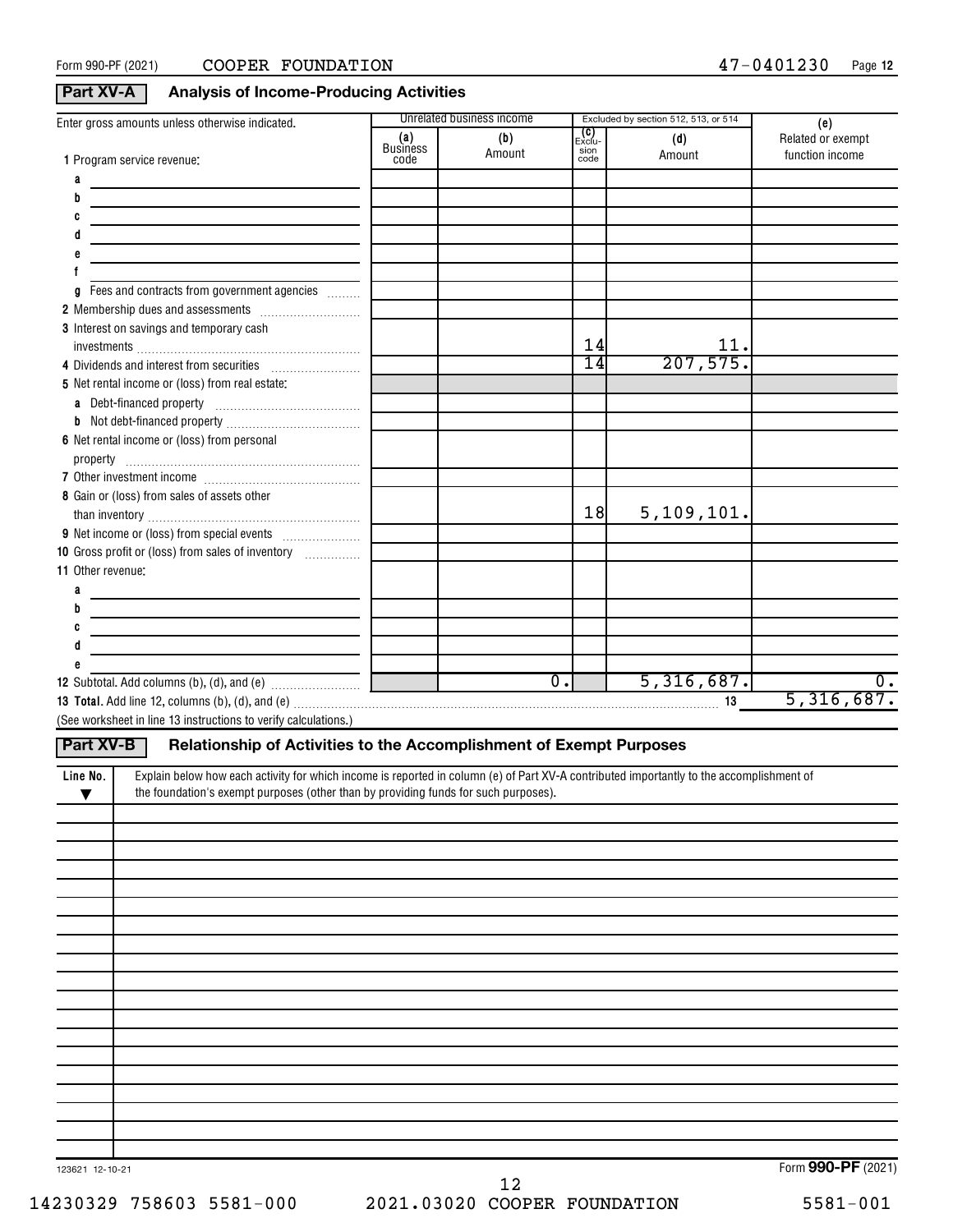|  |  | rm 990-PF (2021) |  |  |
|--|--|------------------|--|--|
|--|--|------------------|--|--|

| <b>Part XVI</b><br>Information Regarding Transfers to and Transactions and Relationships With Noncharitable<br><b>Exempt Organizations</b><br>Yes   No<br>Did the organization directly or indirectly engage in any of the following with any other organization described in section 501(c)<br>$\mathbf{1}$<br>(other than section $501(c)(3)$ organizations) or in section 527, relating to political organizations?<br>a Transfers from the reporting foundation to a noncharitable exempt organization of:<br>х<br>1a(1)<br>$(1)$ Cash $\ldots$ $\ldots$ $\ldots$ $\ldots$ $\ldots$ $\ldots$ $\ldots$ $\ldots$ $\ldots$ $\ldots$ $\ldots$ $\ldots$ $\ldots$ $\ldots$ $\ldots$ $\ldots$ $\ldots$ $\ldots$ $\ldots$ $\ldots$ $\ldots$ $\ldots$ $\ldots$ $\ldots$ $\ldots$ $\ldots$ $\ldots$ $\ldots$ $\ldots$ $\ldots$ $\ldots$ $\ldots$ $\ldots$ $\ldots$ $\ldots$<br>$\overline{\mathbf{X}}$<br>1a(2)<br><b>b</b> Other transactions:<br>х<br>1b(1)<br>(1) Sales of assets to a noncharitable exempt organization manufactured contained according state of assets to a noncharitable exempt organization manufactured contained and substantial contained and state of the state of<br>$\overline{\mathbf{X}}$<br>1b(2)<br>$\overline{\mathbf{x}}$<br>1b(3)<br>(3) Rental of facilities, equipment, or other assets [1] rental material material material material material material material material material material material material material material material material material mater<br>$\overline{\mathbf{X}}$<br>1b(4)<br>$\overline{\mathbf{x}}$<br>1b(5)<br>(5) Loans or loan guarantees <b>commissions</b> and a construction of the construction of the construction of the construction of the construction of the construction of the construction of the construction of the construction<br>X<br>1b(6)<br>(6) Performance of services or membership or fundraising solicitations [11] manufacture material manufacture of services or membership or fundraising solicitations [11] manufacture material materials and the service of the<br>$\overline{\mathbf{X}}$<br>1c<br>d If the answer to any of the above is "Yes," complete the following schedule. Column (b) should always show the fair market value of the goods, other assets,<br>or services given by the reporting foundation. If the foundation received less than fair market value in any transaction or sharing arrangement, show in<br>column (d) the value of the goods, other assets, or services received.<br>(b) Amount involved<br>(c) Name of noncharitable exempt organization<br>$(a)$ Line no.<br>(d) Description of transfers, transactions, and sharing arrangements<br>N/A<br>2a Is the foundation directly or indirectly affiliated with, or related to, one or more tax-exempt organizations described<br>$\blacksquare$ Yes $\blacksquare$ X No<br>in section $501(c)$ (other than section $501(c)(3)$ ) or in section $527$ ?<br><b>b</b> If "Yes," complete the following schedule.<br>(a) Name of organization<br>(b) Type of organization<br>(c) Description of relationship<br>N/A<br>Under penalties of perjury, I declare that I have examined this return, including accompanying schedules and statements, and to the best of my knowledge<br>May the IRS discuss this<br>and belief, it is true, correct, and complete. Declaration of preparer (other than taxpayer) is based on all information of which preparer has any knowledge.<br>return with the preparer<br>Sign<br>shown below? See instr.<br><b>Here</b><br>PRESIDENT<br>$\overline{\text{X}}$ Yes<br>No l<br>Signature of officer or trustee<br>Title<br>Date<br>PTIN<br>Check<br>Print/Type preparer's name<br>Preparer's signature<br>Date<br>it.<br>self-employed<br>KRYSTAL L SIEBRANDT,<br>Paid<br>CPA, CFE, CGMA<br> 03/29/22 <br>P00543870<br>KRYSTAL L SIEBRAN<br>Preparer<br>Firm's EIN 17-0677245<br>Firm's name FHBE LLP<br><b>Use Only</b><br>Firm's address > 7140 STEPHANIE LANE<br>PO BOX 23110<br>LINCOLN, NE 68542-3110<br>Phone no. (402) 423-4343 | Form 990-PF (2021) |  | COOPER FOUNDATION |  | 47-0401230 | Page 13 |
|--------------------------------------------------------------------------------------------------------------------------------------------------------------------------------------------------------------------------------------------------------------------------------------------------------------------------------------------------------------------------------------------------------------------------------------------------------------------------------------------------------------------------------------------------------------------------------------------------------------------------------------------------------------------------------------------------------------------------------------------------------------------------------------------------------------------------------------------------------------------------------------------------------------------------------------------------------------------------------------------------------------------------------------------------------------------------------------------------------------------------------------------------------------------------------------------------------------------------------------------------------------------------------------------------------------------------------------------------------------------------------------------------------------------------------------------------------------------------------------------------------------------------------------------------------------------------------------------------------------------------------------------------------------------------------------------------------------------------------------------------------------------------------------------------------------------------------------------------------------------------------------------------------------------------------------------------------------------------------------------------------------------------------------------------------------------------------------------------------------------------------------------------------------------------------------------------------------------------------------------------------------------------------------------------------------------------------------------------------------------------------------------------------------------------------------------------------------------------------------------------------------------------------------------------------------------------------------------------------------------------------------------------------------------------------------------------------------------------------------------------------------------------------------------------------------------------------------------------------------------------------------------------------------------------------------------------------------------------------------------------------------------------------------------------------------------------------------------------------------------------------------------------------------------------------------------------------------------------------------------------------------------------------------------------------------------------------------------------------------------------------------------------------------------------------------------------------------------------------------------------------------------------------------------------------------------------------------------------------------------------------------------------------------------------------------------------------------------------------------------------------------------------------------------------------------------------------------------------------------------------------------------------------------------------------------------------------------------------------------------------------------------------------------------------------|--------------------|--|-------------------|--|------------|---------|
|                                                                                                                                                                                                                                                                                                                                                                                                                                                                                                                                                                                                                                                                                                                                                                                                                                                                                                                                                                                                                                                                                                                                                                                                                                                                                                                                                                                                                                                                                                                                                                                                                                                                                                                                                                                                                                                                                                                                                                                                                                                                                                                                                                                                                                                                                                                                                                                                                                                                                                                                                                                                                                                                                                                                                                                                                                                                                                                                                                                                                                                                                                                                                                                                                                                                                                                                                                                                                                                                                                                                                                                                                                                                                                                                                                                                                                                                                                                                                                                                                                                        |                    |  |                   |  |            |         |
|                                                                                                                                                                                                                                                                                                                                                                                                                                                                                                                                                                                                                                                                                                                                                                                                                                                                                                                                                                                                                                                                                                                                                                                                                                                                                                                                                                                                                                                                                                                                                                                                                                                                                                                                                                                                                                                                                                                                                                                                                                                                                                                                                                                                                                                                                                                                                                                                                                                                                                                                                                                                                                                                                                                                                                                                                                                                                                                                                                                                                                                                                                                                                                                                                                                                                                                                                                                                                                                                                                                                                                                                                                                                                                                                                                                                                                                                                                                                                                                                                                                        |                    |  |                   |  |            |         |
|                                                                                                                                                                                                                                                                                                                                                                                                                                                                                                                                                                                                                                                                                                                                                                                                                                                                                                                                                                                                                                                                                                                                                                                                                                                                                                                                                                                                                                                                                                                                                                                                                                                                                                                                                                                                                                                                                                                                                                                                                                                                                                                                                                                                                                                                                                                                                                                                                                                                                                                                                                                                                                                                                                                                                                                                                                                                                                                                                                                                                                                                                                                                                                                                                                                                                                                                                                                                                                                                                                                                                                                                                                                                                                                                                                                                                                                                                                                                                                                                                                                        |                    |  |                   |  |            |         |
|                                                                                                                                                                                                                                                                                                                                                                                                                                                                                                                                                                                                                                                                                                                                                                                                                                                                                                                                                                                                                                                                                                                                                                                                                                                                                                                                                                                                                                                                                                                                                                                                                                                                                                                                                                                                                                                                                                                                                                                                                                                                                                                                                                                                                                                                                                                                                                                                                                                                                                                                                                                                                                                                                                                                                                                                                                                                                                                                                                                                                                                                                                                                                                                                                                                                                                                                                                                                                                                                                                                                                                                                                                                                                                                                                                                                                                                                                                                                                                                                                                                        |                    |  |                   |  |            |         |
|                                                                                                                                                                                                                                                                                                                                                                                                                                                                                                                                                                                                                                                                                                                                                                                                                                                                                                                                                                                                                                                                                                                                                                                                                                                                                                                                                                                                                                                                                                                                                                                                                                                                                                                                                                                                                                                                                                                                                                                                                                                                                                                                                                                                                                                                                                                                                                                                                                                                                                                                                                                                                                                                                                                                                                                                                                                                                                                                                                                                                                                                                                                                                                                                                                                                                                                                                                                                                                                                                                                                                                                                                                                                                                                                                                                                                                                                                                                                                                                                                                                        |                    |  |                   |  |            |         |
|                                                                                                                                                                                                                                                                                                                                                                                                                                                                                                                                                                                                                                                                                                                                                                                                                                                                                                                                                                                                                                                                                                                                                                                                                                                                                                                                                                                                                                                                                                                                                                                                                                                                                                                                                                                                                                                                                                                                                                                                                                                                                                                                                                                                                                                                                                                                                                                                                                                                                                                                                                                                                                                                                                                                                                                                                                                                                                                                                                                                                                                                                                                                                                                                                                                                                                                                                                                                                                                                                                                                                                                                                                                                                                                                                                                                                                                                                                                                                                                                                                                        |                    |  |                   |  |            |         |
|                                                                                                                                                                                                                                                                                                                                                                                                                                                                                                                                                                                                                                                                                                                                                                                                                                                                                                                                                                                                                                                                                                                                                                                                                                                                                                                                                                                                                                                                                                                                                                                                                                                                                                                                                                                                                                                                                                                                                                                                                                                                                                                                                                                                                                                                                                                                                                                                                                                                                                                                                                                                                                                                                                                                                                                                                                                                                                                                                                                                                                                                                                                                                                                                                                                                                                                                                                                                                                                                                                                                                                                                                                                                                                                                                                                                                                                                                                                                                                                                                                                        |                    |  |                   |  |            |         |
|                                                                                                                                                                                                                                                                                                                                                                                                                                                                                                                                                                                                                                                                                                                                                                                                                                                                                                                                                                                                                                                                                                                                                                                                                                                                                                                                                                                                                                                                                                                                                                                                                                                                                                                                                                                                                                                                                                                                                                                                                                                                                                                                                                                                                                                                                                                                                                                                                                                                                                                                                                                                                                                                                                                                                                                                                                                                                                                                                                                                                                                                                                                                                                                                                                                                                                                                                                                                                                                                                                                                                                                                                                                                                                                                                                                                                                                                                                                                                                                                                                                        |                    |  |                   |  |            |         |
|                                                                                                                                                                                                                                                                                                                                                                                                                                                                                                                                                                                                                                                                                                                                                                                                                                                                                                                                                                                                                                                                                                                                                                                                                                                                                                                                                                                                                                                                                                                                                                                                                                                                                                                                                                                                                                                                                                                                                                                                                                                                                                                                                                                                                                                                                                                                                                                                                                                                                                                                                                                                                                                                                                                                                                                                                                                                                                                                                                                                                                                                                                                                                                                                                                                                                                                                                                                                                                                                                                                                                                                                                                                                                                                                                                                                                                                                                                                                                                                                                                                        |                    |  |                   |  |            |         |
|                                                                                                                                                                                                                                                                                                                                                                                                                                                                                                                                                                                                                                                                                                                                                                                                                                                                                                                                                                                                                                                                                                                                                                                                                                                                                                                                                                                                                                                                                                                                                                                                                                                                                                                                                                                                                                                                                                                                                                                                                                                                                                                                                                                                                                                                                                                                                                                                                                                                                                                                                                                                                                                                                                                                                                                                                                                                                                                                                                                                                                                                                                                                                                                                                                                                                                                                                                                                                                                                                                                                                                                                                                                                                                                                                                                                                                                                                                                                                                                                                                                        |                    |  |                   |  |            |         |
|                                                                                                                                                                                                                                                                                                                                                                                                                                                                                                                                                                                                                                                                                                                                                                                                                                                                                                                                                                                                                                                                                                                                                                                                                                                                                                                                                                                                                                                                                                                                                                                                                                                                                                                                                                                                                                                                                                                                                                                                                                                                                                                                                                                                                                                                                                                                                                                                                                                                                                                                                                                                                                                                                                                                                                                                                                                                                                                                                                                                                                                                                                                                                                                                                                                                                                                                                                                                                                                                                                                                                                                                                                                                                                                                                                                                                                                                                                                                                                                                                                                        |                    |  |                   |  |            |         |
|                                                                                                                                                                                                                                                                                                                                                                                                                                                                                                                                                                                                                                                                                                                                                                                                                                                                                                                                                                                                                                                                                                                                                                                                                                                                                                                                                                                                                                                                                                                                                                                                                                                                                                                                                                                                                                                                                                                                                                                                                                                                                                                                                                                                                                                                                                                                                                                                                                                                                                                                                                                                                                                                                                                                                                                                                                                                                                                                                                                                                                                                                                                                                                                                                                                                                                                                                                                                                                                                                                                                                                                                                                                                                                                                                                                                                                                                                                                                                                                                                                                        |                    |  |                   |  |            |         |
|                                                                                                                                                                                                                                                                                                                                                                                                                                                                                                                                                                                                                                                                                                                                                                                                                                                                                                                                                                                                                                                                                                                                                                                                                                                                                                                                                                                                                                                                                                                                                                                                                                                                                                                                                                                                                                                                                                                                                                                                                                                                                                                                                                                                                                                                                                                                                                                                                                                                                                                                                                                                                                                                                                                                                                                                                                                                                                                                                                                                                                                                                                                                                                                                                                                                                                                                                                                                                                                                                                                                                                                                                                                                                                                                                                                                                                                                                                                                                                                                                                                        |                    |  |                   |  |            |         |
|                                                                                                                                                                                                                                                                                                                                                                                                                                                                                                                                                                                                                                                                                                                                                                                                                                                                                                                                                                                                                                                                                                                                                                                                                                                                                                                                                                                                                                                                                                                                                                                                                                                                                                                                                                                                                                                                                                                                                                                                                                                                                                                                                                                                                                                                                                                                                                                                                                                                                                                                                                                                                                                                                                                                                                                                                                                                                                                                                                                                                                                                                                                                                                                                                                                                                                                                                                                                                                                                                                                                                                                                                                                                                                                                                                                                                                                                                                                                                                                                                                                        |                    |  |                   |  |            |         |
|                                                                                                                                                                                                                                                                                                                                                                                                                                                                                                                                                                                                                                                                                                                                                                                                                                                                                                                                                                                                                                                                                                                                                                                                                                                                                                                                                                                                                                                                                                                                                                                                                                                                                                                                                                                                                                                                                                                                                                                                                                                                                                                                                                                                                                                                                                                                                                                                                                                                                                                                                                                                                                                                                                                                                                                                                                                                                                                                                                                                                                                                                                                                                                                                                                                                                                                                                                                                                                                                                                                                                                                                                                                                                                                                                                                                                                                                                                                                                                                                                                                        |                    |  |                   |  |            |         |
|                                                                                                                                                                                                                                                                                                                                                                                                                                                                                                                                                                                                                                                                                                                                                                                                                                                                                                                                                                                                                                                                                                                                                                                                                                                                                                                                                                                                                                                                                                                                                                                                                                                                                                                                                                                                                                                                                                                                                                                                                                                                                                                                                                                                                                                                                                                                                                                                                                                                                                                                                                                                                                                                                                                                                                                                                                                                                                                                                                                                                                                                                                                                                                                                                                                                                                                                                                                                                                                                                                                                                                                                                                                                                                                                                                                                                                                                                                                                                                                                                                                        |                    |  |                   |  |            |         |
|                                                                                                                                                                                                                                                                                                                                                                                                                                                                                                                                                                                                                                                                                                                                                                                                                                                                                                                                                                                                                                                                                                                                                                                                                                                                                                                                                                                                                                                                                                                                                                                                                                                                                                                                                                                                                                                                                                                                                                                                                                                                                                                                                                                                                                                                                                                                                                                                                                                                                                                                                                                                                                                                                                                                                                                                                                                                                                                                                                                                                                                                                                                                                                                                                                                                                                                                                                                                                                                                                                                                                                                                                                                                                                                                                                                                                                                                                                                                                                                                                                                        |                    |  |                   |  |            |         |
|                                                                                                                                                                                                                                                                                                                                                                                                                                                                                                                                                                                                                                                                                                                                                                                                                                                                                                                                                                                                                                                                                                                                                                                                                                                                                                                                                                                                                                                                                                                                                                                                                                                                                                                                                                                                                                                                                                                                                                                                                                                                                                                                                                                                                                                                                                                                                                                                                                                                                                                                                                                                                                                                                                                                                                                                                                                                                                                                                                                                                                                                                                                                                                                                                                                                                                                                                                                                                                                                                                                                                                                                                                                                                                                                                                                                                                                                                                                                                                                                                                                        |                    |  |                   |  |            |         |
|                                                                                                                                                                                                                                                                                                                                                                                                                                                                                                                                                                                                                                                                                                                                                                                                                                                                                                                                                                                                                                                                                                                                                                                                                                                                                                                                                                                                                                                                                                                                                                                                                                                                                                                                                                                                                                                                                                                                                                                                                                                                                                                                                                                                                                                                                                                                                                                                                                                                                                                                                                                                                                                                                                                                                                                                                                                                                                                                                                                                                                                                                                                                                                                                                                                                                                                                                                                                                                                                                                                                                                                                                                                                                                                                                                                                                                                                                                                                                                                                                                                        |                    |  |                   |  |            |         |
|                                                                                                                                                                                                                                                                                                                                                                                                                                                                                                                                                                                                                                                                                                                                                                                                                                                                                                                                                                                                                                                                                                                                                                                                                                                                                                                                                                                                                                                                                                                                                                                                                                                                                                                                                                                                                                                                                                                                                                                                                                                                                                                                                                                                                                                                                                                                                                                                                                                                                                                                                                                                                                                                                                                                                                                                                                                                                                                                                                                                                                                                                                                                                                                                                                                                                                                                                                                                                                                                                                                                                                                                                                                                                                                                                                                                                                                                                                                                                                                                                                                        |                    |  |                   |  |            |         |
|                                                                                                                                                                                                                                                                                                                                                                                                                                                                                                                                                                                                                                                                                                                                                                                                                                                                                                                                                                                                                                                                                                                                                                                                                                                                                                                                                                                                                                                                                                                                                                                                                                                                                                                                                                                                                                                                                                                                                                                                                                                                                                                                                                                                                                                                                                                                                                                                                                                                                                                                                                                                                                                                                                                                                                                                                                                                                                                                                                                                                                                                                                                                                                                                                                                                                                                                                                                                                                                                                                                                                                                                                                                                                                                                                                                                                                                                                                                                                                                                                                                        |                    |  |                   |  |            |         |
|                                                                                                                                                                                                                                                                                                                                                                                                                                                                                                                                                                                                                                                                                                                                                                                                                                                                                                                                                                                                                                                                                                                                                                                                                                                                                                                                                                                                                                                                                                                                                                                                                                                                                                                                                                                                                                                                                                                                                                                                                                                                                                                                                                                                                                                                                                                                                                                                                                                                                                                                                                                                                                                                                                                                                                                                                                                                                                                                                                                                                                                                                                                                                                                                                                                                                                                                                                                                                                                                                                                                                                                                                                                                                                                                                                                                                                                                                                                                                                                                                                                        |                    |  |                   |  |            |         |
|                                                                                                                                                                                                                                                                                                                                                                                                                                                                                                                                                                                                                                                                                                                                                                                                                                                                                                                                                                                                                                                                                                                                                                                                                                                                                                                                                                                                                                                                                                                                                                                                                                                                                                                                                                                                                                                                                                                                                                                                                                                                                                                                                                                                                                                                                                                                                                                                                                                                                                                                                                                                                                                                                                                                                                                                                                                                                                                                                                                                                                                                                                                                                                                                                                                                                                                                                                                                                                                                                                                                                                                                                                                                                                                                                                                                                                                                                                                                                                                                                                                        |                    |  |                   |  |            |         |
|                                                                                                                                                                                                                                                                                                                                                                                                                                                                                                                                                                                                                                                                                                                                                                                                                                                                                                                                                                                                                                                                                                                                                                                                                                                                                                                                                                                                                                                                                                                                                                                                                                                                                                                                                                                                                                                                                                                                                                                                                                                                                                                                                                                                                                                                                                                                                                                                                                                                                                                                                                                                                                                                                                                                                                                                                                                                                                                                                                                                                                                                                                                                                                                                                                                                                                                                                                                                                                                                                                                                                                                                                                                                                                                                                                                                                                                                                                                                                                                                                                                        |                    |  |                   |  |            |         |
|                                                                                                                                                                                                                                                                                                                                                                                                                                                                                                                                                                                                                                                                                                                                                                                                                                                                                                                                                                                                                                                                                                                                                                                                                                                                                                                                                                                                                                                                                                                                                                                                                                                                                                                                                                                                                                                                                                                                                                                                                                                                                                                                                                                                                                                                                                                                                                                                                                                                                                                                                                                                                                                                                                                                                                                                                                                                                                                                                                                                                                                                                                                                                                                                                                                                                                                                                                                                                                                                                                                                                                                                                                                                                                                                                                                                                                                                                                                                                                                                                                                        |                    |  |                   |  |            |         |
|                                                                                                                                                                                                                                                                                                                                                                                                                                                                                                                                                                                                                                                                                                                                                                                                                                                                                                                                                                                                                                                                                                                                                                                                                                                                                                                                                                                                                                                                                                                                                                                                                                                                                                                                                                                                                                                                                                                                                                                                                                                                                                                                                                                                                                                                                                                                                                                                                                                                                                                                                                                                                                                                                                                                                                                                                                                                                                                                                                                                                                                                                                                                                                                                                                                                                                                                                                                                                                                                                                                                                                                                                                                                                                                                                                                                                                                                                                                                                                                                                                                        |                    |  |                   |  |            |         |
|                                                                                                                                                                                                                                                                                                                                                                                                                                                                                                                                                                                                                                                                                                                                                                                                                                                                                                                                                                                                                                                                                                                                                                                                                                                                                                                                                                                                                                                                                                                                                                                                                                                                                                                                                                                                                                                                                                                                                                                                                                                                                                                                                                                                                                                                                                                                                                                                                                                                                                                                                                                                                                                                                                                                                                                                                                                                                                                                                                                                                                                                                                                                                                                                                                                                                                                                                                                                                                                                                                                                                                                                                                                                                                                                                                                                                                                                                                                                                                                                                                                        |                    |  |                   |  |            |         |
|                                                                                                                                                                                                                                                                                                                                                                                                                                                                                                                                                                                                                                                                                                                                                                                                                                                                                                                                                                                                                                                                                                                                                                                                                                                                                                                                                                                                                                                                                                                                                                                                                                                                                                                                                                                                                                                                                                                                                                                                                                                                                                                                                                                                                                                                                                                                                                                                                                                                                                                                                                                                                                                                                                                                                                                                                                                                                                                                                                                                                                                                                                                                                                                                                                                                                                                                                                                                                                                                                                                                                                                                                                                                                                                                                                                                                                                                                                                                                                                                                                                        |                    |  |                   |  |            |         |
|                                                                                                                                                                                                                                                                                                                                                                                                                                                                                                                                                                                                                                                                                                                                                                                                                                                                                                                                                                                                                                                                                                                                                                                                                                                                                                                                                                                                                                                                                                                                                                                                                                                                                                                                                                                                                                                                                                                                                                                                                                                                                                                                                                                                                                                                                                                                                                                                                                                                                                                                                                                                                                                                                                                                                                                                                                                                                                                                                                                                                                                                                                                                                                                                                                                                                                                                                                                                                                                                                                                                                                                                                                                                                                                                                                                                                                                                                                                                                                                                                                                        |                    |  |                   |  |            |         |
|                                                                                                                                                                                                                                                                                                                                                                                                                                                                                                                                                                                                                                                                                                                                                                                                                                                                                                                                                                                                                                                                                                                                                                                                                                                                                                                                                                                                                                                                                                                                                                                                                                                                                                                                                                                                                                                                                                                                                                                                                                                                                                                                                                                                                                                                                                                                                                                                                                                                                                                                                                                                                                                                                                                                                                                                                                                                                                                                                                                                                                                                                                                                                                                                                                                                                                                                                                                                                                                                                                                                                                                                                                                                                                                                                                                                                                                                                                                                                                                                                                                        |                    |  |                   |  |            |         |
|                                                                                                                                                                                                                                                                                                                                                                                                                                                                                                                                                                                                                                                                                                                                                                                                                                                                                                                                                                                                                                                                                                                                                                                                                                                                                                                                                                                                                                                                                                                                                                                                                                                                                                                                                                                                                                                                                                                                                                                                                                                                                                                                                                                                                                                                                                                                                                                                                                                                                                                                                                                                                                                                                                                                                                                                                                                                                                                                                                                                                                                                                                                                                                                                                                                                                                                                                                                                                                                                                                                                                                                                                                                                                                                                                                                                                                                                                                                                                                                                                                                        |                    |  |                   |  |            |         |
|                                                                                                                                                                                                                                                                                                                                                                                                                                                                                                                                                                                                                                                                                                                                                                                                                                                                                                                                                                                                                                                                                                                                                                                                                                                                                                                                                                                                                                                                                                                                                                                                                                                                                                                                                                                                                                                                                                                                                                                                                                                                                                                                                                                                                                                                                                                                                                                                                                                                                                                                                                                                                                                                                                                                                                                                                                                                                                                                                                                                                                                                                                                                                                                                                                                                                                                                                                                                                                                                                                                                                                                                                                                                                                                                                                                                                                                                                                                                                                                                                                                        |                    |  |                   |  |            |         |
|                                                                                                                                                                                                                                                                                                                                                                                                                                                                                                                                                                                                                                                                                                                                                                                                                                                                                                                                                                                                                                                                                                                                                                                                                                                                                                                                                                                                                                                                                                                                                                                                                                                                                                                                                                                                                                                                                                                                                                                                                                                                                                                                                                                                                                                                                                                                                                                                                                                                                                                                                                                                                                                                                                                                                                                                                                                                                                                                                                                                                                                                                                                                                                                                                                                                                                                                                                                                                                                                                                                                                                                                                                                                                                                                                                                                                                                                                                                                                                                                                                                        |                    |  |                   |  |            |         |
|                                                                                                                                                                                                                                                                                                                                                                                                                                                                                                                                                                                                                                                                                                                                                                                                                                                                                                                                                                                                                                                                                                                                                                                                                                                                                                                                                                                                                                                                                                                                                                                                                                                                                                                                                                                                                                                                                                                                                                                                                                                                                                                                                                                                                                                                                                                                                                                                                                                                                                                                                                                                                                                                                                                                                                                                                                                                                                                                                                                                                                                                                                                                                                                                                                                                                                                                                                                                                                                                                                                                                                                                                                                                                                                                                                                                                                                                                                                                                                                                                                                        |                    |  |                   |  |            |         |
|                                                                                                                                                                                                                                                                                                                                                                                                                                                                                                                                                                                                                                                                                                                                                                                                                                                                                                                                                                                                                                                                                                                                                                                                                                                                                                                                                                                                                                                                                                                                                                                                                                                                                                                                                                                                                                                                                                                                                                                                                                                                                                                                                                                                                                                                                                                                                                                                                                                                                                                                                                                                                                                                                                                                                                                                                                                                                                                                                                                                                                                                                                                                                                                                                                                                                                                                                                                                                                                                                                                                                                                                                                                                                                                                                                                                                                                                                                                                                                                                                                                        |                    |  |                   |  |            |         |
|                                                                                                                                                                                                                                                                                                                                                                                                                                                                                                                                                                                                                                                                                                                                                                                                                                                                                                                                                                                                                                                                                                                                                                                                                                                                                                                                                                                                                                                                                                                                                                                                                                                                                                                                                                                                                                                                                                                                                                                                                                                                                                                                                                                                                                                                                                                                                                                                                                                                                                                                                                                                                                                                                                                                                                                                                                                                                                                                                                                                                                                                                                                                                                                                                                                                                                                                                                                                                                                                                                                                                                                                                                                                                                                                                                                                                                                                                                                                                                                                                                                        |                    |  |                   |  |            |         |
|                                                                                                                                                                                                                                                                                                                                                                                                                                                                                                                                                                                                                                                                                                                                                                                                                                                                                                                                                                                                                                                                                                                                                                                                                                                                                                                                                                                                                                                                                                                                                                                                                                                                                                                                                                                                                                                                                                                                                                                                                                                                                                                                                                                                                                                                                                                                                                                                                                                                                                                                                                                                                                                                                                                                                                                                                                                                                                                                                                                                                                                                                                                                                                                                                                                                                                                                                                                                                                                                                                                                                                                                                                                                                                                                                                                                                                                                                                                                                                                                                                                        |                    |  |                   |  |            |         |
|                                                                                                                                                                                                                                                                                                                                                                                                                                                                                                                                                                                                                                                                                                                                                                                                                                                                                                                                                                                                                                                                                                                                                                                                                                                                                                                                                                                                                                                                                                                                                                                                                                                                                                                                                                                                                                                                                                                                                                                                                                                                                                                                                                                                                                                                                                                                                                                                                                                                                                                                                                                                                                                                                                                                                                                                                                                                                                                                                                                                                                                                                                                                                                                                                                                                                                                                                                                                                                                                                                                                                                                                                                                                                                                                                                                                                                                                                                                                                                                                                                                        |                    |  |                   |  |            |         |
|                                                                                                                                                                                                                                                                                                                                                                                                                                                                                                                                                                                                                                                                                                                                                                                                                                                                                                                                                                                                                                                                                                                                                                                                                                                                                                                                                                                                                                                                                                                                                                                                                                                                                                                                                                                                                                                                                                                                                                                                                                                                                                                                                                                                                                                                                                                                                                                                                                                                                                                                                                                                                                                                                                                                                                                                                                                                                                                                                                                                                                                                                                                                                                                                                                                                                                                                                                                                                                                                                                                                                                                                                                                                                                                                                                                                                                                                                                                                                                                                                                                        |                    |  |                   |  |            |         |
|                                                                                                                                                                                                                                                                                                                                                                                                                                                                                                                                                                                                                                                                                                                                                                                                                                                                                                                                                                                                                                                                                                                                                                                                                                                                                                                                                                                                                                                                                                                                                                                                                                                                                                                                                                                                                                                                                                                                                                                                                                                                                                                                                                                                                                                                                                                                                                                                                                                                                                                                                                                                                                                                                                                                                                                                                                                                                                                                                                                                                                                                                                                                                                                                                                                                                                                                                                                                                                                                                                                                                                                                                                                                                                                                                                                                                                                                                                                                                                                                                                                        |                    |  |                   |  |            |         |
|                                                                                                                                                                                                                                                                                                                                                                                                                                                                                                                                                                                                                                                                                                                                                                                                                                                                                                                                                                                                                                                                                                                                                                                                                                                                                                                                                                                                                                                                                                                                                                                                                                                                                                                                                                                                                                                                                                                                                                                                                                                                                                                                                                                                                                                                                                                                                                                                                                                                                                                                                                                                                                                                                                                                                                                                                                                                                                                                                                                                                                                                                                                                                                                                                                                                                                                                                                                                                                                                                                                                                                                                                                                                                                                                                                                                                                                                                                                                                                                                                                                        |                    |  |                   |  |            |         |
|                                                                                                                                                                                                                                                                                                                                                                                                                                                                                                                                                                                                                                                                                                                                                                                                                                                                                                                                                                                                                                                                                                                                                                                                                                                                                                                                                                                                                                                                                                                                                                                                                                                                                                                                                                                                                                                                                                                                                                                                                                                                                                                                                                                                                                                                                                                                                                                                                                                                                                                                                                                                                                                                                                                                                                                                                                                                                                                                                                                                                                                                                                                                                                                                                                                                                                                                                                                                                                                                                                                                                                                                                                                                                                                                                                                                                                                                                                                                                                                                                                                        |                    |  |                   |  |            |         |
|                                                                                                                                                                                                                                                                                                                                                                                                                                                                                                                                                                                                                                                                                                                                                                                                                                                                                                                                                                                                                                                                                                                                                                                                                                                                                                                                                                                                                                                                                                                                                                                                                                                                                                                                                                                                                                                                                                                                                                                                                                                                                                                                                                                                                                                                                                                                                                                                                                                                                                                                                                                                                                                                                                                                                                                                                                                                                                                                                                                                                                                                                                                                                                                                                                                                                                                                                                                                                                                                                                                                                                                                                                                                                                                                                                                                                                                                                                                                                                                                                                                        |                    |  |                   |  |            |         |
|                                                                                                                                                                                                                                                                                                                                                                                                                                                                                                                                                                                                                                                                                                                                                                                                                                                                                                                                                                                                                                                                                                                                                                                                                                                                                                                                                                                                                                                                                                                                                                                                                                                                                                                                                                                                                                                                                                                                                                                                                                                                                                                                                                                                                                                                                                                                                                                                                                                                                                                                                                                                                                                                                                                                                                                                                                                                                                                                                                                                                                                                                                                                                                                                                                                                                                                                                                                                                                                                                                                                                                                                                                                                                                                                                                                                                                                                                                                                                                                                                                                        |                    |  |                   |  |            |         |
|                                                                                                                                                                                                                                                                                                                                                                                                                                                                                                                                                                                                                                                                                                                                                                                                                                                                                                                                                                                                                                                                                                                                                                                                                                                                                                                                                                                                                                                                                                                                                                                                                                                                                                                                                                                                                                                                                                                                                                                                                                                                                                                                                                                                                                                                                                                                                                                                                                                                                                                                                                                                                                                                                                                                                                                                                                                                                                                                                                                                                                                                                                                                                                                                                                                                                                                                                                                                                                                                                                                                                                                                                                                                                                                                                                                                                                                                                                                                                                                                                                                        |                    |  |                   |  |            |         |
|                                                                                                                                                                                                                                                                                                                                                                                                                                                                                                                                                                                                                                                                                                                                                                                                                                                                                                                                                                                                                                                                                                                                                                                                                                                                                                                                                                                                                                                                                                                                                                                                                                                                                                                                                                                                                                                                                                                                                                                                                                                                                                                                                                                                                                                                                                                                                                                                                                                                                                                                                                                                                                                                                                                                                                                                                                                                                                                                                                                                                                                                                                                                                                                                                                                                                                                                                                                                                                                                                                                                                                                                                                                                                                                                                                                                                                                                                                                                                                                                                                                        |                    |  |                   |  |            |         |
|                                                                                                                                                                                                                                                                                                                                                                                                                                                                                                                                                                                                                                                                                                                                                                                                                                                                                                                                                                                                                                                                                                                                                                                                                                                                                                                                                                                                                                                                                                                                                                                                                                                                                                                                                                                                                                                                                                                                                                                                                                                                                                                                                                                                                                                                                                                                                                                                                                                                                                                                                                                                                                                                                                                                                                                                                                                                                                                                                                                                                                                                                                                                                                                                                                                                                                                                                                                                                                                                                                                                                                                                                                                                                                                                                                                                                                                                                                                                                                                                                                                        |                    |  |                   |  |            |         |
|                                                                                                                                                                                                                                                                                                                                                                                                                                                                                                                                                                                                                                                                                                                                                                                                                                                                                                                                                                                                                                                                                                                                                                                                                                                                                                                                                                                                                                                                                                                                                                                                                                                                                                                                                                                                                                                                                                                                                                                                                                                                                                                                                                                                                                                                                                                                                                                                                                                                                                                                                                                                                                                                                                                                                                                                                                                                                                                                                                                                                                                                                                                                                                                                                                                                                                                                                                                                                                                                                                                                                                                                                                                                                                                                                                                                                                                                                                                                                                                                                                                        |                    |  |                   |  |            |         |
|                                                                                                                                                                                                                                                                                                                                                                                                                                                                                                                                                                                                                                                                                                                                                                                                                                                                                                                                                                                                                                                                                                                                                                                                                                                                                                                                                                                                                                                                                                                                                                                                                                                                                                                                                                                                                                                                                                                                                                                                                                                                                                                                                                                                                                                                                                                                                                                                                                                                                                                                                                                                                                                                                                                                                                                                                                                                                                                                                                                                                                                                                                                                                                                                                                                                                                                                                                                                                                                                                                                                                                                                                                                                                                                                                                                                                                                                                                                                                                                                                                                        |                    |  |                   |  |            |         |
|                                                                                                                                                                                                                                                                                                                                                                                                                                                                                                                                                                                                                                                                                                                                                                                                                                                                                                                                                                                                                                                                                                                                                                                                                                                                                                                                                                                                                                                                                                                                                                                                                                                                                                                                                                                                                                                                                                                                                                                                                                                                                                                                                                                                                                                                                                                                                                                                                                                                                                                                                                                                                                                                                                                                                                                                                                                                                                                                                                                                                                                                                                                                                                                                                                                                                                                                                                                                                                                                                                                                                                                                                                                                                                                                                                                                                                                                                                                                                                                                                                                        |                    |  |                   |  |            |         |
|                                                                                                                                                                                                                                                                                                                                                                                                                                                                                                                                                                                                                                                                                                                                                                                                                                                                                                                                                                                                                                                                                                                                                                                                                                                                                                                                                                                                                                                                                                                                                                                                                                                                                                                                                                                                                                                                                                                                                                                                                                                                                                                                                                                                                                                                                                                                                                                                                                                                                                                                                                                                                                                                                                                                                                                                                                                                                                                                                                                                                                                                                                                                                                                                                                                                                                                                                                                                                                                                                                                                                                                                                                                                                                                                                                                                                                                                                                                                                                                                                                                        |                    |  |                   |  |            |         |
|                                                                                                                                                                                                                                                                                                                                                                                                                                                                                                                                                                                                                                                                                                                                                                                                                                                                                                                                                                                                                                                                                                                                                                                                                                                                                                                                                                                                                                                                                                                                                                                                                                                                                                                                                                                                                                                                                                                                                                                                                                                                                                                                                                                                                                                                                                                                                                                                                                                                                                                                                                                                                                                                                                                                                                                                                                                                                                                                                                                                                                                                                                                                                                                                                                                                                                                                                                                                                                                                                                                                                                                                                                                                                                                                                                                                                                                                                                                                                                                                                                                        |                    |  |                   |  |            |         |
|                                                                                                                                                                                                                                                                                                                                                                                                                                                                                                                                                                                                                                                                                                                                                                                                                                                                                                                                                                                                                                                                                                                                                                                                                                                                                                                                                                                                                                                                                                                                                                                                                                                                                                                                                                                                                                                                                                                                                                                                                                                                                                                                                                                                                                                                                                                                                                                                                                                                                                                                                                                                                                                                                                                                                                                                                                                                                                                                                                                                                                                                                                                                                                                                                                                                                                                                                                                                                                                                                                                                                                                                                                                                                                                                                                                                                                                                                                                                                                                                                                                        |                    |  |                   |  |            |         |
|                                                                                                                                                                                                                                                                                                                                                                                                                                                                                                                                                                                                                                                                                                                                                                                                                                                                                                                                                                                                                                                                                                                                                                                                                                                                                                                                                                                                                                                                                                                                                                                                                                                                                                                                                                                                                                                                                                                                                                                                                                                                                                                                                                                                                                                                                                                                                                                                                                                                                                                                                                                                                                                                                                                                                                                                                                                                                                                                                                                                                                                                                                                                                                                                                                                                                                                                                                                                                                                                                                                                                                                                                                                                                                                                                                                                                                                                                                                                                                                                                                                        |                    |  |                   |  |            |         |
|                                                                                                                                                                                                                                                                                                                                                                                                                                                                                                                                                                                                                                                                                                                                                                                                                                                                                                                                                                                                                                                                                                                                                                                                                                                                                                                                                                                                                                                                                                                                                                                                                                                                                                                                                                                                                                                                                                                                                                                                                                                                                                                                                                                                                                                                                                                                                                                                                                                                                                                                                                                                                                                                                                                                                                                                                                                                                                                                                                                                                                                                                                                                                                                                                                                                                                                                                                                                                                                                                                                                                                                                                                                                                                                                                                                                                                                                                                                                                                                                                                                        |                    |  |                   |  |            |         |
|                                                                                                                                                                                                                                                                                                                                                                                                                                                                                                                                                                                                                                                                                                                                                                                                                                                                                                                                                                                                                                                                                                                                                                                                                                                                                                                                                                                                                                                                                                                                                                                                                                                                                                                                                                                                                                                                                                                                                                                                                                                                                                                                                                                                                                                                                                                                                                                                                                                                                                                                                                                                                                                                                                                                                                                                                                                                                                                                                                                                                                                                                                                                                                                                                                                                                                                                                                                                                                                                                                                                                                                                                                                                                                                                                                                                                                                                                                                                                                                                                                                        |                    |  |                   |  |            |         |

Form (2021) **990-PF**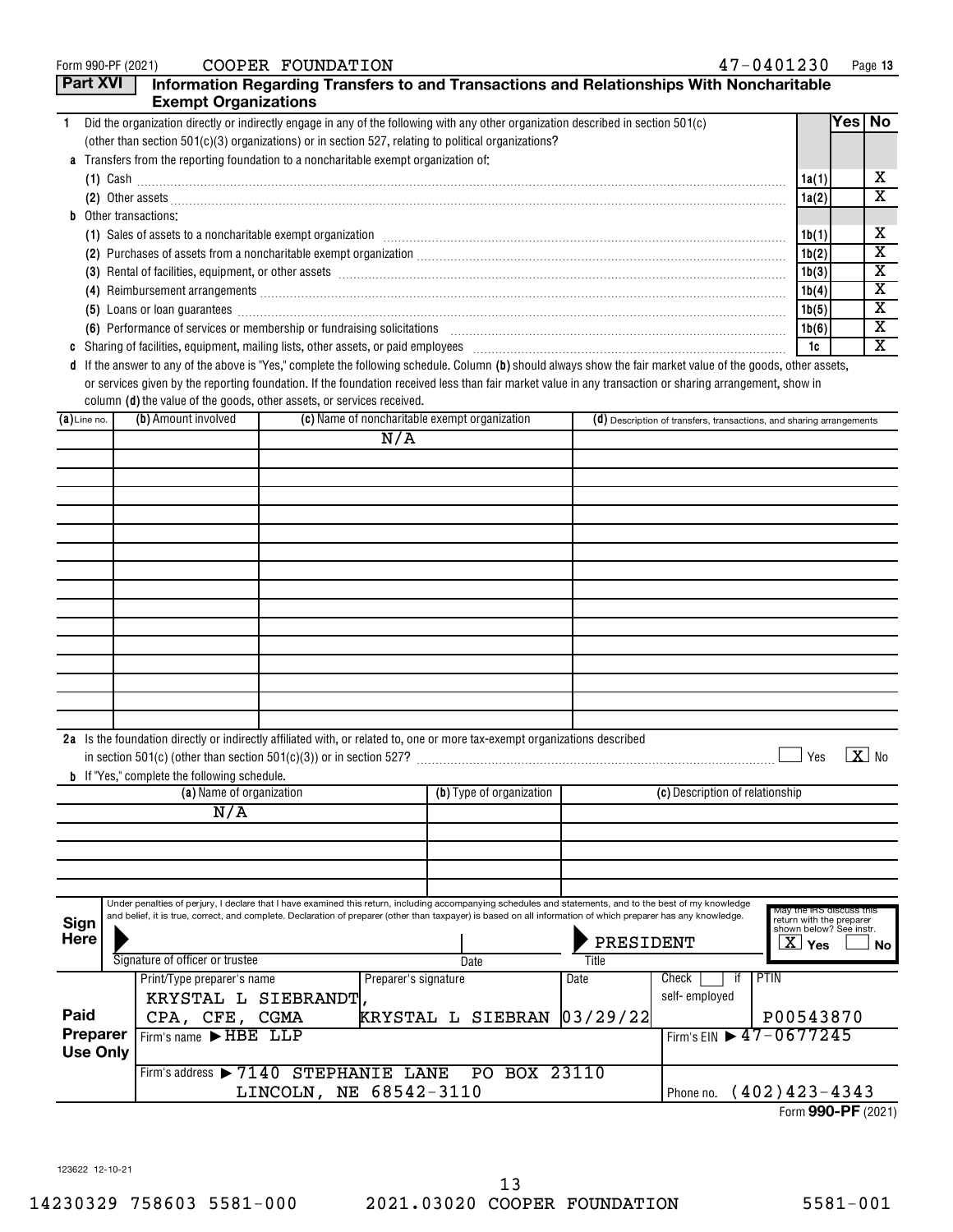| COOPER FOUNDATION                                  |                                                                                                                                      | 47-0401230              |                |                                                           | PAGE                                                                      | 1 OF<br>1                        |
|----------------------------------------------------|--------------------------------------------------------------------------------------------------------------------------------------|-------------------------|----------------|-----------------------------------------------------------|---------------------------------------------------------------------------|----------------------------------|
| <b>Part IV</b>                                     | Capital Gains and Losses for Tax on Investment Income                                                                                |                         |                |                                                           |                                                                           |                                  |
|                                                    | (a) List and describe the kind(s) of property sold, e.g., real estate,<br>2-story brick warehouse; or common stock, 200 shs. MLC Co. |                         |                | ( <b>b</b> ) How acquired<br>P - Purchase<br>D - Donation | (c) Date acquired<br>(mo., day, yr.)                                      | (d) Date sold<br>(mo., day, yr.) |
| 1a AB SMALL CAP GROWTH                             |                                                                                                                                      |                         |                |                                                           |                                                                           |                                  |
| <b>b ALGER SPECTRA</b>                             |                                                                                                                                      |                         |                |                                                           |                                                                           |                                  |
| <b>C BLACK ROCK EQUITY DIVIDEND</b>                |                                                                                                                                      |                         |                |                                                           |                                                                           |                                  |
| d CARILLON EAGLE SMALL CAP                         |                                                                                                                                      |                         |                |                                                           |                                                                           |                                  |
| e JOHN HANCOCK DISCIPLINED                         | <b>VALUE</b>                                                                                                                         |                         |                |                                                           |                                                                           |                                  |
| <b>f MFS GLOBAL REAL ESTATE</b>                    |                                                                                                                                      |                         |                |                                                           |                                                                           |                                  |
|                                                    | <b>Q MFS INTERNATIONAL NEW DISCOVERY</b>                                                                                             |                         |                |                                                           |                                                                           |                                  |
| h TEMPLETON INSTL FUNDS                            | FOREIGN                                                                                                                              |                         |                |                                                           |                                                                           |                                  |
| <b>ROYCE OPPORTUNITY INSTL CLASS</b>               |                                                                                                                                      |                         |                |                                                           |                                                                           |                                  |
| EUROPACIFIC GROWTH FUND                            | F <sub>2</sub>                                                                                                                       |                         |                |                                                           |                                                                           |                                  |
| <b>K CALAMOS GROWTH AND INCOME</b>                 |                                                                                                                                      |                         |                |                                                           |                                                                           |                                  |
| HSBC OPPORTUNITY FUND                              |                                                                                                                                      |                         |                |                                                           |                                                                           |                                  |
| m OAKMARK                                          |                                                                                                                                      |                         |                |                                                           |                                                                           |                                  |
| n CAPITAL GAINS DIVIDENDS                          |                                                                                                                                      |                         |                |                                                           |                                                                           |                                  |
| 0                                                  |                                                                                                                                      |                         |                |                                                           |                                                                           |                                  |
|                                                    | (f) Depreciation allowed                                                                                                             | (g) Cost or other basis |                |                                                           | (h) Gain or (loss)                                                        |                                  |
| (e) Gross sales price                              | (or allowable)                                                                                                                       | plus expense of sale    |                |                                                           | $(e)$ plus $(f)$ minus $(g)$                                              |                                  |
| 114,860.<br>a                                      |                                                                                                                                      | 104,998.                |                |                                                           |                                                                           | 9,862.                           |
| 336,548.<br>b                                      |                                                                                                                                      | 129,341.                |                |                                                           |                                                                           | 207, 207.                        |
| 230, 252.<br>C                                     |                                                                                                                                      | 187, 187.               |                |                                                           |                                                                           | 43,065.                          |
| 2, 291, 579.<br>d                                  |                                                                                                                                      | 1,825,365.              |                |                                                           |                                                                           | 466, 214.                        |
| 284, 244.<br>е                                     |                                                                                                                                      | $123,646$ .             |                |                                                           |                                                                           | 160, 598.                        |
| 1,532,077.                                         |                                                                                                                                      | 1,492,401.              |                |                                                           |                                                                           | 39,676.                          |
| 50,905.                                            |                                                                                                                                      | 26,456.                 |                |                                                           |                                                                           | 24,449.                          |
| 65,979.                                            |                                                                                                                                      | 42,088.                 |                |                                                           |                                                                           | 23,891.                          |
| h<br>545, 215.                                     |                                                                                                                                      | 272, 240.               |                |                                                           |                                                                           | 272,975.                         |
|                                                    |                                                                                                                                      |                         |                |                                                           |                                                                           |                                  |
| 73,751.                                            |                                                                                                                                      | 43,802.                 |                |                                                           |                                                                           | 29,949.                          |
| 118,281.                                           |                                                                                                                                      | 81,939.                 |                |                                                           |                                                                           | 36,342.                          |
| 237,767.                                           |                                                                                                                                      | 213,936.                |                |                                                           |                                                                           | 23,831.                          |
| 94,398.<br>m                                       |                                                                                                                                      | 97,445.                 |                |                                                           |                                                                           | $-3,047.$                        |
| 3,774,089.<br>n                                    |                                                                                                                                      |                         |                |                                                           |                                                                           | 3,774,089.                       |
| $\mathbf 0$                                        |                                                                                                                                      |                         |                |                                                           |                                                                           |                                  |
|                                                    | Complete only for assets showing gain in column (h) and owned by the foundation on 12/31/69                                          |                         |                |                                                           | $(I)$ Losses (from col. $(h)$ )                                           |                                  |
| (i) F.M.V. as of 12/31/69                          | (j) Adjusted basis                                                                                                                   | (k) Excess of col. (i)  |                |                                                           | Gains (excess of col. (h) gain over col. (k),<br>but not less than "-0-") |                                  |
|                                                    | as of 12/31/69                                                                                                                       | over col. (j), if any   |                |                                                           |                                                                           |                                  |
| a                                                  |                                                                                                                                      |                         |                |                                                           |                                                                           | 9,862.                           |
| b                                                  |                                                                                                                                      |                         |                |                                                           |                                                                           | 207, 207.                        |
| C                                                  |                                                                                                                                      |                         |                |                                                           |                                                                           | 43,065.                          |
| d                                                  |                                                                                                                                      |                         |                |                                                           |                                                                           | 466, 214.                        |
| е                                                  |                                                                                                                                      |                         |                |                                                           |                                                                           | 160, 598.                        |
| $\mathsf{f}$                                       |                                                                                                                                      |                         |                |                                                           |                                                                           | 39,676.                          |
| g                                                  |                                                                                                                                      |                         |                |                                                           |                                                                           | 24,449.                          |
| h                                                  |                                                                                                                                      |                         |                |                                                           |                                                                           | 23,891.                          |
|                                                    |                                                                                                                                      |                         |                |                                                           |                                                                           | 272,975.                         |
|                                                    |                                                                                                                                      |                         |                |                                                           |                                                                           | 29,949.                          |
| k                                                  |                                                                                                                                      |                         |                |                                                           |                                                                           | 36,342.                          |
|                                                    |                                                                                                                                      |                         |                |                                                           |                                                                           | 23,831.                          |
| m                                                  |                                                                                                                                      |                         |                |                                                           |                                                                           | $-3,047.$                        |
| n                                                  |                                                                                                                                      |                         |                |                                                           |                                                                           | 3,774,089.                       |
| $\pmb{0}$                                          |                                                                                                                                      |                         |                |                                                           |                                                                           |                                  |
|                                                    |                                                                                                                                      |                         |                |                                                           |                                                                           |                                  |
| 2 Capital gain net income or (net capital loss)    | { If gain, also enter in Part I, line 7<br>{ If (loss), enter "-0-" in Part I, line 7 }                                              |                         | $\overline{2}$ |                                                           |                                                                           | 5, 109, 101.                     |
|                                                    | 3 Net short-term capital gain or (loss) as defined in sections 1222(5) and (6):                                                      |                         |                |                                                           |                                                                           |                                  |
| If gain, also enter in Part I, line 8, column (c). |                                                                                                                                      |                         |                |                                                           |                                                                           |                                  |
|                                                    |                                                                                                                                      |                         | 3              |                                                           | N/A                                                                       |                                  |

CONTINUATION FOR 990-PF, PART IV

123591 04-01-21

14230329 758603 5581-000 2021.03020 COOPER FOUNDATION 5581-001 14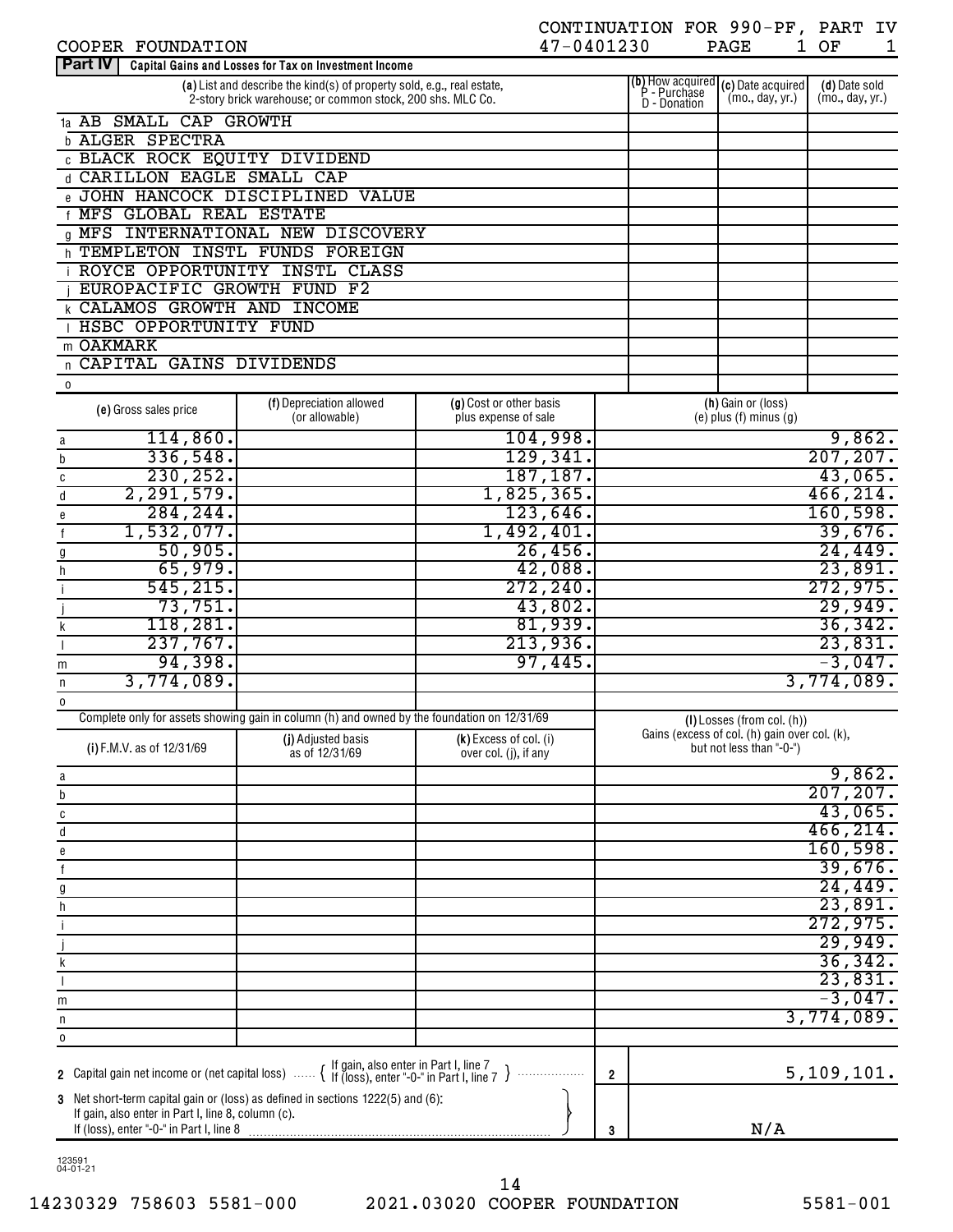| <b>Supplementary Information</b><br>Part XIV                   |                                                                                      |                         |                                     |          |
|----------------------------------------------------------------|--------------------------------------------------------------------------------------|-------------------------|-------------------------------------|----------|
| 3 Grants and Contributions Paid During the Year (Continuation) |                                                                                      |                         |                                     |          |
| Recipient                                                      | If recipient is an individual,<br>show any relationship to<br>any foundation manager | Foundation<br>status of | Purpose of grant or<br>contribution | Amount   |
| Name and address (home or business)                            | or substantial contributor                                                           | recipient               |                                     |          |
|                                                                |                                                                                      |                         |                                     |          |
| BLIXT LOCALLY GROWN                                            |                                                                                      | ÞС                      | PROGRAM                             |          |
| P.O. BOX 22152                                                 |                                                                                      |                         |                                     |          |
| LINCOLN, NE 68542                                              |                                                                                      |                         |                                     | 5,000.   |
|                                                                |                                                                                      |                         |                                     |          |
| FLATWATER SHAKESPEARE COMPANY                                  |                                                                                      | ÞС                      | OPERATING                           |          |
| PO BOX 84935                                                   |                                                                                      |                         |                                     |          |
| LINCOLN, NE 68501                                              |                                                                                      |                         |                                     | 7,000.   |
|                                                                |                                                                                      |                         |                                     |          |
| MEADOWLARK MUSIC FESTIVAL                                      |                                                                                      | ÞС                      | OPERATING                           |          |
| 1135 M ST. SUITE A                                             |                                                                                      |                         |                                     |          |
| LINCOLN, NE 68508                                              |                                                                                      |                         |                                     | 15,000.  |
| UNIVERSITY OF NEBRASKA-LINCOLN,                                |                                                                                      | ÞС                      | OPERATING                           |          |
| NEBRASKA REPERTORY THEATRE                                     |                                                                                      |                         |                                     |          |
| 1209 R ST TEMPLE 215                                           |                                                                                      |                         |                                     |          |
| LINCOLN, NE 68508                                              |                                                                                      |                         |                                     | 15,000.  |
|                                                                |                                                                                      |                         |                                     |          |
| COMMUNITY CROPS                                                |                                                                                      | ÞС                      | PROGRAM                             |          |
| 2530 Q ST.                                                     |                                                                                      |                         |                                     |          |
| LINCOLN, NE 68503                                              |                                                                                      |                         |                                     | 14,700.  |
|                                                                |                                                                                      |                         |                                     |          |
| LINCOLN COMMUNITY FOUNDATION                                   |                                                                                      | ÞС                      | PROGRAM                             |          |
| 215 CENTENNIAL MALL S STE 100                                  |                                                                                      |                         |                                     |          |
| LINCOLN, NE 68508                                              |                                                                                      |                         |                                     | 5,000.   |
| SOUTH OF DOWNTOWN COMMUNITY                                    |                                                                                      | ÞС                      | STAFFING/SALARIES                   |          |
| DEVELOPMENT ORGANIZATION                                       |                                                                                      |                         |                                     |          |
| PO BOX 85330                                                   |                                                                                      |                         |                                     |          |
| LINCOLN, NE 68501                                              |                                                                                      |                         |                                     | 10,000.  |
|                                                                |                                                                                      |                         |                                     |          |
| CIVIC NEBRASKA                                                 |                                                                                      | ÞС                      | PROGRAM                             |          |
| 1111 LINCOLN MALL, SUITE 350                                   |                                                                                      |                         |                                     |          |
| LINCOLN, NE 68508                                              |                                                                                      |                         |                                     | 15,000.  |
|                                                                |                                                                                      |                         |                                     |          |
| MENTOR NEBRASKA                                                |                                                                                      | ÞС                      | OPERATING                           |          |
| 1111 N 13TH STREET SUITE 126                                   |                                                                                      |                         |                                     |          |
| OMAHA, NE 68102                                                |                                                                                      |                         |                                     | 20,000.  |
|                                                                |                                                                                      |                         |                                     |          |
| ACLU OF NEBRASKA                                               |                                                                                      | ÞС                      | OPERATING                           |          |
| 134 S. 13TH ST., #1010                                         |                                                                                      |                         |                                     |          |
| LINCOLN, NE 68508                                              |                                                                                      |                         |                                     | 25,000.  |
| Total from continuation sheets                                 |                                                                                      |                         |                                     | 925,380. |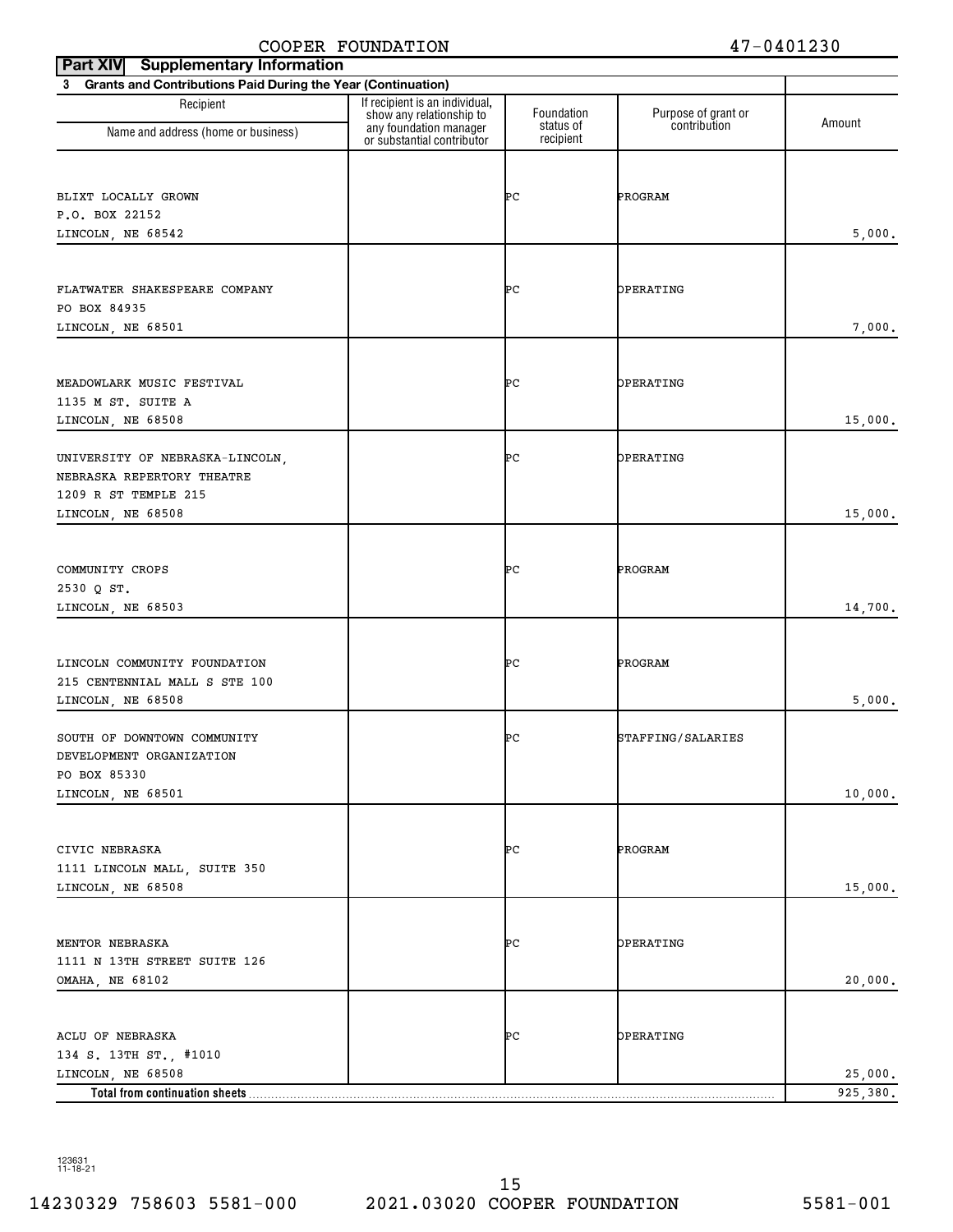| <b>Supplementary Information</b><br>Part XIV                   |                                                                                      |                         |                                     |         |
|----------------------------------------------------------------|--------------------------------------------------------------------------------------|-------------------------|-------------------------------------|---------|
| 3 Grants and Contributions Paid During the Year (Continuation) |                                                                                      |                         |                                     |         |
| Recipient                                                      | If recipient is an individual,<br>show any relationship to<br>any foundation manager | Foundation<br>status of | Purpose of grant or<br>contribution | Amount  |
| Name and address (home or business)                            | or substantial contributor                                                           | recipient               |                                     |         |
|                                                                |                                                                                      |                         |                                     |         |
| LINCOLN COMMUNITY FOUNDATION                                   |                                                                                      | ÞС                      | MEMORIAL                            |         |
| 215 CENTENNIAL MALL S STE 100                                  |                                                                                      |                         |                                     |         |
| LINCOLN, NE 68508                                              |                                                                                      |                         |                                     | 2,500.  |
|                                                                |                                                                                      |                         |                                     |         |
| GIVE NEBRASKA                                                  |                                                                                      | ÞС                      | PROGRAM                             |         |
| 3800 VERMAAS PLACE STE. 200                                    |                                                                                      |                         |                                     |         |
| LINCOLN, NE 68502                                              |                                                                                      |                         |                                     | 7,500.  |
|                                                                |                                                                                      |                         |                                     |         |
| GIVE NEBRASKA                                                  |                                                                                      | ÞС                      | OPERATING                           |         |
| 3800 VERMAAS PLACE STE. 200                                    |                                                                                      |                         |                                     | 6,500.  |
| LINCOLN, NE 68502                                              |                                                                                      |                         |                                     |         |
|                                                                |                                                                                      |                         |                                     |         |
| NEBRASKA SPORTS COUNCIL                                        |                                                                                      | ÞС                      | OPERATING                           |         |
| 3260 FOLKWAYS BLVD SUITE B                                     |                                                                                      |                         |                                     |         |
| LINCOLN, NE 68504                                              |                                                                                      |                         |                                     | 10,000. |
|                                                                |                                                                                      |                         |                                     |         |
| NEBRASKA WESLEYAN UNIVERSITY                                   |                                                                                      | ÞС                      | PROGRAM                             |         |
| 5000 ST. PAUL AVENUE<br>LINCOLN, NE 68504                      |                                                                                      |                         |                                     | 17,500. |
|                                                                |                                                                                      |                         |                                     |         |
| BOYS AND GIRLS CLUB LINCOLN /                                  |                                                                                      | ÞС                      | OPERATING                           |         |
| LANCASTER COUNTY                                               |                                                                                      |                         |                                     |         |
| PO BOX 80914                                                   |                                                                                      |                         |                                     |         |
| LINCOLN, NE 68501                                              |                                                                                      |                         |                                     | 10,000. |
|                                                                |                                                                                      |                         |                                     |         |
| DOANE UNIVERSITY                                               |                                                                                      | ÞС                      | PROGRAM                             |         |
| 1014 BOSWELL AVENUE<br>CRETE, NE 68533                         |                                                                                      |                         |                                     | 20,000. |
|                                                                |                                                                                      |                         |                                     |         |
| PLANNED PARENTHOOD OF THE HEARTLAND,                           |                                                                                      | ÞС                      | PROGRAM                             |         |
| INC.                                                           |                                                                                      |                         |                                     |         |
| 5631 S 48TH ST SUITE SUITE 100<br>LINCOLN, NE 68516            |                                                                                      |                         |                                     | 15,000. |
|                                                                |                                                                                      |                         |                                     |         |
|                                                                |                                                                                      |                         |                                     |         |
| BELLEVUE UNIVERSITY                                            |                                                                                      | ÞС                      | SCHOLARSHIPS                        |         |
| 1000 GALVIN ROAD SOUTH<br>BELLEVUE, NE 68005                   |                                                                                      |                         |                                     | 3,000.  |
|                                                                |                                                                                      |                         |                                     |         |
|                                                                |                                                                                      |                         |                                     |         |
| COLLEGE OF SAINT MARY<br>7000 MERCY RD.                        |                                                                                      | ÞС                      | SCHOLARSHIPS                        |         |
| OMAHA, NE 68106                                                |                                                                                      |                         |                                     | 3,000.  |
| Total from continuation sheets                                 |                                                                                      |                         |                                     |         |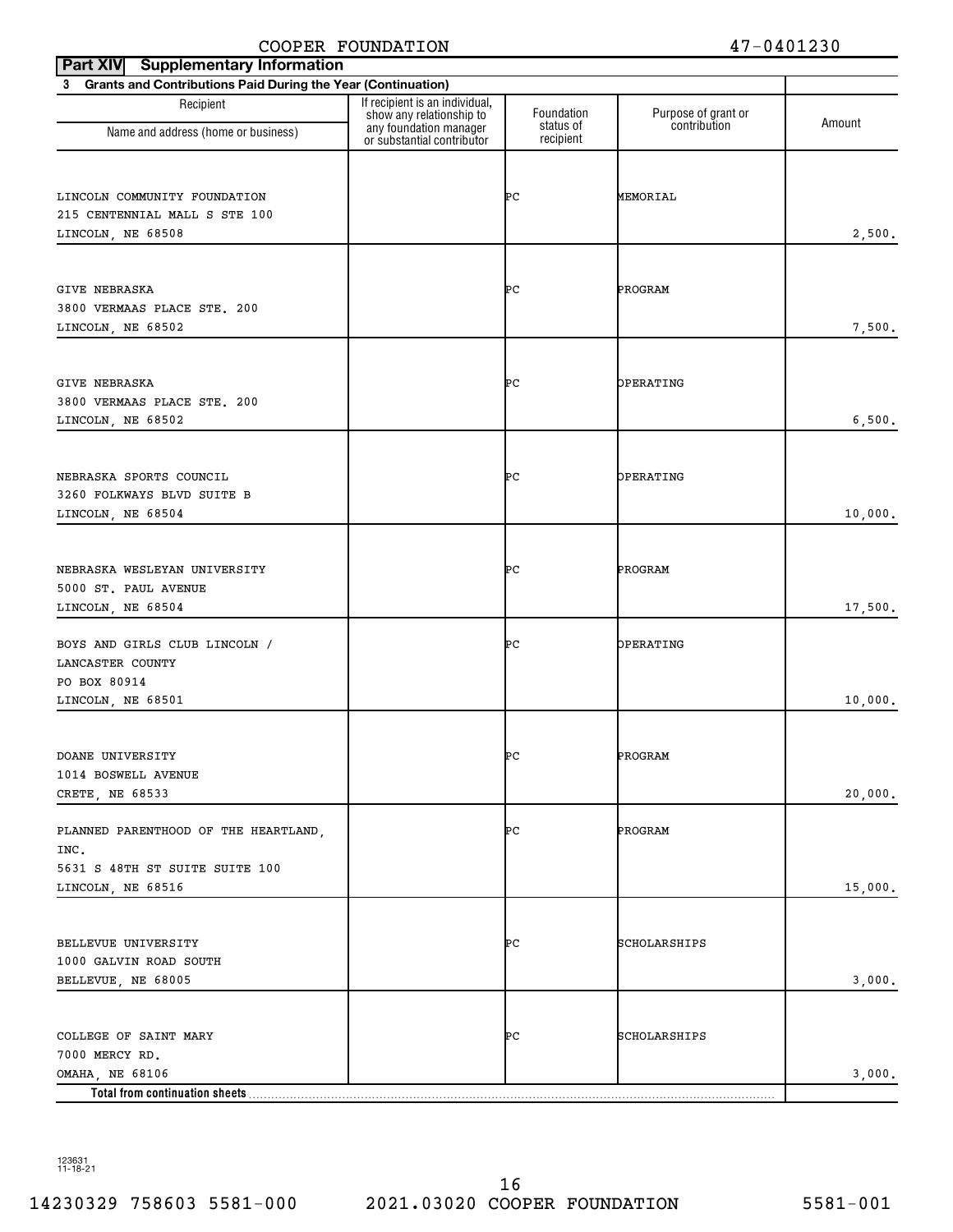| <b>Part XIV</b><br><b>Supplementary Information</b>            |                                                            |                         |                                     |         |
|----------------------------------------------------------------|------------------------------------------------------------|-------------------------|-------------------------------------|---------|
| 3 Grants and Contributions Paid During the Year (Continuation) |                                                            |                         |                                     |         |
| Recipient                                                      | If recipient is an individual,<br>show any relationship to | Foundation<br>status of | Purpose of grant or<br>contribution | Amount  |
| Name and address (home or business)                            | any foundation manager<br>or substantial contributor       | recipient               |                                     |         |
|                                                                |                                                            |                         |                                     |         |
| DOANE UNIVERSITY                                               |                                                            | ÞС                      | SCHOLARSHIPS                        |         |
| 1014 BOSWELL AVENUE                                            |                                                            |                         |                                     |         |
| CRETE, NE 68533                                                |                                                            |                         |                                     | 3,000.  |
|                                                                |                                                            |                         |                                     |         |
| HASTINGS COLLEGE                                               |                                                            | ÞС                      | SCHOLARSHIPS                        |         |
| 710 N. TURNER AVENUE                                           |                                                            |                         |                                     |         |
| HASTINGS, NE 68901                                             |                                                            |                         |                                     | 3,000.  |
|                                                                |                                                            |                         |                                     |         |
| MIDLAND UNIVERSITY                                             |                                                            | ÞС                      | SCHOLARSHIPS                        |         |
| 900 N. CLARKSON STREET                                         |                                                            |                         |                                     |         |
| FREMONT, NE 68025                                              |                                                            |                         |                                     | 3,000.  |
|                                                                |                                                            |                         |                                     |         |
| NEBRASKA WESLEYAN UNIVERSITY                                   |                                                            | ÞС                      | SCHOLARSHIPS                        |         |
| 5000 ST. PAUL AVENUE                                           |                                                            |                         |                                     |         |
| LINCOLN, NE 68504                                              |                                                            |                         |                                     | 3,000.  |
|                                                                |                                                            |                         |                                     |         |
| GIRL SCOUTS SPIRIT OF NEBRASKA                                 |                                                            | ÞС                      | PROGRAM                             |         |
| 8230 BEECHWOOD DRIVE                                           |                                                            |                         |                                     | 7,500.  |
| LINCOLN, NE 68510                                              |                                                            |                         |                                     |         |
|                                                                |                                                            |                         |                                     |         |
| NEBRASKA TRANSITION COLLEGE                                    |                                                            | ÞС                      | OPERATING                           |         |
| 6901 N. 13 CIR<br>LINCOLN, NE 68521                            |                                                            |                         |                                     | 7,500.  |
|                                                                |                                                            |                         |                                     |         |
|                                                                |                                                            |                         |                                     |         |
| EDUCARE LINCOLN<br>3435 N 14TH ST                              |                                                            | ÞС                      | STAFFING/SALARIES                   |         |
| LINCOLN, NE 68521                                              |                                                            |                         |                                     | 25,000. |
|                                                                |                                                            |                         |                                     |         |
| UNIVERSITY OF NEBRASKA-LINCOLN,                                |                                                            | ÞС                      | PROGRAM                             |         |
| HONORS PROGRAM<br>440 N 17TH STREET 213 KNOLL                  |                                                            |                         |                                     |         |
| RESIDENTIAL CENTER LINCOLN, NE 68588                           |                                                            |                         |                                     | 3,000.  |
|                                                                |                                                            |                         |                                     |         |
|                                                                |                                                            |                         |                                     |         |
| BRIGHT LIGHTS<br>5561 S. 48TH STREET STE. 220                  |                                                            | ÞС                      | PROGRAM                             |         |
| LINCOLN, NE 68516                                              |                                                            |                         |                                     | 7,500.  |
|                                                                |                                                            |                         |                                     |         |
| LINCOLN LITERACY                                               |                                                            | ÞС                      | OPERATING                           |         |
| 745 S. 9TH ST.                                                 |                                                            |                         |                                     |         |
| LINCOLN, NE 68508                                              |                                                            |                         |                                     | 10,000. |
| Total from continuation sheets                                 |                                                            |                         |                                     |         |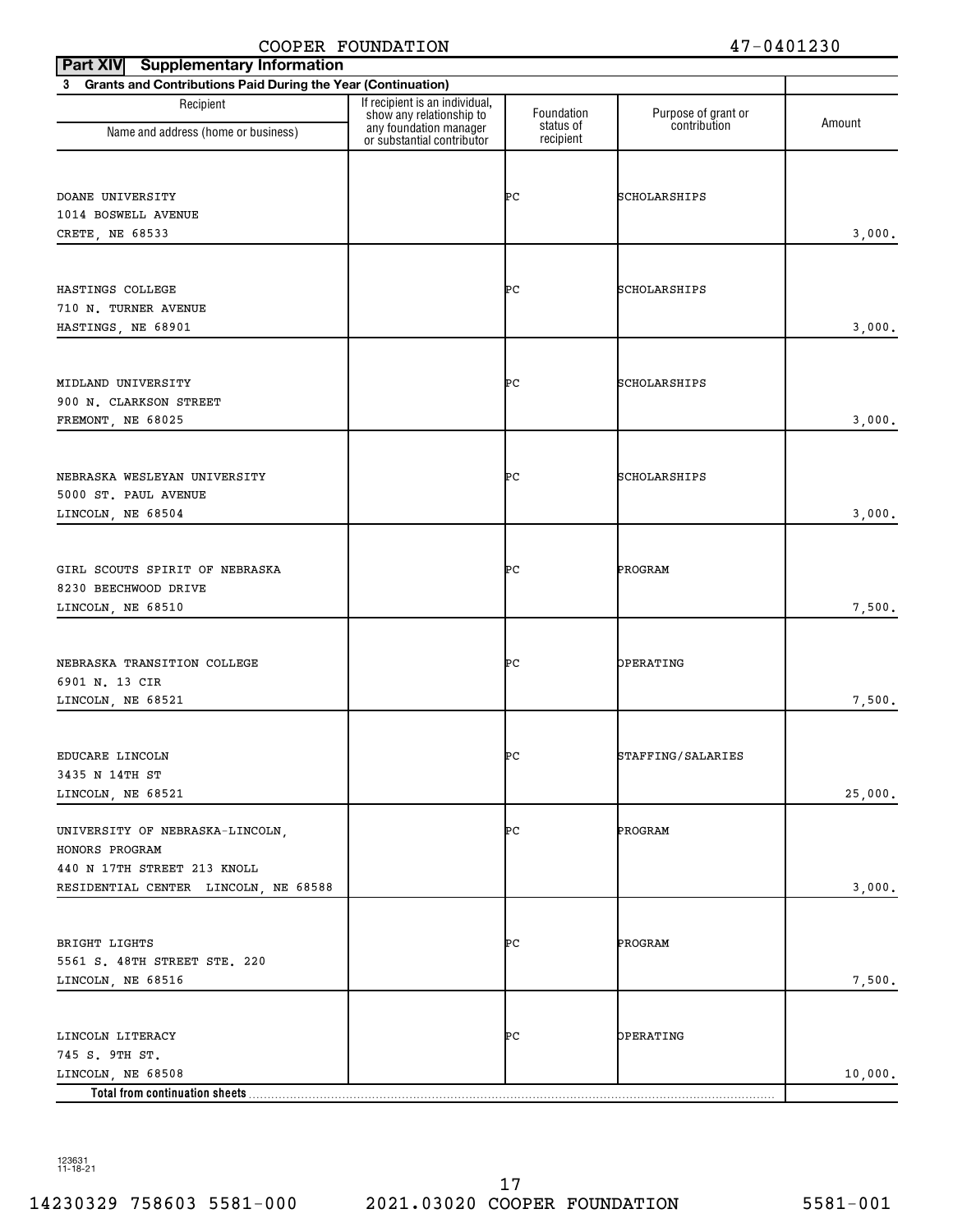| <b>Supplementary Information</b><br><b>Part XIV</b>                    |                                                                                      |                         |                                     |         |
|------------------------------------------------------------------------|--------------------------------------------------------------------------------------|-------------------------|-------------------------------------|---------|
| 3 Grants and Contributions Paid During the Year (Continuation)         |                                                                                      |                         |                                     |         |
| Recipient<br>Name and address (home or business)                       | If recipient is an individual,<br>show any relationship to<br>any foundation manager | Foundation<br>status of | Purpose of grant or<br>contribution | Amount  |
|                                                                        | or substantial contributor                                                           | recipient               |                                     |         |
|                                                                        |                                                                                      |                         |                                     |         |
| RABBLE MILL                                                            |                                                                                      | ÞС                      | PROGRAM                             |         |
| 2005 Y STREET                                                          |                                                                                      |                         |                                     |         |
| LINCOLN, NE 68503                                                      |                                                                                      |                         |                                     | 50,000. |
| UNIVERSITY OF NEBRASKA-LINCOLN, E.N.<br>THOMPSON FORUM ON WORLD ISSUES |                                                                                      | ÞС                      | PROGRAM                             |         |
| UNIVERSITY HONORS 213 KNOLL                                            |                                                                                      |                         |                                     |         |
| RESIDENTIAL CENTER 440 N. 17 STREET                                    |                                                                                      |                         |                                     |         |
| LINCOLN, NE 68588                                                      |                                                                                      |                         |                                     | 50,000. |
| UNIVERSITY OF NEBRASKA-LINCOLN, E.N.                                   |                                                                                      | ÞС                      | PROGRAM                             |         |
| THOMPSON FORUM ON WORLD ISSUES                                         |                                                                                      |                         |                                     |         |
| UNIVERSITY HONORS 213 KNOLL                                            |                                                                                      |                         |                                     |         |
| RESIDENTIAL CENTER 440 N. 17 STREET                                    |                                                                                      |                         |                                     |         |
| LINCOLN, NE 68588                                                      |                                                                                      |                         |                                     | 27,480. |
|                                                                        |                                                                                      |                         |                                     |         |
| NATIONAL AUDUBON SOCIETY                                               |                                                                                      | ÞС                      | OPERATING                           |         |
| 11700 SW 100TH ST. PO BOX 117                                          |                                                                                      |                         |                                     |         |
| DENTON, NE 68339                                                       |                                                                                      |                         |                                     | 15,000. |
|                                                                        |                                                                                      |                         |                                     |         |
| UNIVERSITY OF NEBRASKA-LINCOLN, CEDAR                                  |                                                                                      | ÞС                      | EQUIPMENT                           |         |
| POINT BIOLOGICAL STATION<br>111 MANTER                                 |                                                                                      |                         |                                     |         |
| LINCOLN, NE 68588                                                      |                                                                                      |                         |                                     | 15,000. |
|                                                                        |                                                                                      |                         |                                     |         |
|                                                                        |                                                                                      |                         |                                     |         |
| CONSERVATION NEBRASKA                                                  |                                                                                      | ÞС                      | PROGRAM                             |         |
| 6030 S 57TH STREET, SUITE B                                            |                                                                                      |                         |                                     |         |
| LINCOLN, NE 68516                                                      |                                                                                      |                         |                                     | 15,000. |
| PRAIRIE LOFT CENTER FOR OUTDOOR AND                                    |                                                                                      | ÞС                      | PROGRAM                             |         |
| AGRICULTURAL LEARNING                                                  |                                                                                      |                         |                                     |         |
| PO BOX 1731                                                            |                                                                                      |                         |                                     |         |
| HASTINGS, NE 68902                                                     |                                                                                      |                         |                                     | 15,000. |
|                                                                        |                                                                                      |                         |                                     |         |
|                                                                        |                                                                                      |                         |                                     |         |
| ASIAN COMMUNITY & CULTURAL CENTER<br>144 N. 44TH ST., SUITE A          |                                                                                      | ÞС                      | OPERATING                           |         |
| LINCOLN, NE 68503                                                      |                                                                                      |                         |                                     | 30,000. |
|                                                                        |                                                                                      |                         |                                     |         |
|                                                                        |                                                                                      |                         |                                     |         |
| CLYDE MALONE COMMUNITY CENTER                                          |                                                                                      | ÞС                      | OPERATING                           |         |
| 2032 U STREET                                                          |                                                                                      |                         |                                     |         |
| LINCOLN, NE 68503                                                      |                                                                                      |                         |                                     | 50,000. |
|                                                                        |                                                                                      |                         |                                     |         |
| LINCOLN HOUSING CHARITIES                                              |                                                                                      | ÞС                      | PROGRAM                             |         |
| 5700 R STREET                                                          |                                                                                      |                         |                                     |         |
| LINCOLN, NE 68505                                                      |                                                                                      |                         |                                     | 2,000.  |
| Total from continuation sheets                                         |                                                                                      |                         |                                     |         |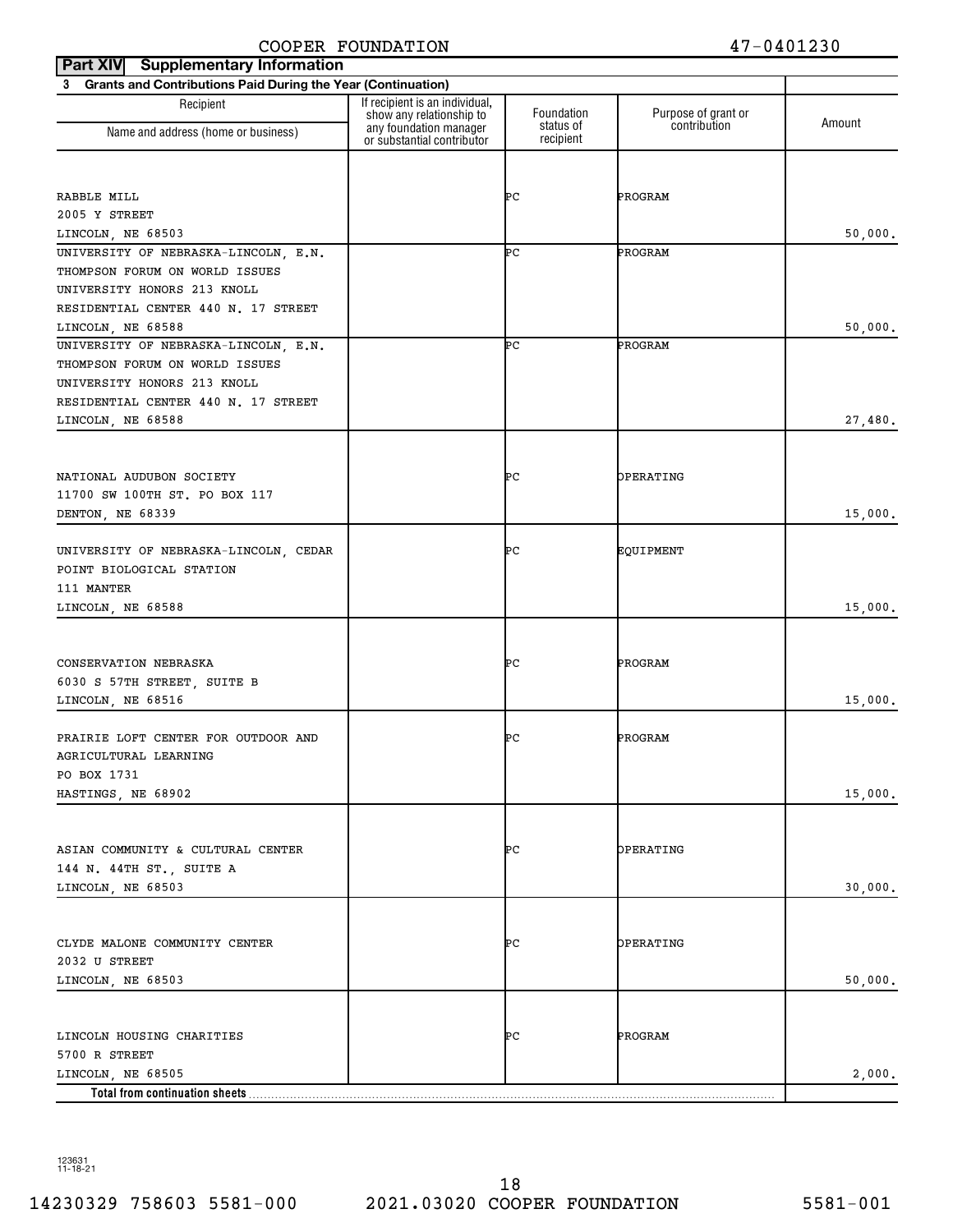| <b>Supplementary Information</b><br><b>Part XIV</b>            |                                                                                      |                         |                                     |         |
|----------------------------------------------------------------|--------------------------------------------------------------------------------------|-------------------------|-------------------------------------|---------|
| 3 Grants and Contributions Paid During the Year (Continuation) |                                                                                      |                         |                                     |         |
| Recipient                                                      | If recipient is an individual,<br>show any relationship to<br>any foundation manager | Foundation<br>status of | Purpose of grant or<br>contribution | Amount  |
| Name and address (home or business)                            | or substantial contributor                                                           | recipient               |                                     |         |
|                                                                |                                                                                      |                         |                                     |         |
| BLUE VALLEY BEHAVIORAL HEALTH                                  |                                                                                      | ÞС                      | TECHNOLOGY                          |         |
| 3901 S. 40TH                                                   |                                                                                      |                         |                                     |         |
| LINCOLN, NE 68506                                              |                                                                                      |                         |                                     | 10,700. |
|                                                                |                                                                                      |                         |                                     |         |
| LINCOLN POLICE DEPARTMENT                                      |                                                                                      | ÞС                      | PROGRAM                             |         |
| 575 SOUTH 10TH STREET                                          |                                                                                      |                         |                                     | 15,000. |
| LINCOLN, NE 68508                                              |                                                                                      |                         |                                     |         |
| LINCOLN/LANCASTER COUNTY HABITAT FOR                           |                                                                                      | ÞС                      | TECHNOLOGY                          |         |
| HUMANITY                                                       |                                                                                      |                         |                                     |         |
| 4615 ORCHARD ST                                                |                                                                                      |                         |                                     |         |
| LINCOLN, NE 68503                                              |                                                                                      |                         |                                     | 15,000. |
|                                                                |                                                                                      |                         |                                     |         |
| ST. MONICA'S                                                   |                                                                                      | ÞС                      | EQUIPMENT                           |         |
| 120 WEDGEWOOD DRIVE                                            |                                                                                      |                         |                                     |         |
| LINCOLN, NE 68510                                              |                                                                                      |                         |                                     | 20,000. |
|                                                                |                                                                                      |                         |                                     |         |
| THE BRIDGE BEHAVIORAL HEALTH                                   |                                                                                      | ÞС                      | EQUIPMENT                           |         |
| 721 K ST.                                                      |                                                                                      |                         |                                     |         |
| LINCOLN, NE 68508                                              |                                                                                      |                         |                                     | 20,000. |
|                                                                |                                                                                      |                         |                                     |         |
| LEGAL AID OF NEBRASKA                                          |                                                                                      | ÞС                      | PROGRAM                             |         |
| 209 S. 19TH STREET, STE. 200                                   |                                                                                      |                         |                                     |         |
| OMAHA, NE 68102                                                |                                                                                      |                         |                                     | 10,000. |
|                                                                |                                                                                      |                         |                                     |         |
| CENTERPOINTE                                                   |                                                                                      | ÞС                      | OPERATING                           |         |
| 2633 P ST                                                      |                                                                                      |                         |                                     |         |
| LINCOLN, NE 68503                                              |                                                                                      |                         |                                     | 30,000. |
|                                                                |                                                                                      |                         |                                     |         |
| HOPESPOKE                                                      |                                                                                      | ÞС                      | <b>OPERATING</b>                    |         |
| 2444 "O" STREET                                                |                                                                                      |                         |                                     |         |
| LINCOLN, NE 68510                                              |                                                                                      |                         |                                     | 20,000. |
| NEBRASKA INDIAN CHILD WELFARE                                  |                                                                                      | ÞС                      | STAFFING/SALARIES                   |         |
| COALITION                                                      |                                                                                      |                         |                                     |         |
| 53578 HIGHWAY 12                                               |                                                                                      |                         |                                     |         |
| BLOOMFIELD, NE 68718                                           |                                                                                      |                         |                                     | 30,000. |
|                                                                |                                                                                      |                         |                                     |         |
| NEIGHBORWORKS LINCOLN                                          |                                                                                      | ÞС                      | PROGRAM                             |         |
| 2530 Q STREET                                                  |                                                                                      |                         |                                     |         |
| LINCOLN, NE 68503<br>Total from continuation sheets            |                                                                                      |                         |                                     | 30,000. |
|                                                                |                                                                                      |                         |                                     |         |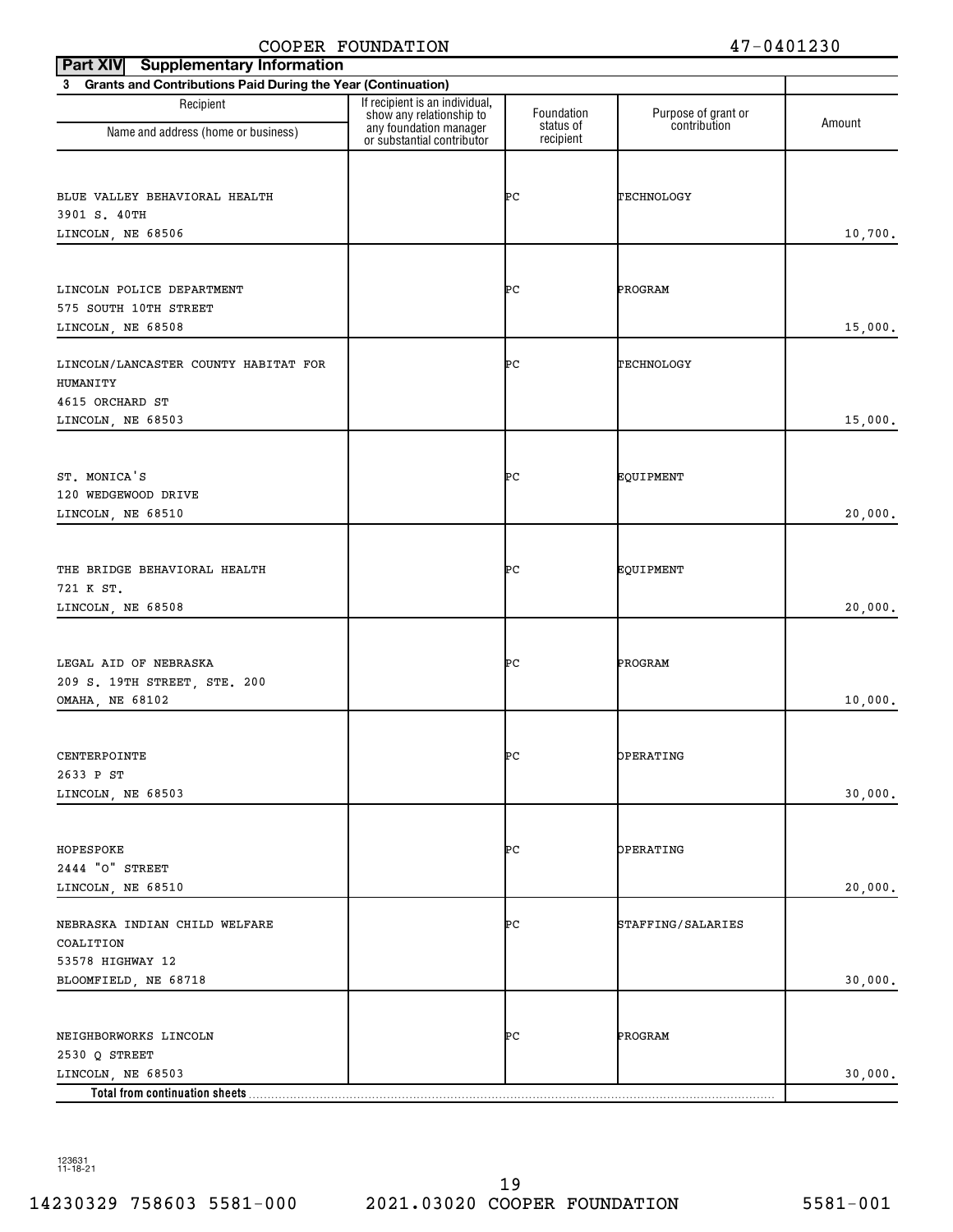| <b>Supplementary Information</b><br><b>Part XIV</b>            |                                                                                                                    |                         |                                     |         |
|----------------------------------------------------------------|--------------------------------------------------------------------------------------------------------------------|-------------------------|-------------------------------------|---------|
| 3 Grants and Contributions Paid During the Year (Continuation) |                                                                                                                    |                         |                                     |         |
| Recipient<br>Name and address (home or business)               | If recipient is an individual,<br>show any relationship to<br>any foundation manager<br>or substantial contributor | Foundation<br>status of | Purpose of grant or<br>contribution | Amount  |
|                                                                |                                                                                                                    | recipient               |                                     |         |
| UNITED WAY OF LINCOLN/LANCASTER<br><b>COUNTY</b>               |                                                                                                                    | ÞС                      | PROGRAM                             |         |
| 238 S. 13TH STREET PO BOX 82653                                |                                                                                                                    |                         |                                     |         |
| LINCOLN, NE 68508                                              |                                                                                                                    |                         |                                     | 21,000. |
|                                                                |                                                                                                                    |                         |                                     |         |
|                                                                |                                                                                                                    |                         |                                     |         |
| VOICES OF HOPE                                                 |                                                                                                                    | ÞС                      | OPERATING                           |         |
| 2545 N ST.                                                     |                                                                                                                    |                         |                                     |         |
| LINCOLN, NE 68510                                              |                                                                                                                    |                         |                                     | 15,000. |
| CENTER FOR LEGAL IMMIGRATION                                   |                                                                                                                    | ÞС                      | OPERATING                           |         |
| ASSISTANCE                                                     |                                                                                                                    |                         |                                     |         |
| 3047 N. 70TH STREET                                            |                                                                                                                    |                         |                                     |         |
| LINCOLN, NE 68507                                              |                                                                                                                    |                         |                                     | 20,000. |
|                                                                |                                                                                                                    |                         |                                     |         |
| CLYDE MALONE COMMUNITY CENTER                                  |                                                                                                                    |                         | OPERATING                           |         |
| 2032 U STREET                                                  |                                                                                                                    | ÞС                      |                                     |         |
| LINCOLN, NE 68503                                              |                                                                                                                    |                         |                                     | 50,000. |
|                                                                |                                                                                                                    |                         |                                     |         |
|                                                                |                                                                                                                    |                         |                                     |         |
| COMMUNITY CROPS                                                |                                                                                                                    | ÞС                      | PROGRAM                             |         |
| 2530 Q ST.                                                     |                                                                                                                    |                         |                                     |         |
| LINCOLN, NE 68503                                              |                                                                                                                    |                         |                                     | 20,000. |
|                                                                |                                                                                                                    |                         |                                     |         |
| MULTICULTURAL COALITION                                        |                                                                                                                    | ÞС                      | PROGRAM                             |         |
| 325 WEST 4TH STREET                                            |                                                                                                                    |                         |                                     |         |
| GRAND ISLAND, NE 68801                                         |                                                                                                                    |                         |                                     | 10,000. |
|                                                                |                                                                                                                    |                         |                                     |         |
| WILLARD COMMUNITY CENTER                                       |                                                                                                                    | ÞС                      | OPERATING                           |         |
| 1245 FOLSOM STREET                                             |                                                                                                                    |                         |                                     |         |
| LINCOLN, NE 68522                                              |                                                                                                                    |                         |                                     | 10,000. |
| UNIVERSITY OF NEBRASKA-LINCOLN,                                |                                                                                                                    | ÞС                      | PROGRAM                             |         |
| CENTER FOR DIGITAL RESEARCH IN THE                             |                                                                                                                    |                         |                                     |         |
| HUMANITI                                                       |                                                                                                                    |                         |                                     |         |
| 151 PREM S. PAUL RESEARCH CENTER AT                            |                                                                                                                    |                         |                                     |         |
| WHITTIER SCHOOL 2200 VINE STREET                               |                                                                                                                    |                         |                                     | 10,000. |
|                                                                |                                                                                                                    |                         |                                     |         |
|                                                                |                                                                                                                    |                         |                                     |         |
|                                                                |                                                                                                                    |                         |                                     |         |
|                                                                |                                                                                                                    |                         |                                     |         |
|                                                                |                                                                                                                    |                         |                                     |         |
|                                                                |                                                                                                                    |                         |                                     |         |
|                                                                |                                                                                                                    |                         |                                     |         |
|                                                                |                                                                                                                    |                         |                                     |         |
|                                                                |                                                                                                                    |                         |                                     |         |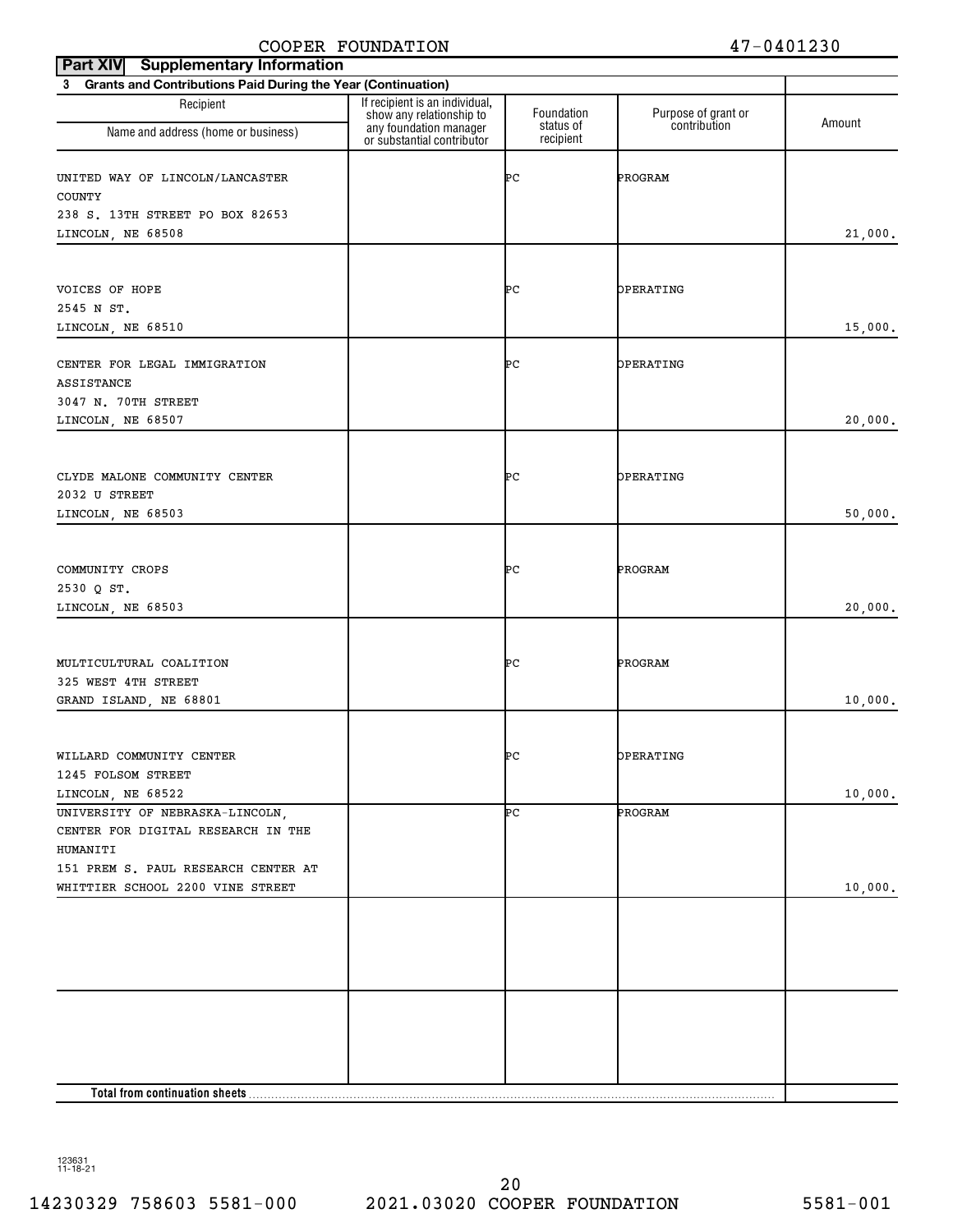| <b>Supplementary Information</b><br><b>Part XIV</b>                      |                                                            |                         |                                     |          |
|--------------------------------------------------------------------------|------------------------------------------------------------|-------------------------|-------------------------------------|----------|
| Grants and Contributions Approved for Future Payment (Continuation)<br>3 |                                                            |                         |                                     |          |
| Recipient                                                                | If recipient is an individual,<br>show any relationship to | Foundation<br>status of | Purpose of grant or<br>contribution | Amount   |
| Name and address (home or business)                                      | any foundation manager<br>or substantial contributor       | recipient               |                                     |          |
|                                                                          |                                                            |                         |                                     |          |
| CHADRON STATE COLLEGE                                                    |                                                            | ÞС                      | PROGRAM                             |          |
| 1000 MAIN ST                                                             |                                                            |                         |                                     |          |
| CHADRON, NE 69337                                                        |                                                            |                         |                                     | 5,000.   |
|                                                                          |                                                            |                         |                                     |          |
|                                                                          |                                                            |                         |                                     |          |
| LINCOLN LITERACY                                                         |                                                            | ÞС                      | OPERATING                           |          |
| 745 S. 9TH ST.                                                           |                                                            |                         |                                     |          |
| LINCOLN, NE 68508                                                        |                                                            |                         |                                     | 5,000.   |
|                                                                          |                                                            |                         |                                     |          |
| LINCOLN PUBLIC SCHOOLS                                                   |                                                            | ÞС                      | PROGRAM                             |          |
| 5905 O ST.                                                               |                                                            |                         |                                     |          |
| LINCOLN, NE 68510                                                        |                                                            |                         |                                     | 30,000.  |
|                                                                          |                                                            |                         |                                     |          |
| UNIVERSITY OF NEBRASKA STATE MUSEUM                                      |                                                            | ÞС                      | PROGRAM                             |          |
| 307 MORRILL HALL                                                         |                                                            |                         |                                     |          |
| LINCOLN, NE 68588-0338                                                   |                                                            |                         |                                     | 12,000.  |
|                                                                          |                                                            |                         |                                     |          |
| UNIVERSITY OF NEBRASKA-LINCOLN,                                          |                                                            | ÞС                      | PROGRAM                             |          |
| CENTER FOR GREAT PLAINS STUDIES                                          |                                                            |                         |                                     |          |
| HEWIT PLACE 1155 Q ST.                                                   |                                                            |                         |                                     |          |
| LINCOLN, NE 68588-0214                                                   |                                                            |                         |                                     | 200.     |
| UNIVERSITY OF NEBRASKA-LINCOLN, E.N.                                     |                                                            | ÞС                      | PROGRAM                             |          |
| THOMPSON FORUM ON WORLD ISSUES                                           |                                                            |                         |                                     |          |
| UNIVERSITY HONORS 213 KNOLL                                              |                                                            |                         |                                     |          |
| RESIDENTIAL CENTER 440 N. 17 STREET                                      |                                                            |                         |                                     |          |
| LINCOLN, NE 68588-0659                                                   |                                                            |                         |                                     | 50,000.  |
| UNIVERSITY OF NEBRASKA-LINCOLN, E.N.                                     |                                                            | ÞС                      | PROGRAM                             |          |
| THOMPSON FORUM ON WORLD ISSUES                                           |                                                            |                         |                                     |          |
| UNIVERSITY HONORS 213 KNOLL                                              |                                                            |                         |                                     |          |
| RESIDENTIAL CENTER 440 N. 17 STREET                                      |                                                            |                         |                                     |          |
| LINCOLN, NE 68588-0659                                                   |                                                            |                         |                                     | 50,000.  |
| UNIVERSITY OF NEBRASKA-LINCOLN, E.N.                                     |                                                            | ÞС                      | PROGRAM                             |          |
| THOMPSON FORUM ON WORLD ISSUES                                           |                                                            |                         |                                     |          |
| UNIVERSITY HONORS 213 KNOLL                                              |                                                            |                         |                                     |          |
| RESIDENTIAL CENTER 440 N. 17 STREET                                      |                                                            |                         |                                     |          |
| LINCOLN, NE 68588-0659                                                   |                                                            |                         |                                     | 50,000.  |
| UNIVERSITY OF NEBRASKA-LINCOLN, E.N.                                     |                                                            | ÞС                      | PROGRAM                             |          |
| THOMPSON FORUM ON WORLD ISSUES                                           |                                                            |                         |                                     |          |
| UNIVERSITY HONORS 213 KNOLL                                              |                                                            |                         |                                     |          |
| RESIDENTIAL CENTER 440 N. 17 STREET                                      |                                                            |                         |                                     |          |
| LINCOLN, NE 68588-0659                                                   |                                                            |                         |                                     | 50,000.  |
|                                                                          |                                                            |                         |                                     |          |
| BANISTER'S LEADERSHIP ACADEMY                                            |                                                            | ÞС                      | PROGRAM                             |          |
| 4913 DODGE STREET                                                        |                                                            |                         |                                     |          |
| OMAHA, NE 68132                                                          |                                                            |                         |                                     | 10,000.  |
| Total from continuation sheets                                           |                                                            |                         |                                     | 339,200. |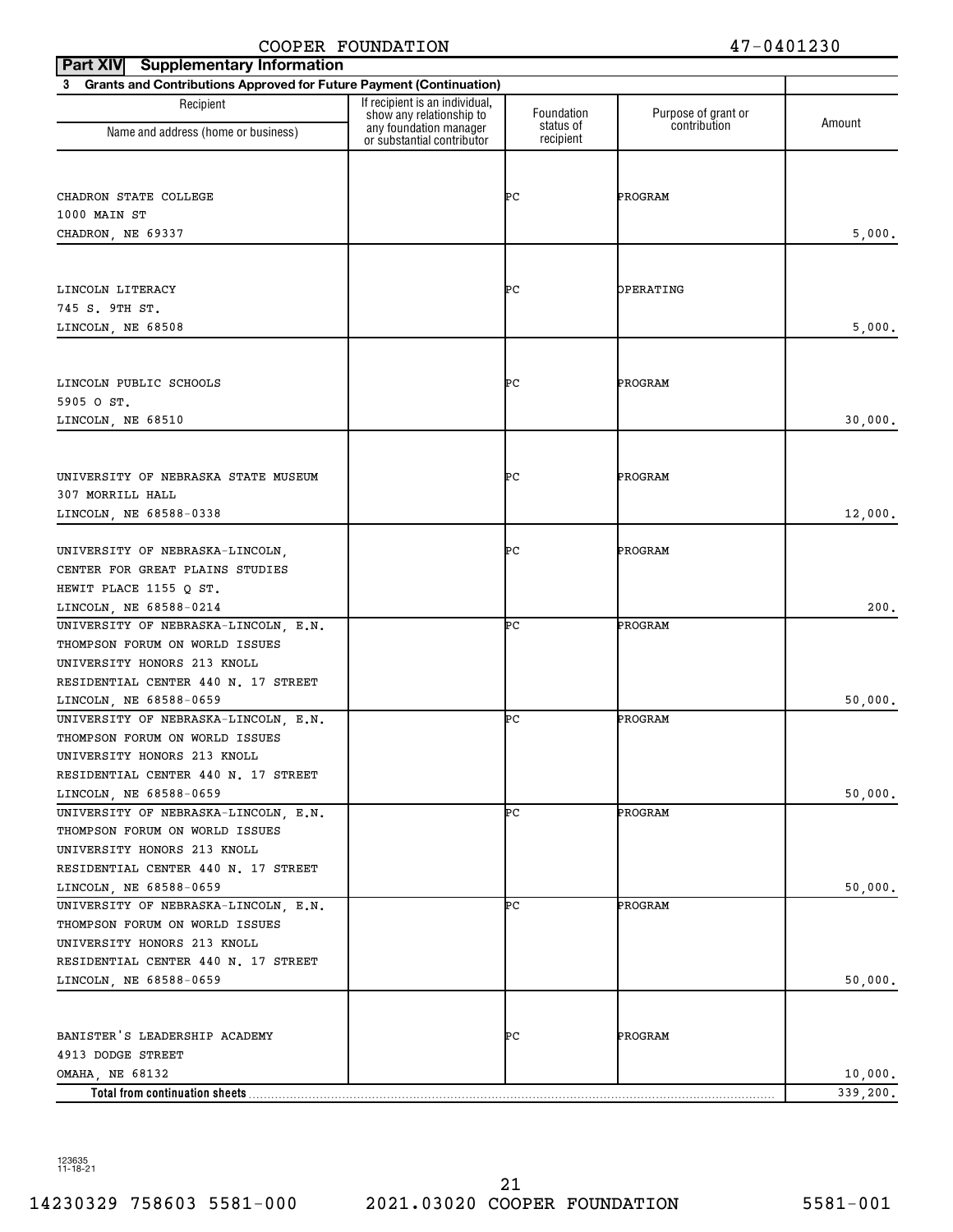| Part XIV Supplementary Information               |                                                                       |                         |                                     |         |  |  |  |  |  |  |
|--------------------------------------------------|-----------------------------------------------------------------------|-------------------------|-------------------------------------|---------|--|--|--|--|--|--|
|                                                  | 3 Grants and Contributions Approved for Future Payment (Continuation) |                         |                                     |         |  |  |  |  |  |  |
| Recipient<br>Name and address (home or business) | If recipient is an individual,<br>show any relationship to            | Foundation<br>status of | Purpose of grant or<br>contribution | Amount  |  |  |  |  |  |  |
|                                                  | any foundation manager<br>or substantial contributor                  | recipient               |                                     |         |  |  |  |  |  |  |
|                                                  |                                                                       |                         |                                     |         |  |  |  |  |  |  |
|                                                  |                                                                       |                         |                                     |         |  |  |  |  |  |  |
| CHILD ADVOCACY CENTER<br>5025 GARLAND ST.        |                                                                       | ÞС                      | STAFFING/SALARIES                   |         |  |  |  |  |  |  |
| LINCOLN, NE 68504                                |                                                                       |                         |                                     | 25,000. |  |  |  |  |  |  |
|                                                  |                                                                       |                         |                                     |         |  |  |  |  |  |  |
| DOWN SYNDROME ASSOCIATION FOR                    |                                                                       | ÞС                      | STAFFING/SALARIES                   |         |  |  |  |  |  |  |
| FAMILIES OF NE                                   |                                                                       |                         |                                     |         |  |  |  |  |  |  |
| PO BOX 57362                                     |                                                                       |                         |                                     |         |  |  |  |  |  |  |
| LINCOLN, NE 68505                                |                                                                       |                         |                                     | 12,000. |  |  |  |  |  |  |
|                                                  |                                                                       |                         |                                     |         |  |  |  |  |  |  |
| TEAMMATES MENTORING PROGRAM                      |                                                                       | ÞС                      | OPERATING                           |         |  |  |  |  |  |  |
| 5905 O STREET                                    |                                                                       |                         |                                     |         |  |  |  |  |  |  |
| LINCOLN, NE 68510                                |                                                                       |                         |                                     | 20,000. |  |  |  |  |  |  |
|                                                  |                                                                       |                         |                                     |         |  |  |  |  |  |  |
|                                                  |                                                                       |                         |                                     |         |  |  |  |  |  |  |
| HUMANITIES NEBRASKA                              |                                                                       | ÞС                      | PROGRAM                             |         |  |  |  |  |  |  |
| 215 CENTENNIAL MALL SOUTH                        |                                                                       |                         |                                     |         |  |  |  |  |  |  |
| LINCOLN, NE 68508                                |                                                                       |                         |                                     | 20,000. |  |  |  |  |  |  |
|                                                  |                                                                       |                         |                                     |         |  |  |  |  |  |  |
|                                                  |                                                                       |                         |                                     |         |  |  |  |  |  |  |
|                                                  |                                                                       |                         |                                     |         |  |  |  |  |  |  |
|                                                  |                                                                       |                         |                                     |         |  |  |  |  |  |  |
|                                                  |                                                                       |                         |                                     |         |  |  |  |  |  |  |
|                                                  |                                                                       |                         |                                     |         |  |  |  |  |  |  |
|                                                  |                                                                       |                         |                                     |         |  |  |  |  |  |  |
|                                                  |                                                                       |                         |                                     |         |  |  |  |  |  |  |
|                                                  |                                                                       |                         |                                     |         |  |  |  |  |  |  |
|                                                  |                                                                       |                         |                                     |         |  |  |  |  |  |  |
|                                                  |                                                                       |                         |                                     |         |  |  |  |  |  |  |
|                                                  |                                                                       |                         |                                     |         |  |  |  |  |  |  |
|                                                  |                                                                       |                         |                                     |         |  |  |  |  |  |  |
|                                                  |                                                                       |                         |                                     |         |  |  |  |  |  |  |
|                                                  |                                                                       |                         |                                     |         |  |  |  |  |  |  |
|                                                  |                                                                       |                         |                                     |         |  |  |  |  |  |  |
|                                                  |                                                                       |                         |                                     |         |  |  |  |  |  |  |
|                                                  |                                                                       |                         |                                     |         |  |  |  |  |  |  |
|                                                  |                                                                       |                         |                                     |         |  |  |  |  |  |  |
|                                                  |                                                                       |                         |                                     |         |  |  |  |  |  |  |
|                                                  |                                                                       |                         |                                     |         |  |  |  |  |  |  |
|                                                  |                                                                       |                         |                                     |         |  |  |  |  |  |  |
|                                                  |                                                                       |                         |                                     |         |  |  |  |  |  |  |
|                                                  |                                                                       |                         |                                     |         |  |  |  |  |  |  |
|                                                  |                                                                       |                         |                                     |         |  |  |  |  |  |  |
|                                                  |                                                                       |                         |                                     |         |  |  |  |  |  |  |
|                                                  |                                                                       |                         |                                     |         |  |  |  |  |  |  |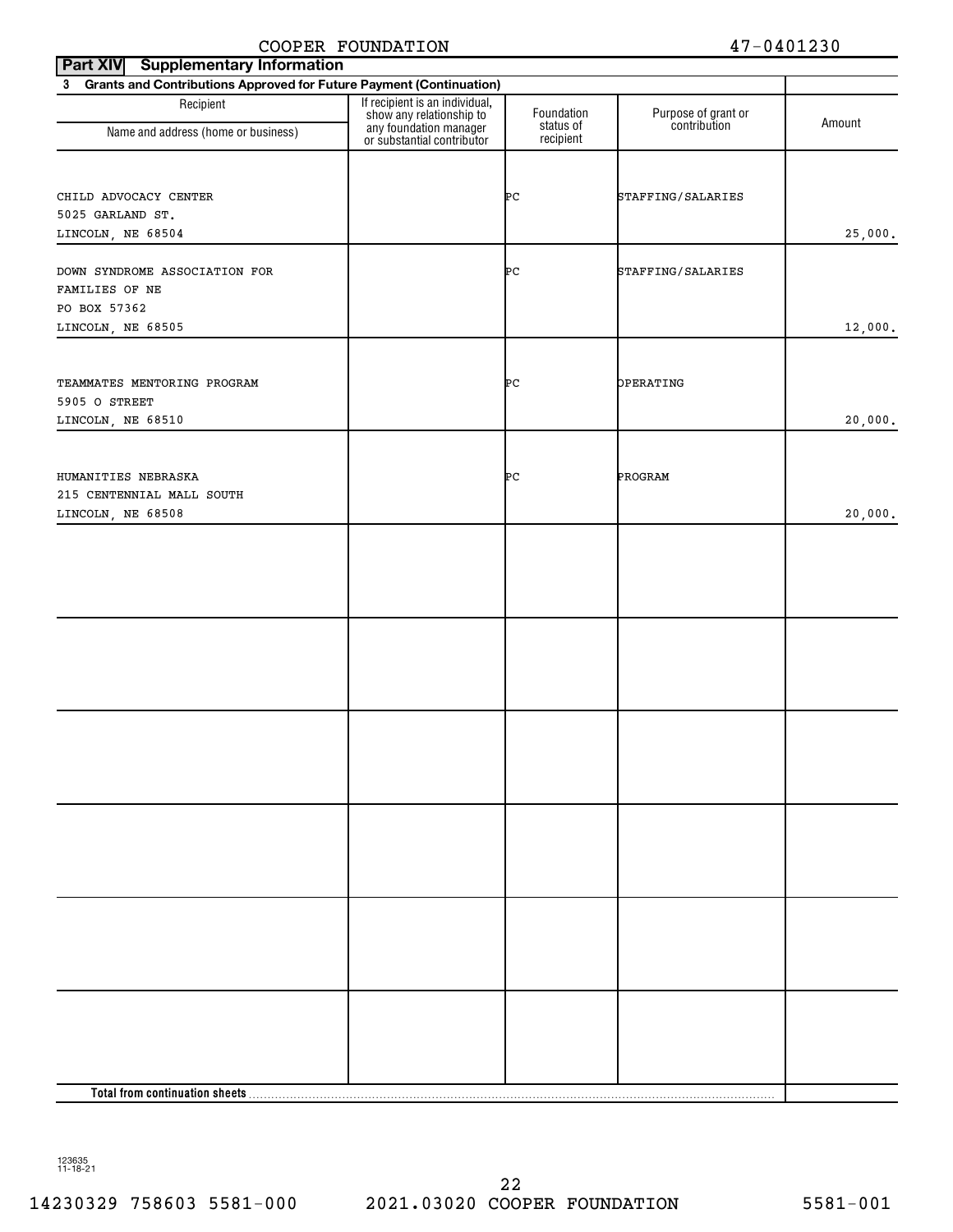| Form                     | 2220<br>L                  |  |  |  |  |  |
|--------------------------|----------------------------|--|--|--|--|--|
|                          | Department of the Treasury |  |  |  |  |  |
| Internal Revenue Service |                            |  |  |  |  |  |

Name

### **Eom 2220 Combind State Underpayment of Estimated Tax by Corporations COMB No. 1545-0123 | Attach to the corporation's tax return.**

**| Go to www.irs.gov/Form2220 for instructions and the latest information.** FORM 990-PF

**2021**

**Employer identification number**

| COOPER FOUNDATION | 47-0401230 |
|-------------------|------------|
|                   |            |

**Note:** Generally, the corporation is not required to file Form 2220 (see Part II below for exceptions) because the IRS will figure any penalty owed and estimated tax penalty line of the corporation's income tax return, but **do not** attach Form 2220. bill the corporation. However, the corporation may still use Form 2220 to figure the penalty. If so, enter the amount from page 2, line 38, on the

|   | <b>Required Annual Payment</b><br>Part I                                                                                                 |    |          |          |               |               |          |
|---|------------------------------------------------------------------------------------------------------------------------------------------|----|----------|----------|---------------|---------------|----------|
|   |                                                                                                                                          |    |          |          |               | 1             | 73,012.  |
|   |                                                                                                                                          |    |          |          | 2a            |               |          |
|   | b Look-back interest included on line 1 under section 460(b)(2) for completed long-term                                                  |    |          |          |               |               |          |
|   | contracts or section 167(g) for depreciation under the income forecast method <i>manual</i> contracts or section 167(g)                  |    |          | 2b       |               |               |          |
|   |                                                                                                                                          |    |          |          |               |               |          |
|   |                                                                                                                                          |    |          | 2c       |               |               |          |
|   | d Total. Add lines 2a through 2c [11] Martin Martin Martin Martin Martin Martin Martin Martin Martin Martin Ma                           |    |          |          |               | 2d            |          |
|   | 3 Subtract line 2d from line 1. If the result is less than \$500, do not complete or file this form. The corporation                     |    |          |          |               |               |          |
|   | does not owe the penalty                                                                                                                 |    |          |          |               | 3             | 73,012.  |
| 4 | Enter the tax shown on the corporation's 2020 income tax return. See instructions. Caution: If the tax is zero                           |    |          |          |               |               |          |
|   | or the tax year was for less than 12 months, skip this line and enter the amount from line 3 on line 5                                   |    |          |          |               | 4             | 20,619.  |
|   |                                                                                                                                          |    |          |          |               |               |          |
|   | 5 Required annual payment. Enter the smaller of line 3 or line 4. If the corporation is required to skip line 4,                         |    |          |          |               |               |          |
|   | enter the amount from line 3 <b>manual contract and contract the amount of the amount from line 3</b>                                    |    |          |          |               | 5             | 20,619.  |
|   | <b>Reasons for Filing -</b> Check the boxes below that apply. If any boxes are checked, the corporation must file Form 2220<br>Part II   |    |          |          |               |               |          |
|   | even if it does not owe a penalty. See instructions.                                                                                     |    |          |          |               |               |          |
|   | The corporation is using the adjusted seasonal installment method.                                                                       |    |          |          |               |               |          |
|   | $\mathbf{X}$<br>The corporation is using the annualized income installment method.                                                       |    |          |          |               |               |          |
|   | $\overline{\text{X}}$<br>The corporation is a "large corporation" figuring its first required installment based on the prior year's tax. |    |          |          |               |               |          |
|   | <b>Part III Figuring the Underpayment</b>                                                                                                |    |          |          |               |               |          |
|   |                                                                                                                                          |    | (a)      | (b)      |               | (c)           | (d)      |
| 9 | Installment due dates. Enter in columns (a) through (d) the                                                                              |    |          |          |               |               |          |
|   | 15th day of the 4th (Form 990-PF filers: Use 5th month),                                                                                 |    |          |          |               |               |          |
|   | 6th, 9th, and 12th months of the corporation's tax year                                                                                  | 9  | 05/15/21 | 06/15/21 |               | 09/15/21      | 12/15/21 |
|   | 10 Required installments. If the box on line 6 and/or line 7                                                                             |    |          |          |               |               |          |
|   | above is checked, enter the amounts from Sch A, line 38. If                                                                              |    |          |          |               |               |          |
|   | the box on line 8 (but not 6 or 7) is checked, see instructions                                                                          |    |          |          |               |               |          |
|   | for the amounts to enter. If none of these boxes are checked,                                                                            |    |          |          |               |               |          |
|   |                                                                                                                                          | 10 | 605.     |          | 88.           | 10, 211.      | 14,783.  |
|   | 11 Estimated tax paid or credited for each period. For                                                                                   |    |          |          |               |               |          |
|   | column (a) only, enter the amount from line 11 on line 15.                                                                               |    |          |          |               |               |          |
|   | See instructions                                                                                                                         | 11 | 660.     |          | 130.          | 10, 350.      | 14,900.  |
|   | Complete lines 12 through 18 of one column                                                                                               |    |          |          |               |               |          |
|   | before going to the next column.                                                                                                         |    |          |          |               | 97.           |          |
|   | 12 Enter amount, if any, from line 18 of the preceding column                                                                            | 12 |          |          | 55.           |               | 236.     |
|   |                                                                                                                                          | 13 |          |          | 185.          | 10,447.       | 15, 136. |
|   | 14 Add amounts on lines 16 and 17 of the preceding column                                                                                | 14 | 660.     |          | 185.          |               |          |
|   | 15 Subtract line 14 from line 13. If zero or less, enter -0-                                                                             | 15 |          |          |               | 10,447.       | 15, 136. |
|   | 16 If the amount on line 15 is zero, subtract line 13 from line                                                                          |    |          |          | $\mathbf 0$ . |               |          |
|   | 14. Otherwise, enter -0-                                                                                                                 | 16 |          |          |               | $\mathbf 0$ . |          |
|   | 17 Underpayment. If line 15 is less than or equal to line 10,                                                                            |    |          |          |               |               |          |
|   | subtract line 15 from line 10. Then go to line 12 of the next                                                                            |    |          |          |               |               |          |
|   | column. Otherwise, go to line 18                                                                                                         | 17 |          |          |               |               |          |

**Go to Part IV on page 2 to figure the penalty. Do not go to Part IV if there are no entries on line 17 - no penalty is owed.** from line 15. Then go to line 12 of the next column 55. 97. 236.

~~~~~~~~~~~

**18**

**For Paperwork Reduction Act Notice, see separate instructions.** LHA

**18 Overpayment.**  If line 10 is less than line 15, subtract line 10

Form 2220 (2021)

112801 01-06-22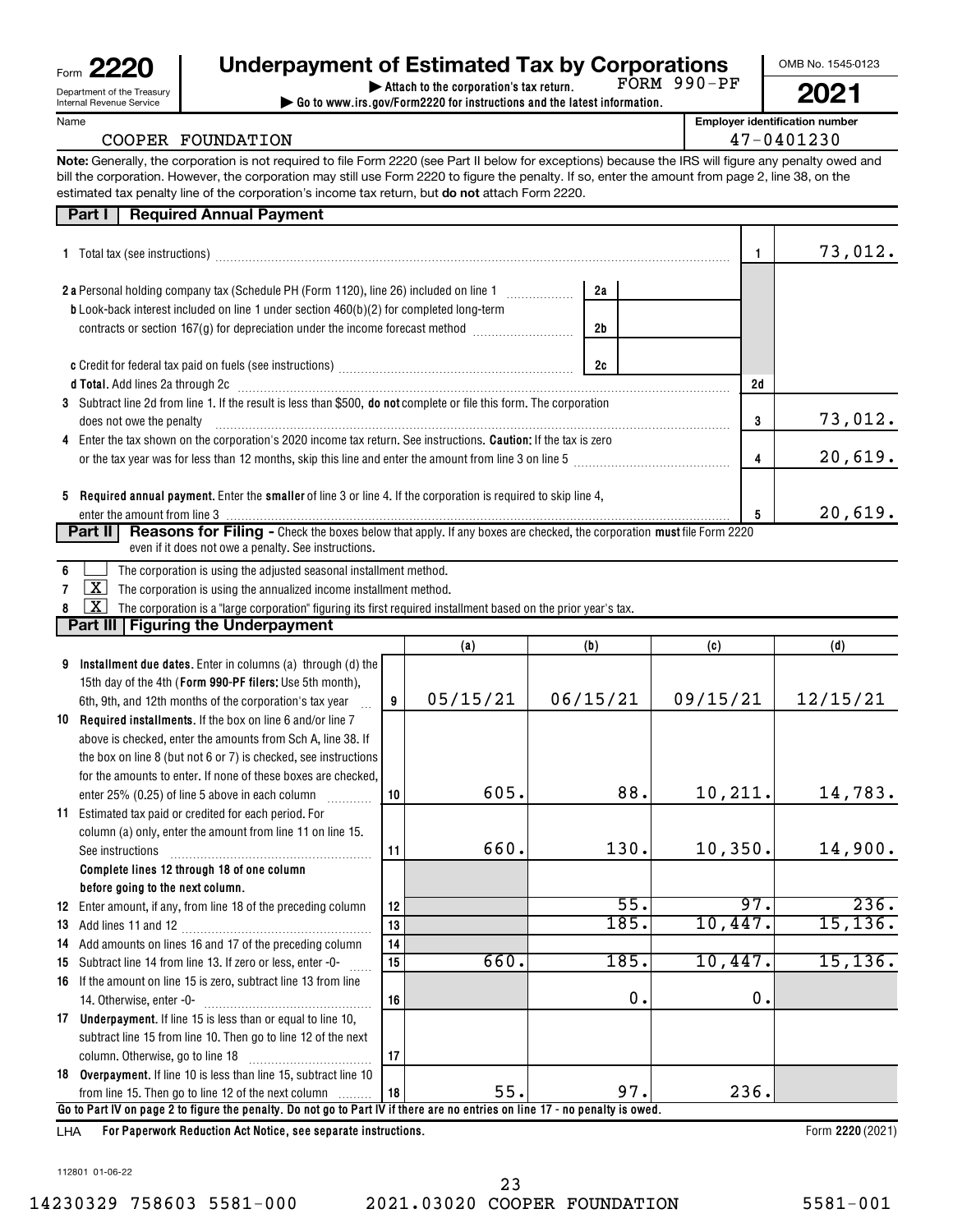## FORM 990-PF

### **2**

### **Part IV Figuring the Penalty**

|                                                                                                                                                                                                                                                                                                                                    |              | (a) | (b) | (c)       | (d) |
|------------------------------------------------------------------------------------------------------------------------------------------------------------------------------------------------------------------------------------------------------------------------------------------------------------------------------------|--------------|-----|-----|-----------|-----|
| 19 Enter the date of payment or the 15th day of the 4th month<br>after the close of the tax year, whichever is earlier.<br>(C corporations with tax years ending June 30<br>and S corporations: Use 3rd month instead of 4th month.<br>Form 990-PF and Form 990-T filers: Use 5th month<br>instead of 4th month.) See instructions | 19           |     |     |           |     |
| 20 Number of days from due date of installment on line 9 to the                                                                                                                                                                                                                                                                    |              |     |     |           |     |
|                                                                                                                                                                                                                                                                                                                                    | 20           |     |     |           |     |
| 21 Number of days on line 20 after 4/15/2021 and before 7/1/2021                                                                                                                                                                                                                                                                   | 21           |     |     |           |     |
| 22 Underpayment on line 17 x Number of days on line 21 x 3% (0.03) $\ldots$<br>365                                                                                                                                                                                                                                                 |              |     | \$  | \$        | \$  |
| 23 Number of days on line 20 after 6/30/2021 and before 10/1/2021                                                                                                                                                                                                                                                                  | 23           |     |     |           |     |
| 24 Underpayment on line 17 x Number of days on line 23 x 3% (0.03)<br>365                                                                                                                                                                                                                                                          |              |     | \$  | \$        | \$  |
| 25 Number of days on line 20 after $9/30/2021$ and before $1/1/2022$                                                                                                                                                                                                                                                               | 25           |     |     |           |     |
| 26 Underpayment on line 17 x Number of days on line 25 x 3% (0.03)<br>365                                                                                                                                                                                                                                                          | $26 \mid$ \$ |     | \$  | \$        | \$  |
| 27 Number of days on line 20 after 12/31/2021 and before 4/1/2022                                                                                                                                                                                                                                                                  | 27           |     |     |           |     |
| 28 Underpayment on line 17 x Number of days on line 27 x 3% (0.03)                                                                                                                                                                                                                                                                 | 28 S         |     | \$  | \$        | \$  |
| 29 Number of days on line 20 after 3/31/2022 and before 7/1/2022                                                                                                                                                                                                                                                                   | 29           |     |     |           |     |
| <b>30</b> Underpayment on line 17 x Number of days on line 29 x $*$ %<br>365                                                                                                                                                                                                                                                       | $30$ \ \$    |     | \$  | \$        | \$  |
| 31 Number of days on line 20 after 6/30/2022 and before 10/1/2022                                                                                                                                                                                                                                                                  | 31           |     |     |           |     |
| 32 Underpayment on line 17 x Number of days on line 31 x $*$ %<br>365                                                                                                                                                                                                                                                              | 32   \$      |     | \$  | \$        | \$  |
| 33 Number of days on line 20 after 9/30/2022 and before 1/1/2023                                                                                                                                                                                                                                                                   | 33           |     |     |           |     |
| 34 Underpayment on line 17 x Number of days on line 33 x $*$ %<br>365                                                                                                                                                                                                                                                              |              |     | \$  | \$        | \$  |
| $35$ Number of days on line 20 after 12/31/2022 and before 3/16/2023                                                                                                                                                                                                                                                               | კე           |     |     |           |     |
| 36 Underpayment on line 17 x Number of days on line 35 x $*$ %<br>365                                                                                                                                                                                                                                                              | $36 \mid$ \$ |     | \$  | \$        | \$  |
| 37 Add lines 22, 24, 26, 28, 30, 32, 34, and 36                                                                                                                                                                                                                                                                                    | $37$ \ \$    |     | \$  | \$        | \$  |
| 38 Penalty. Add columns (a) through (d) of line 37. Enter the total here and on Form 1120, line 34; or the comparable<br>line for other income tax returns<br>* Use the penalty interest rate for each calendar quarter, which the IRS will determine during the first month in the preceding quarter.                             |              |     |     | $38  $ \$ | 0.  |

information on the Internet, access the IRS website at **www.irs.gov**. You can also call 1-800-829-4933 to get interest rate information. These rates are published quarterly in an IRS News Release and in a revenue ruling in the Internal Revenue Bulletin. To obtain this

**2220**  Form (2021)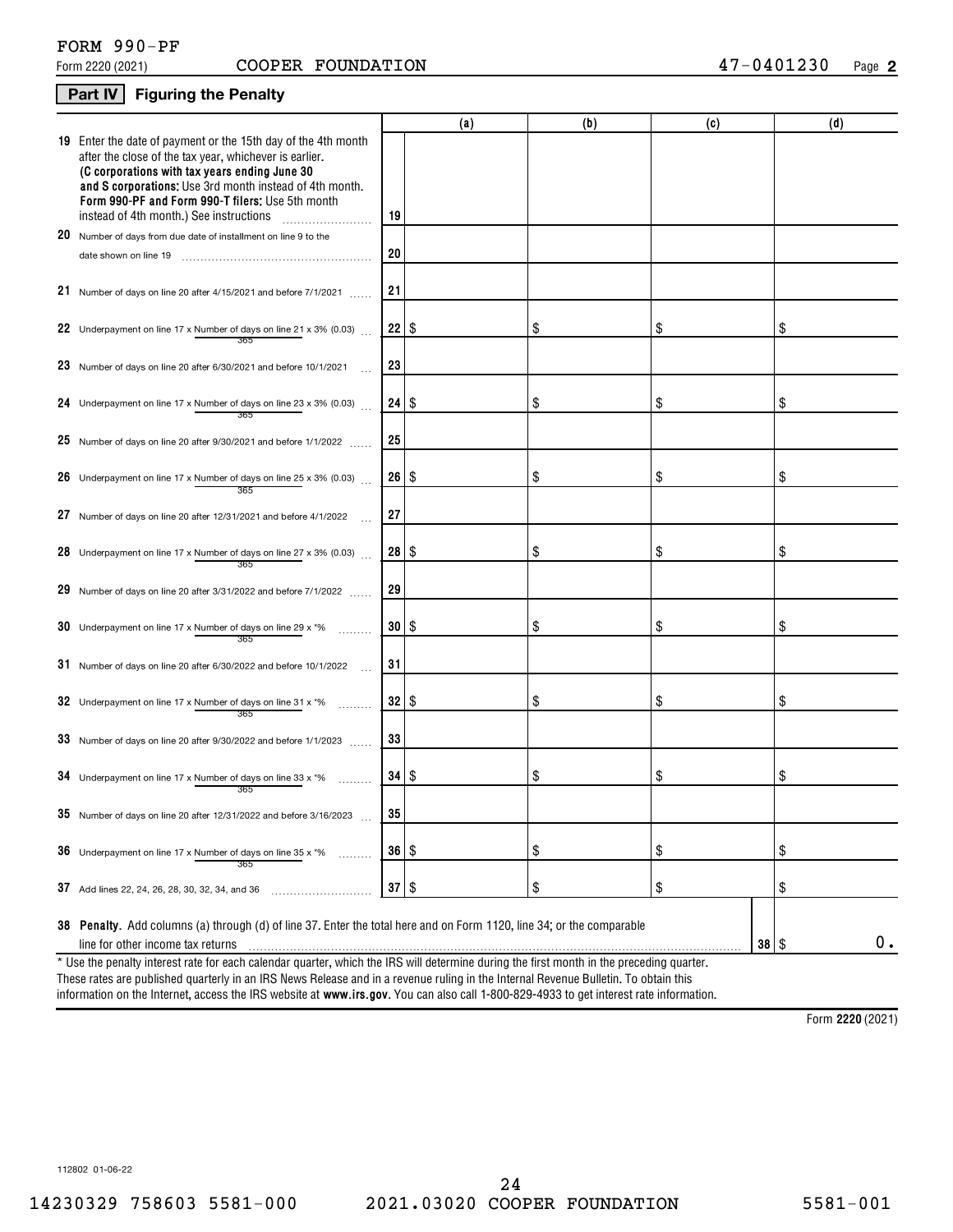#### Form 2220 (2021)  $\bullet$  Page PORM  $990-PF$

#### **Schedule A Adjusted Seasonal Installment Method and Annualized Income Installment Method**

See instructions.

 **Form 1120-S filers:** *For lines 1, 2, 3, and 21, "taxable income" refers to excess net passive income or the amount on which tax is imposed under section 1374(a), whichever applies.*

#### **Part I Adjusted Seasonal Installment Method**

Caution: Use this method only if the base period percentage for any 6 consecutive months is at least 70%. See instructions.

| First 3 months<br>First 5 months<br>First 8 months<br>First 11 months<br>1 Enter taxable income for the following periods.<br>a Tax year beginning in 2018<br>1a<br><b>b</b> Tax year beginning in 2019<br>1b<br>1c<br>c Tax year beginning in 2020<br>2 Enter taxable income for each period for the tax year beginning in<br>2<br>2021. See the instructions for the treatment of extraordinary items<br>First 4 months<br>First 6 months<br>First 9 months<br>Entire year<br>3 Enter taxable income for the following periods.<br>3a<br>a Tax year beginning in 2018<br>3b<br><b>b</b> Tax year beginning in 2019<br>3c<br>c Tax year beginning in 2020<br>4 Divide the amount in each column on line 1a by the<br>4<br>5 Divide the amount in each column on line 1b by the<br>5<br>6 Divide the amount in each column on line 1c by the<br>6<br>amount in column (d) on line 3c [11] [11] [11] amount in column (d) on line 3c<br>7<br>8<br>9a<br>9 <sub>b</sub><br>9c<br>10 Figure the tax on the amt on In 9c using the instr for Form<br>1120, Sch J, line 2, or comparable line of corp's return<br>10<br>11a Divide the amount in columns (a) through (c) on line 3a<br>11a<br><b>b</b> Divide the amount in columns (a) through (c) on line 3b<br>by the amount in column (d) on line 3b<br>11 <sub>b</sub><br>c Divide the amount in columns (a) through (c) on line 3c<br>11c<br>$\overline{12}$<br>13<br>by columns (a) through (c) of line 13. In column (d), enter<br>the amount from line 10, column (d)<br>14<br>15<br>16 Enter any other taxes for each payment period. See instr.<br>16<br>17<br>18 For each period, enter the same type of credits as allowed<br>on Form 2220, lines 1 and 2c. See instructions<br>18<br>19 Total tax after credits. Subtract line 18 from line 17. If<br>19<br>Form 2220 (2021)<br>112821 01-06-22 |                                                              | (a) | (b) | (c) | (d) |
|----------------------------------------------------------------------------------------------------------------------------------------------------------------------------------------------------------------------------------------------------------------------------------------------------------------------------------------------------------------------------------------------------------------------------------------------------------------------------------------------------------------------------------------------------------------------------------------------------------------------------------------------------------------------------------------------------------------------------------------------------------------------------------------------------------------------------------------------------------------------------------------------------------------------------------------------------------------------------------------------------------------------------------------------------------------------------------------------------------------------------------------------------------------------------------------------------------------------------------------------------------------------------------------------------------------------------------------------------------------------------------------------------------------------------------------------------------------------------------------------------------------------------------------------------------------------------------------------------------------------------------------------------------------------------------------------------------------------------------------------------------------------------------------------------------------------------------------------------------|--------------------------------------------------------------|-----|-----|-----|-----|
|                                                                                                                                                                                                                                                                                                                                                                                                                                                                                                                                                                                                                                                                                                                                                                                                                                                                                                                                                                                                                                                                                                                                                                                                                                                                                                                                                                                                                                                                                                                                                                                                                                                                                                                                                                                                                                                          |                                                              |     |     |     |     |
|                                                                                                                                                                                                                                                                                                                                                                                                                                                                                                                                                                                                                                                                                                                                                                                                                                                                                                                                                                                                                                                                                                                                                                                                                                                                                                                                                                                                                                                                                                                                                                                                                                                                                                                                                                                                                                                          |                                                              |     |     |     |     |
|                                                                                                                                                                                                                                                                                                                                                                                                                                                                                                                                                                                                                                                                                                                                                                                                                                                                                                                                                                                                                                                                                                                                                                                                                                                                                                                                                                                                                                                                                                                                                                                                                                                                                                                                                                                                                                                          |                                                              |     |     |     |     |
|                                                                                                                                                                                                                                                                                                                                                                                                                                                                                                                                                                                                                                                                                                                                                                                                                                                                                                                                                                                                                                                                                                                                                                                                                                                                                                                                                                                                                                                                                                                                                                                                                                                                                                                                                                                                                                                          |                                                              |     |     |     |     |
|                                                                                                                                                                                                                                                                                                                                                                                                                                                                                                                                                                                                                                                                                                                                                                                                                                                                                                                                                                                                                                                                                                                                                                                                                                                                                                                                                                                                                                                                                                                                                                                                                                                                                                                                                                                                                                                          |                                                              |     |     |     |     |
|                                                                                                                                                                                                                                                                                                                                                                                                                                                                                                                                                                                                                                                                                                                                                                                                                                                                                                                                                                                                                                                                                                                                                                                                                                                                                                                                                                                                                                                                                                                                                                                                                                                                                                                                                                                                                                                          |                                                              |     |     |     |     |
|                                                                                                                                                                                                                                                                                                                                                                                                                                                                                                                                                                                                                                                                                                                                                                                                                                                                                                                                                                                                                                                                                                                                                                                                                                                                                                                                                                                                                                                                                                                                                                                                                                                                                                                                                                                                                                                          |                                                              |     |     |     |     |
|                                                                                                                                                                                                                                                                                                                                                                                                                                                                                                                                                                                                                                                                                                                                                                                                                                                                                                                                                                                                                                                                                                                                                                                                                                                                                                                                                                                                                                                                                                                                                                                                                                                                                                                                                                                                                                                          |                                                              |     |     |     |     |
|                                                                                                                                                                                                                                                                                                                                                                                                                                                                                                                                                                                                                                                                                                                                                                                                                                                                                                                                                                                                                                                                                                                                                                                                                                                                                                                                                                                                                                                                                                                                                                                                                                                                                                                                                                                                                                                          |                                                              |     |     |     |     |
|                                                                                                                                                                                                                                                                                                                                                                                                                                                                                                                                                                                                                                                                                                                                                                                                                                                                                                                                                                                                                                                                                                                                                                                                                                                                                                                                                                                                                                                                                                                                                                                                                                                                                                                                                                                                                                                          |                                                              |     |     |     |     |
|                                                                                                                                                                                                                                                                                                                                                                                                                                                                                                                                                                                                                                                                                                                                                                                                                                                                                                                                                                                                                                                                                                                                                                                                                                                                                                                                                                                                                                                                                                                                                                                                                                                                                                                                                                                                                                                          |                                                              |     |     |     |     |
|                                                                                                                                                                                                                                                                                                                                                                                                                                                                                                                                                                                                                                                                                                                                                                                                                                                                                                                                                                                                                                                                                                                                                                                                                                                                                                                                                                                                                                                                                                                                                                                                                                                                                                                                                                                                                                                          |                                                              |     |     |     |     |
|                                                                                                                                                                                                                                                                                                                                                                                                                                                                                                                                                                                                                                                                                                                                                                                                                                                                                                                                                                                                                                                                                                                                                                                                                                                                                                                                                                                                                                                                                                                                                                                                                                                                                                                                                                                                                                                          |                                                              |     |     |     |     |
|                                                                                                                                                                                                                                                                                                                                                                                                                                                                                                                                                                                                                                                                                                                                                                                                                                                                                                                                                                                                                                                                                                                                                                                                                                                                                                                                                                                                                                                                                                                                                                                                                                                                                                                                                                                                                                                          |                                                              |     |     |     |     |
|                                                                                                                                                                                                                                                                                                                                                                                                                                                                                                                                                                                                                                                                                                                                                                                                                                                                                                                                                                                                                                                                                                                                                                                                                                                                                                                                                                                                                                                                                                                                                                                                                                                                                                                                                                                                                                                          |                                                              |     |     |     |     |
|                                                                                                                                                                                                                                                                                                                                                                                                                                                                                                                                                                                                                                                                                                                                                                                                                                                                                                                                                                                                                                                                                                                                                                                                                                                                                                                                                                                                                                                                                                                                                                                                                                                                                                                                                                                                                                                          |                                                              |     |     |     |     |
|                                                                                                                                                                                                                                                                                                                                                                                                                                                                                                                                                                                                                                                                                                                                                                                                                                                                                                                                                                                                                                                                                                                                                                                                                                                                                                                                                                                                                                                                                                                                                                                                                                                                                                                                                                                                                                                          |                                                              |     |     |     |     |
|                                                                                                                                                                                                                                                                                                                                                                                                                                                                                                                                                                                                                                                                                                                                                                                                                                                                                                                                                                                                                                                                                                                                                                                                                                                                                                                                                                                                                                                                                                                                                                                                                                                                                                                                                                                                                                                          |                                                              |     |     |     |     |
|                                                                                                                                                                                                                                                                                                                                                                                                                                                                                                                                                                                                                                                                                                                                                                                                                                                                                                                                                                                                                                                                                                                                                                                                                                                                                                                                                                                                                                                                                                                                                                                                                                                                                                                                                                                                                                                          |                                                              |     |     |     |     |
|                                                                                                                                                                                                                                                                                                                                                                                                                                                                                                                                                                                                                                                                                                                                                                                                                                                                                                                                                                                                                                                                                                                                                                                                                                                                                                                                                                                                                                                                                                                                                                                                                                                                                                                                                                                                                                                          |                                                              |     |     |     |     |
|                                                                                                                                                                                                                                                                                                                                                                                                                                                                                                                                                                                                                                                                                                                                                                                                                                                                                                                                                                                                                                                                                                                                                                                                                                                                                                                                                                                                                                                                                                                                                                                                                                                                                                                                                                                                                                                          |                                                              |     |     |     |     |
|                                                                                                                                                                                                                                                                                                                                                                                                                                                                                                                                                                                                                                                                                                                                                                                                                                                                                                                                                                                                                                                                                                                                                                                                                                                                                                                                                                                                                                                                                                                                                                                                                                                                                                                                                                                                                                                          |                                                              |     |     |     |     |
|                                                                                                                                                                                                                                                                                                                                                                                                                                                                                                                                                                                                                                                                                                                                                                                                                                                                                                                                                                                                                                                                                                                                                                                                                                                                                                                                                                                                                                                                                                                                                                                                                                                                                                                                                                                                                                                          |                                                              |     |     |     |     |
|                                                                                                                                                                                                                                                                                                                                                                                                                                                                                                                                                                                                                                                                                                                                                                                                                                                                                                                                                                                                                                                                                                                                                                                                                                                                                                                                                                                                                                                                                                                                                                                                                                                                                                                                                                                                                                                          |                                                              |     |     |     |     |
|                                                                                                                                                                                                                                                                                                                                                                                                                                                                                                                                                                                                                                                                                                                                                                                                                                                                                                                                                                                                                                                                                                                                                                                                                                                                                                                                                                                                                                                                                                                                                                                                                                                                                                                                                                                                                                                          |                                                              |     |     |     |     |
|                                                                                                                                                                                                                                                                                                                                                                                                                                                                                                                                                                                                                                                                                                                                                                                                                                                                                                                                                                                                                                                                                                                                                                                                                                                                                                                                                                                                                                                                                                                                                                                                                                                                                                                                                                                                                                                          |                                                              |     |     |     |     |
|                                                                                                                                                                                                                                                                                                                                                                                                                                                                                                                                                                                                                                                                                                                                                                                                                                                                                                                                                                                                                                                                                                                                                                                                                                                                                                                                                                                                                                                                                                                                                                                                                                                                                                                                                                                                                                                          |                                                              |     |     |     |     |
|                                                                                                                                                                                                                                                                                                                                                                                                                                                                                                                                                                                                                                                                                                                                                                                                                                                                                                                                                                                                                                                                                                                                                                                                                                                                                                                                                                                                                                                                                                                                                                                                                                                                                                                                                                                                                                                          |                                                              |     |     |     |     |
|                                                                                                                                                                                                                                                                                                                                                                                                                                                                                                                                                                                                                                                                                                                                                                                                                                                                                                                                                                                                                                                                                                                                                                                                                                                                                                                                                                                                                                                                                                                                                                                                                                                                                                                                                                                                                                                          |                                                              |     |     |     |     |
|                                                                                                                                                                                                                                                                                                                                                                                                                                                                                                                                                                                                                                                                                                                                                                                                                                                                                                                                                                                                                                                                                                                                                                                                                                                                                                                                                                                                                                                                                                                                                                                                                                                                                                                                                                                                                                                          |                                                              |     |     |     |     |
|                                                                                                                                                                                                                                                                                                                                                                                                                                                                                                                                                                                                                                                                                                                                                                                                                                                                                                                                                                                                                                                                                                                                                                                                                                                                                                                                                                                                                                                                                                                                                                                                                                                                                                                                                                                                                                                          |                                                              |     |     |     |     |
|                                                                                                                                                                                                                                                                                                                                                                                                                                                                                                                                                                                                                                                                                                                                                                                                                                                                                                                                                                                                                                                                                                                                                                                                                                                                                                                                                                                                                                                                                                                                                                                                                                                                                                                                                                                                                                                          |                                                              |     |     |     |     |
|                                                                                                                                                                                                                                                                                                                                                                                                                                                                                                                                                                                                                                                                                                                                                                                                                                                                                                                                                                                                                                                                                                                                                                                                                                                                                                                                                                                                                                                                                                                                                                                                                                                                                                                                                                                                                                                          |                                                              |     |     |     |     |
|                                                                                                                                                                                                                                                                                                                                                                                                                                                                                                                                                                                                                                                                                                                                                                                                                                                                                                                                                                                                                                                                                                                                                                                                                                                                                                                                                                                                                                                                                                                                                                                                                                                                                                                                                                                                                                                          | 14 Multiply the amount in columns (a) through (c) of line 10 |     |     |     |     |
|                                                                                                                                                                                                                                                                                                                                                                                                                                                                                                                                                                                                                                                                                                                                                                                                                                                                                                                                                                                                                                                                                                                                                                                                                                                                                                                                                                                                                                                                                                                                                                                                                                                                                                                                                                                                                                                          |                                                              |     |     |     |     |
|                                                                                                                                                                                                                                                                                                                                                                                                                                                                                                                                                                                                                                                                                                                                                                                                                                                                                                                                                                                                                                                                                                                                                                                                                                                                                                                                                                                                                                                                                                                                                                                                                                                                                                                                                                                                                                                          |                                                              |     |     |     |     |
|                                                                                                                                                                                                                                                                                                                                                                                                                                                                                                                                                                                                                                                                                                                                                                                                                                                                                                                                                                                                                                                                                                                                                                                                                                                                                                                                                                                                                                                                                                                                                                                                                                                                                                                                                                                                                                                          | 15 Enter any alternative minimum tax (trusts only) for each  |     |     |     |     |
|                                                                                                                                                                                                                                                                                                                                                                                                                                                                                                                                                                                                                                                                                                                                                                                                                                                                                                                                                                                                                                                                                                                                                                                                                                                                                                                                                                                                                                                                                                                                                                                                                                                                                                                                                                                                                                                          |                                                              |     |     |     |     |
|                                                                                                                                                                                                                                                                                                                                                                                                                                                                                                                                                                                                                                                                                                                                                                                                                                                                                                                                                                                                                                                                                                                                                                                                                                                                                                                                                                                                                                                                                                                                                                                                                                                                                                                                                                                                                                                          |                                                              |     |     |     |     |
|                                                                                                                                                                                                                                                                                                                                                                                                                                                                                                                                                                                                                                                                                                                                                                                                                                                                                                                                                                                                                                                                                                                                                                                                                                                                                                                                                                                                                                                                                                                                                                                                                                                                                                                                                                                                                                                          |                                                              |     |     |     |     |
|                                                                                                                                                                                                                                                                                                                                                                                                                                                                                                                                                                                                                                                                                                                                                                                                                                                                                                                                                                                                                                                                                                                                                                                                                                                                                                                                                                                                                                                                                                                                                                                                                                                                                                                                                                                                                                                          |                                                              |     |     |     |     |
|                                                                                                                                                                                                                                                                                                                                                                                                                                                                                                                                                                                                                                                                                                                                                                                                                                                                                                                                                                                                                                                                                                                                                                                                                                                                                                                                                                                                                                                                                                                                                                                                                                                                                                                                                                                                                                                          |                                                              |     |     |     |     |
|                                                                                                                                                                                                                                                                                                                                                                                                                                                                                                                                                                                                                                                                                                                                                                                                                                                                                                                                                                                                                                                                                                                                                                                                                                                                                                                                                                                                                                                                                                                                                                                                                                                                                                                                                                                                                                                          |                                                              |     |     |     |     |
|                                                                                                                                                                                                                                                                                                                                                                                                                                                                                                                                                                                                                                                                                                                                                                                                                                                                                                                                                                                                                                                                                                                                                                                                                                                                                                                                                                                                                                                                                                                                                                                                                                                                                                                                                                                                                                                          |                                                              |     |     |     |     |
|                                                                                                                                                                                                                                                                                                                                                                                                                                                                                                                                                                                                                                                                                                                                                                                                                                                                                                                                                                                                                                                                                                                                                                                                                                                                                                                                                                                                                                                                                                                                                                                                                                                                                                                                                                                                                                                          |                                                              |     |     |     |     |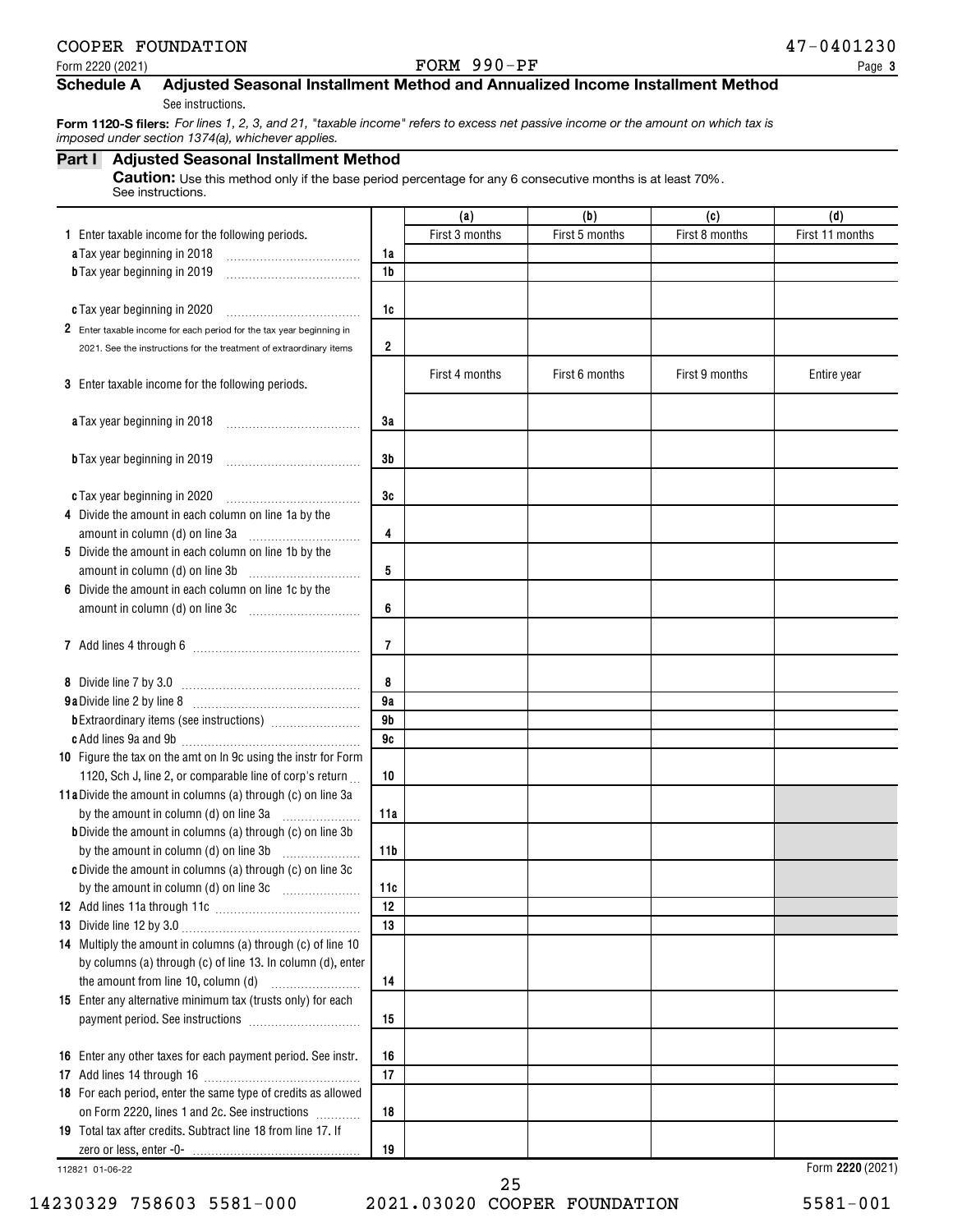### Form 2220 (2021)  $\bullet$  Page PORM  $990-PF$

# **Part II Annualized Income Installment Method** \*\*

|                                                                                                                          |                 | (a)         | (b)         | (c)         | (d)                       |
|--------------------------------------------------------------------------------------------------------------------------|-----------------|-------------|-------------|-------------|---------------------------|
|                                                                                                                          |                 | 2<br>First  | 3<br>First  | 6<br>First  | 9<br>First                |
|                                                                                                                          | 20              | months      | months      | months      | months                    |
| 21 Enter taxable income for each annualization period. See                                                               |                 |             |             |             |                           |
| instructions for the treatment of extraordinary items                                                                    | 21              | 29,005.     | 24,936.     | 523,002.    | 1,385,972.                |
| 22 Annualization amounts (see instructions)                                                                              | 22              | 6.000000    | 4.000000    | 2.000000    | 1.333330                  |
| 23a Annualized taxable income. Multiply line 21 by line 22                                                               | 23a             | 174,030.    | 99,744.     |             | $1,046,004.$ $1,847,958.$ |
|                                                                                                                          | 23 <sub>b</sub> |             |             |             |                           |
| c Add lines 23a and 23b                                                                                                  | 23c             | 174,030.    | 99,744.     |             | $1,046,004.$ 1,847,958.   |
| 24 Figure the tax on the amount on line 23c using the                                                                    |                 |             |             |             |                           |
| instructions for Form 1120, Schedule J, line 2,                                                                          |                 |             |             |             |                           |
| or comparable line of corporation's return                                                                               | 24              | 2,419.      | 1,386.      | 14,539.     | 25,687.                   |
| 25 Enter any alternative minimum tax (trusts only) for each                                                              |                 |             |             |             |                           |
|                                                                                                                          | 25              |             |             |             |                           |
| 26 Enter any other taxes for each payment period. See instr.                                                             | 26              |             |             |             |                           |
| 27 Total tax. Add lines 24 through 26                                                                                    | 27              | 2,419.      | 1,386.      | 14,539.     | 25,687.                   |
| 28 For each period, enter the same type of credits as allowed                                                            |                 |             |             |             |                           |
| on Form 2220, lines 1 and 2c. See instructions                                                                           | 28              |             |             |             |                           |
| 29 Total tax after credits. Subtract line 28 from line 27. If                                                            |                 |             |             |             |                           |
|                                                                                                                          | 29              | 2,419.      | 1,386.      | 14,539.     | 25,687.                   |
| 30 Applicable percentage                                                                                                 | 30              | 25%         | 50%         | 75%         | 100%                      |
|                                                                                                                          | 31              | 605.        | 693.        | 10,904.     | 25,687.                   |
| Part III<br><b>Required Installments</b>                                                                                 |                 |             |             |             |                           |
|                                                                                                                          |                 |             |             |             |                           |
| Note: Complete lines 32 through 38 of one column                                                                         |                 | 1st         | 2nd         | 3rd         | 4th                       |
| before completing the next column.                                                                                       |                 | installment | installment | installment | installment               |
| 32 If only Part I or Part II is completed, enter the amount in<br>each column from line 19 or line 31. If both parts are |                 |             |             |             |                           |
| completed, enter the smaller of the amounts in each                                                                      |                 |             |             |             |                           |
| column from line 19 or line 31                                                                                           | 32              | 605.        | 693.        | 10,904.     | 25,687.                   |
| 33 Add the amounts in all preceding columns of line 38.                                                                  |                 |             |             |             |                           |
| See instructions                                                                                                         | 33              |             | 605.        | 693.        | 10,904.                   |
| 34 Adjusted seasonal or annualized income installments.                                                                  |                 |             |             |             |                           |
| Subtract line 33 from line 32. If zero or less, enter -0-                                                                | 34              | 605.        | 88.         | 10,211.     | 14,783.                   |
| 35 Enter 25% (0.25) of line 5 on page 1 of Form 2220 in                                                                  |                 |             |             |             |                           |
| each column. Note: "Large corporations," see the                                                                         |                 |             |             |             |                           |
| instructions for line 10 for the amounts to enter                                                                        | 35              | 5,155.      | 31,351.     | 18,253.     | 18,253.                   |
| 36 Subtract line 38 of the preceding column from line 37 of                                                              |                 |             |             |             |                           |
| the preceding column                                                                                                     | 36              |             | 4,550.      | 35,813.     | 43,855.                   |
| 37 Add lines 35 and 36                                                                                                   | 37              | 5,155.      | 35,901.     | 54,066.     | 62,108.                   |
| 38 Required installments. Enter the smaller of line 34 or                                                                |                 |             |             |             |                           |
| line 37 here and on page 1 of Form 2220, line 10.                                                                        |                 |             |             |             |                           |
| See instructions                                                                                                         | 38              | 605.        | 88.         | 10,211.     | 14,783.                   |
|                                                                                                                          |                 |             |             |             | Form 2220 (2021)          |

\*\* ANNUALIZED INCOME INSTALLMENT METHOD USING STANDARD OPTION

112822 01-06-22

14230329 758603 5581-000 2021.03020 COOPER FOUNDATION 5581-001 26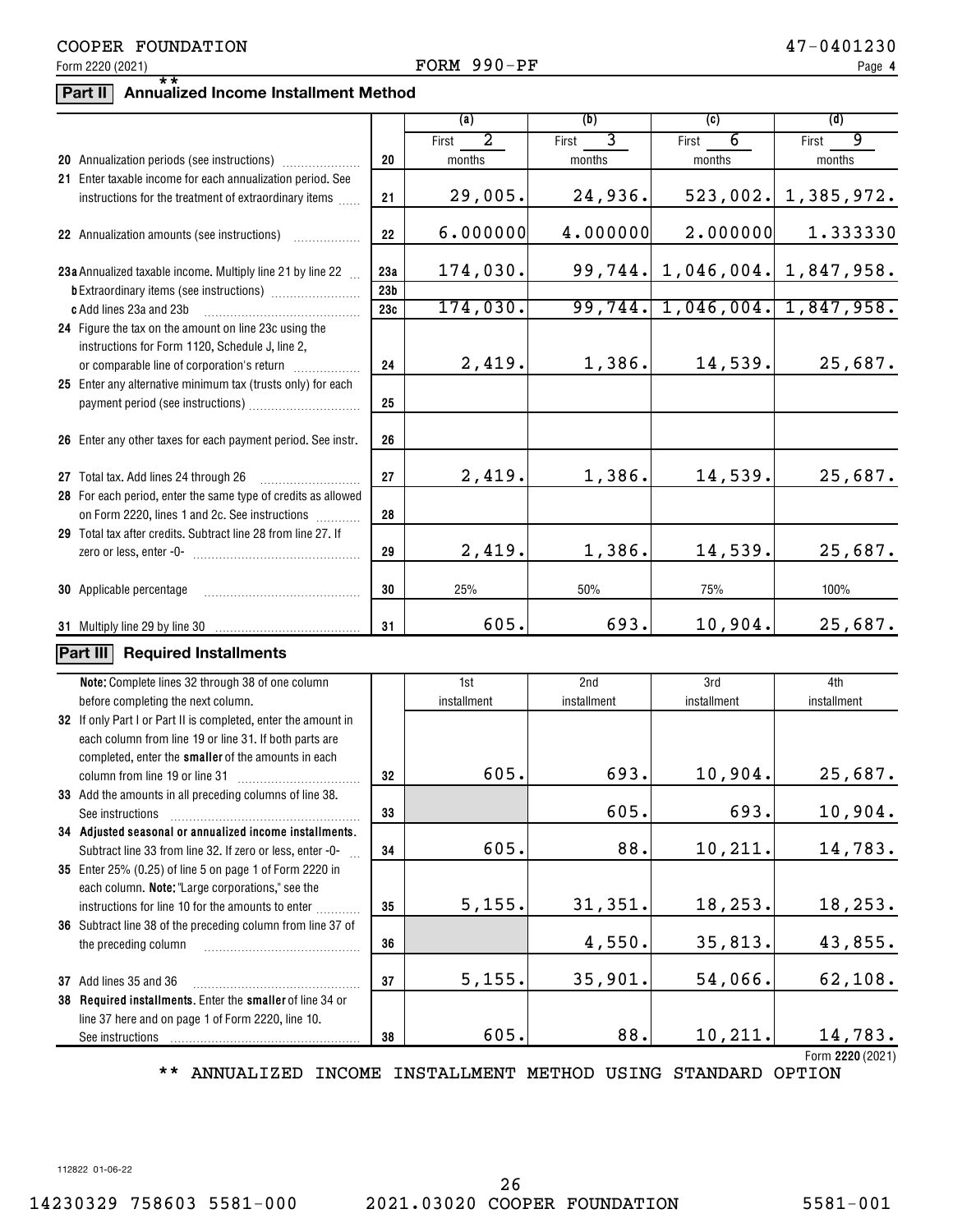| FORM 990-PF<br>INTEREST ON SAVINGS AND TEMPORARY CASH INVESTMENTS |                                        |                                           |                                   |                                    |                                           | <b>STATEMENT</b><br>1                |
|-------------------------------------------------------------------|----------------------------------------|-------------------------------------------|-----------------------------------|------------------------------------|-------------------------------------------|--------------------------------------|
| <b>SOURCE</b>                                                     |                                        | (A)<br><b>REVENUE</b><br>NET<br>PER BOOKS |                                   |                                    | (B)<br><b>INVESTMENT</b><br><b>INCOME</b> | (C)<br><b>ADJUSTED</b><br>NET INCOME |
| <b>INTEREST</b>                                                   |                                        |                                           | 11.                               |                                    | 11.                                       |                                      |
| TOTAL TO PART I, LINE 3                                           |                                        |                                           | 11.                               |                                    | 11.                                       |                                      |
| FORM $990-PF$                                                     | DIVIDENDS AND INTEREST FROM SECURITIES |                                           |                                   |                                    |                                           | 2<br><b>STATEMENT</b>                |
| GROSS<br><b>SOURCE</b><br><b>AMOUNT</b>                           |                                        | CAPITAL<br>GAINS<br><b>DIVIDENDS</b>      |                                   | (A)<br><b>REVENUE</b><br>PER BOOKS | (B)<br>NET INVEST-<br>MENT INCOME         | (C)<br><b>ADJUSTED</b><br>NET INCOME |
| <b>DIVIDENDS</b>                                                  | $3,981,664.$ $3,774,089.$ 207,575.     |                                           |                                   |                                    | 207,575.                                  |                                      |
| TO PART I, LINE 4                                                 |                                        | $3,981,664.$ $3,774,089.$ 207,575.        |                                   |                                    | 207,575.                                  |                                      |
| FORM 990-PF                                                       |                                        | LEGAL FEES                                |                                   |                                    |                                           | <b>STATEMENT</b><br>3                |
| DESCRIPTION                                                       |                                        | (A)<br><b>EXPENSES</b><br>PER BOOKS       | (B)<br>NET INVEST-<br>MENT INCOME |                                    | (C)<br><b>ADJUSTED</b><br>NET INCOME      | (D)<br>CHARITABLE<br>PURPOSES        |
| LEGAL                                                             |                                        | 50.                                       | 3.                                |                                    |                                           | 47.                                  |
| TO FM 990-PF, PG 1, LN 16A                                        |                                        | 50.                                       | 3.                                |                                    |                                           | 47.                                  |
| FORM 990-PF                                                       |                                        | <b>ACCOUNTING FEES</b>                    |                                   |                                    |                                           | <b>STATEMENT</b><br>4                |
| DESCRIPTION                                                       |                                        | (A)<br><b>EXPENSES</b><br>PER BOOKS       | (B)<br>NET INVEST-<br>MENT INCOME |                                    | (C)<br>ADJUSTED<br>NET INCOME             | (D)<br>CHARITABLE<br>PURPOSES        |
| ACCOUNTING AND AUDIT                                              |                                        | 13,010.                                   | 3,253.                            |                                    |                                           | 9,758.                               |
| TO FORM 990-PF, PG 1, LN 16B                                      |                                        | 13,010.                                   |                                   | 3, 253.                            |                                           | 9,758.                               |

}}}}}}}}}}}}}}}}} }}}}}}}}}}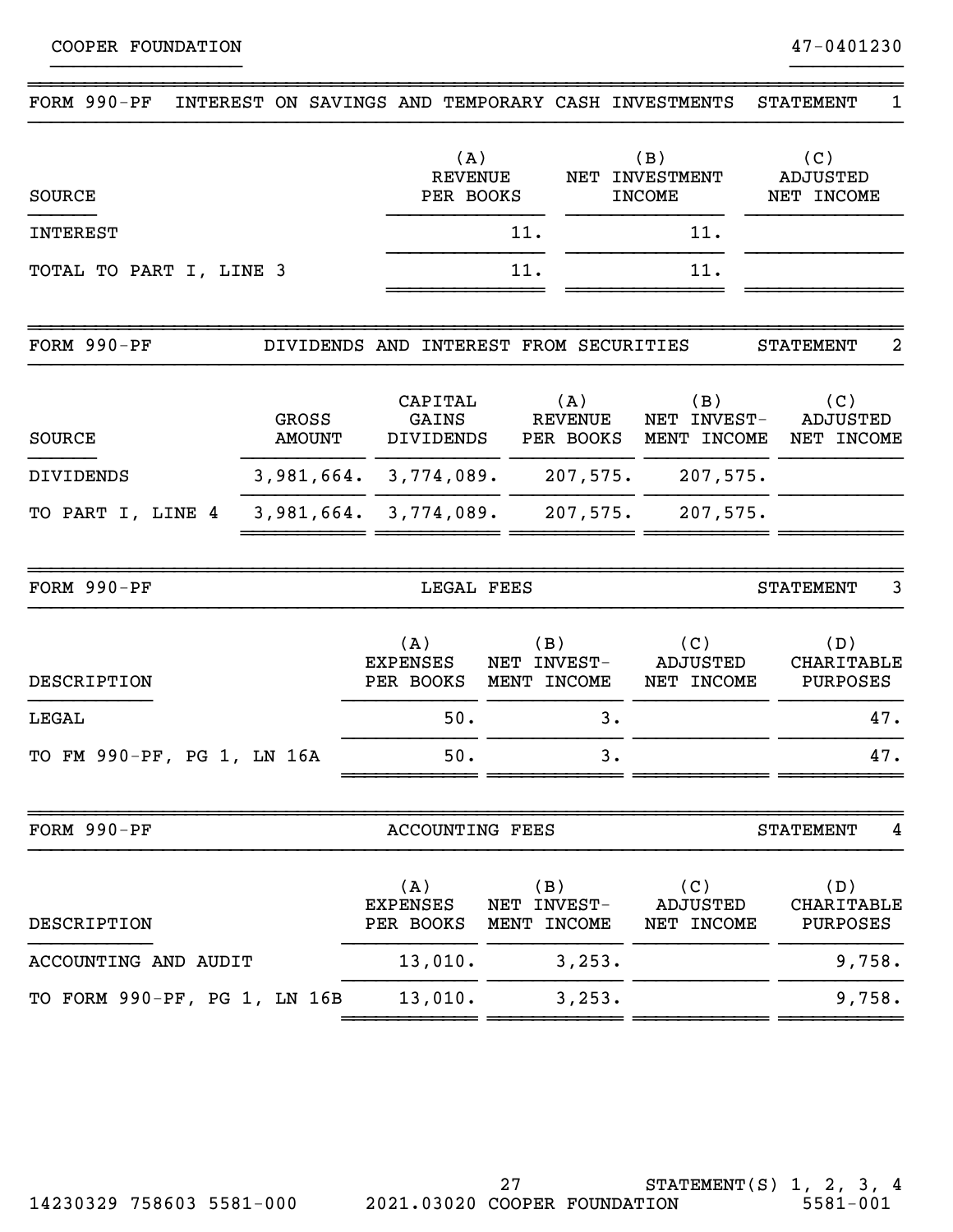| FORM 990-PF                                                                                                                                                                           | OTHER PROFESSIONAL FEES                                                                 |                                                                  | 5<br><b>STATEMENT</b>                |                                                                                         |  |
|---------------------------------------------------------------------------------------------------------------------------------------------------------------------------------------|-----------------------------------------------------------------------------------------|------------------------------------------------------------------|--------------------------------------|-----------------------------------------------------------------------------------------|--|
| DESCRIPTION                                                                                                                                                                           | (A)<br><b>EXPENSES</b><br>PER BOOKS                                                     | (B)<br>NET INVEST-<br>MENT INCOME                                | (C)<br><b>ADJUSTED</b><br>NET INCOME | (D)<br>CHARITABLE<br>PURPOSES                                                           |  |
| <b>INVESTMENT FEES</b>                                                                                                                                                                | 48,416.                                                                                 | 48,416.                                                          |                                      | 0.                                                                                      |  |
| TO FORM 990-PF, PG 1, LN 16C                                                                                                                                                          | 48,416.                                                                                 | 48,416.                                                          |                                      | 0.                                                                                      |  |
| FORM 990-PF                                                                                                                                                                           | <b>TAXES</b>                                                                            |                                                                  |                                      | 6<br><b>STATEMENT</b>                                                                   |  |
| DESCRIPTION                                                                                                                                                                           | (A)<br><b>EXPENSES</b><br>PER BOOKS                                                     | (B)<br>NET INVEST-<br>MENT INCOME                                | (C)<br><b>ADJUSTED</b><br>NET INCOME | (D)<br>CHARITABLE<br><b>PURPOSES</b>                                                    |  |
| PAYROLL TAXES<br>FEDERAL EXCISE TAX                                                                                                                                                   | 16,018.<br>92,572.                                                                      | 580.<br>0.                                                       |                                      | 15,439.<br>0.                                                                           |  |
| TO FORM 990-PF, PG 1, LN 18                                                                                                                                                           | 108,590.                                                                                | 580.                                                             |                                      | 15,439.                                                                                 |  |
| FORM 990-PF                                                                                                                                                                           | OTHER EXPENSES                                                                          |                                                                  |                                      | 7<br><b>STATEMENT</b>                                                                   |  |
| <b>DESCRIPTION</b>                                                                                                                                                                    | (A)<br><b>EXPENSES</b><br>PER BOOKS                                                     | (B)<br>NET INVEST-<br>MENT INCOME                                | (C)<br>ADJUSTED<br>NET INCOME        | (D)<br>CHARITABLE<br>PURPOSES                                                           |  |
| <b>DUES</b><br>POSTAGE<br>REPAIRS AND MAINTENANCE<br><b>TECHNOLOGY</b><br><b>SUPPLIES</b><br><b>MISCELLANEOUS</b><br><b>INSURANCE</b><br>COMMUNICATIONS<br>SPECIAL SERVICES<br>COPIER | 6,825.<br>759.<br>226.<br>13,908.<br>594.<br>803.<br>3,670.<br>5,598.<br>900.<br>2,443. | 0.<br>28.<br>8.<br>504.<br>22.<br>29.<br>133.<br>0.<br>0.<br>88. |                                      | 6,825.<br>731.<br>218.<br>13,404.<br>572.<br>774.<br>3,537.<br>5,598.<br>900.<br>2,355. |  |
| TO FORM 990-PF, PG 1, LN 23                                                                                                                                                           | 35,726.                                                                                 | 812.                                                             |                                      | 34,914.                                                                                 |  |

}}}}}}}}}}}}}}}}} }}}}}}}}}}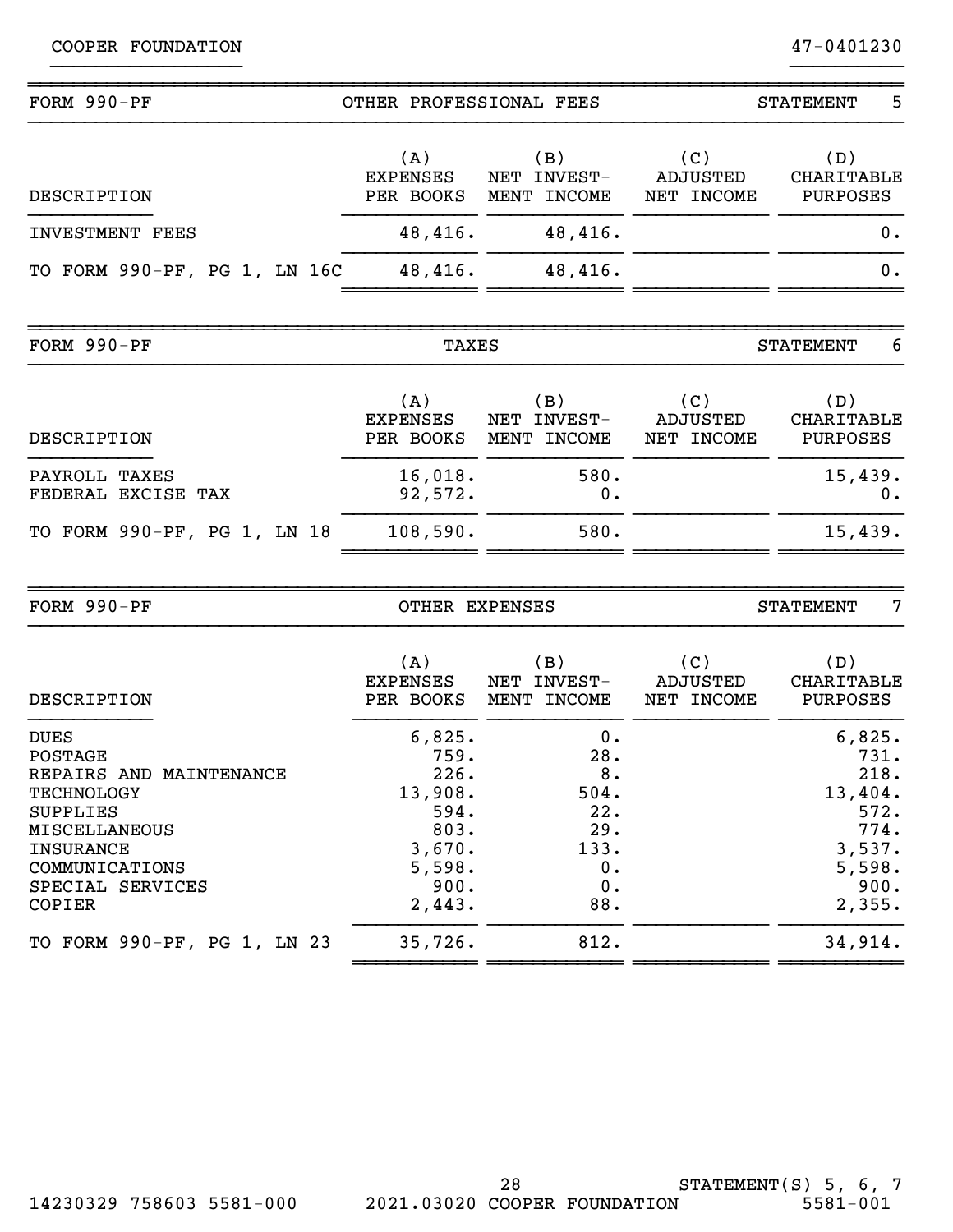| COOPER | FOUNDATION |
|--------|------------|
|--------|------------|

| <b>FORM</b> | $990-PF$ | <b>INVESTMENTS</b> | <b>.'EMENT</b><br>┓╖ |  |
|-------------|----------|--------------------|----------------------|--|
|             |          |                    |                      |  |

}}}}}}}}}}}}}}}}} }}}}}}}}}}

| DESCRIPTION                            | VALUATION<br>METHOD | <b>BOOK VALUE</b> | <b>FAIR MARKET</b><br>VALUE |
|----------------------------------------|---------------------|-------------------|-----------------------------|
| ALGER SPECTRA                          | FMV                 | 2,633,045.        | 2,633,045.                  |
| BLACKROCK EQUITY DIVIDEND              | FMV                 | 2,731,643.        | 2,731,643.                  |
| JOHN HANCOCK DISCIPLINED VALUE         | FMV                 | 2,461,050.        | 2,461,050.                  |
| MFS INTERNATIONAL NEW DISCOVERY        | FMV                 | 2,035,621.        | 2,035,621.                  |
| TEMPLETON INSTL FDS FOREIGN            | FMV                 | 2,029,032.        | 2,029,032.                  |
| INVESTCO DEV MARKETS                   | FMV                 | 4, 132, 445.      | 4, 132, 445.                |
| ROYCE OPPORTUNITY FUND                 | FMV                 | 2,491,064.        | 2,491,064.                  |
| EUROPACIFIC GROWTH FUND                | FMV                 | 2,643,913.        | 2,643,913.                  |
| CALAMOS GROWTH & INCOME                | FMV                 | 1,801,817.        | 1,801,817.                  |
| HSBC OPPORTUNITY FUND                  | FMV                 | 2,407,482.        | 2,407,482.                  |
| <b>OAKMARK</b>                         | FMV                 | 2,673,802.        | 2,673,802.                  |
| AB SMALL CAP GROWTH                    | FMV                 | 2,370,965.        | $2,370,965$ .               |
| TOTAL TO FORM 990-PF, PART II, LINE 13 |                     | 30,411,879.       | 30, 411, 879.               |
|                                        |                     |                   |                             |

FORM 990-PF DEPRECIATION OF ASSETS NOT HELD FOR INVESTMENT STATEMENT 9

| DESCRIPTION                                              | COST OR<br>OTHER BASIS | ACCUMULATED<br>DEPRECIATION | <b>BOOK VALUE</b> |
|----------------------------------------------------------|------------------------|-----------------------------|-------------------|
| LAND<br>FURNITURE AND FIXTURES<br>COMPUTER EQUIPMENT AND | 60.<br>81,995.         | 0.<br>81,995.               | 60.<br>0.         |
| <b>SOFTWARE</b>                                          | 35,459.                | 25,140.                     | 10,319.           |
| TOTAL TO FM 990-PF, PART II, LN 14                       | 117,514.               | 107, 135.                   | 10,379.           |

~~~~~~~~~~~~~~~~~~~~~~~~~~~~~~~~~~~~~~~~~~~~~~~~~~~~~~~~~~~~~~~~~~~~~~~~~~~~~~

}}}}}}}}}}}}}}}}}}}}}}}}}}}}}}}}}}}}}}}}}}}}}}}}}}}}}}}}}}}}}}}}}}}}}}}}}}}}}}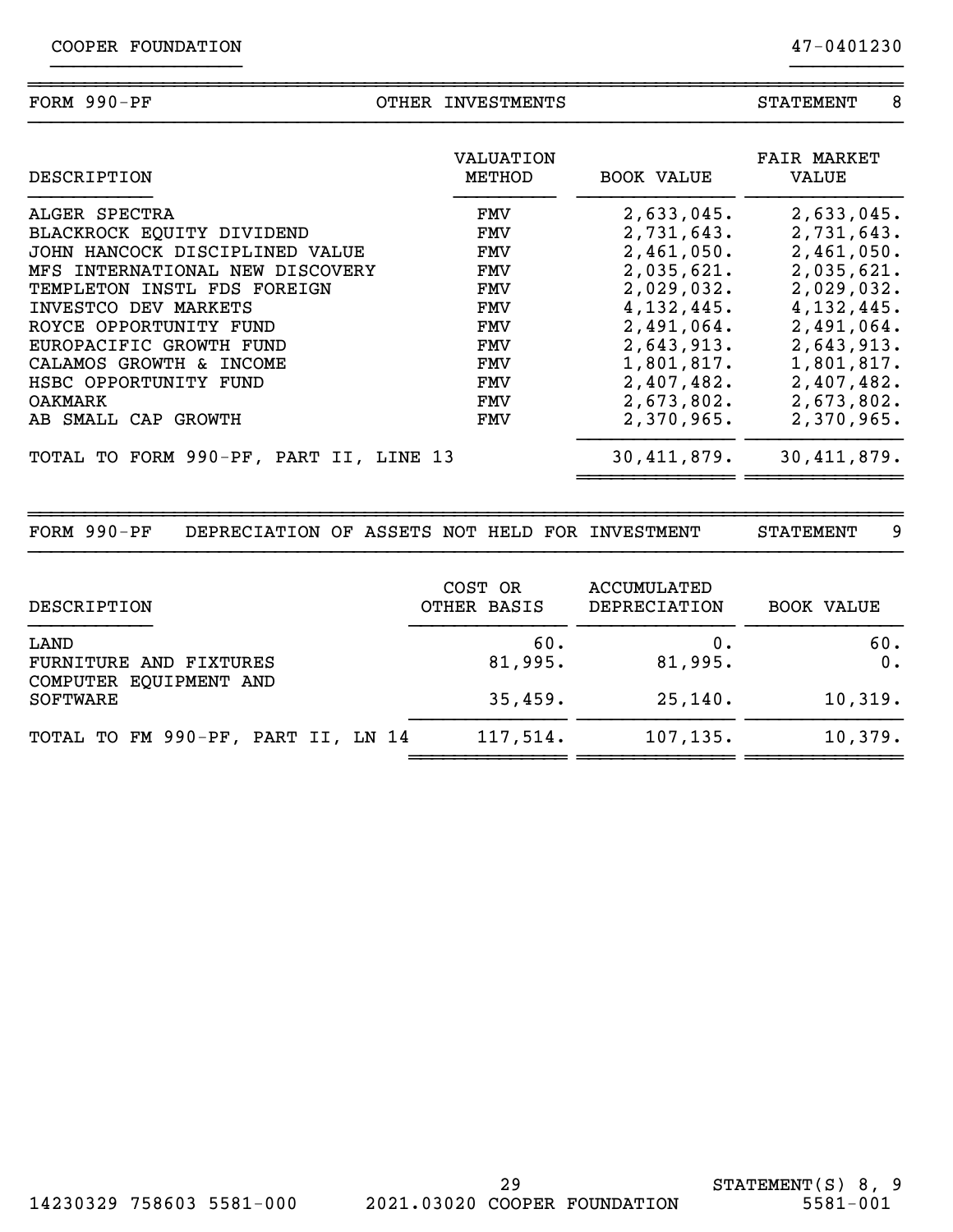#### FORM 990-PF PART VII - LIST OF OFFICERS, DIRECTORS STATEMENT 10 TRUSTEES AND FOUNDATION MANAGERS

~~~~~~~~~~~~~~~~~~~~~~~~~~~~~~~~~~~~~~~~~~~~~~~~~~~~~~~~~~~~~~~~~~~~~~~~~~~~~~

}}}}}}}}}}}}}}}}} }}}}}}}}}}

}}}}}}}}}}}}}}}}}}}}}}}}}}}}}}}}}}}}}}}}}}}}}}}}}}}}}}}}}}}}}}}}}}}}}}}}}}}}}}

| NAME AND ADDRESS                                                     | TITLE AND COMPEN-<br>AVRG HRS/WK SATION |        | <b>EMPLOYEE</b><br>BEN PLAN EXPENSE | CONTRIB ACCOUNT |
|----------------------------------------------------------------------|-----------------------------------------|--------|-------------------------------------|-----------------|
| E. ARTHUR THOMPSON<br>1248 O ST. SUITE 870<br>LINCOLN, NE 68508      | CHAIR<br>2.00                           |        | $14,290.$ 3, 231.                   | 0.              |
| KIM ROBAK<br>1248 O ST. SUITE 870<br>LINCOLN, NE 68508               | TRUSTEE<br>2.00                         | 1,500. | $0$ .                               | $0$ .           |
| <b>BRAD KORELL</b><br>1248 O ST. SUITE 870<br>LINCOLN, NE 68508      | TREASURER<br>2.00                       | 1,700. | $0$ .                               | $0$ .           |
| <b>JACK D CAMPBELL</b><br>1248 O ST. SUITE 870<br>LINCOLN, NE 68508  | TRUSTEE<br>2.00                         | 1,450. | $0$ .                               | $0$ .           |
| CONNIE DUNCAN<br>1248 O ST. SUITE 870<br>LINCOLN, NE 68508           | VICE CHAIR<br>2.00                      | 1,950. | 0.                                  | $0$ .           |
| TYRE J. MCDOWELL<br>1248 O ST. SUITE 870<br>LINCOLN, NE 68508        | TRUSTEE<br>2.00                         | 1,850. | $0$ .                               | $0$ .           |
| ROBERT NEFSKY<br>1248 O ST. SUITE 870<br>LINCOLN, NE 68508           | TRUSTEE<br>2.00                         | 2,000. | 0.                                  | $0$ .           |
| PAMELA HILTON SNOW<br>1248 O ST. SUITE 870<br>LINCOLN, NE 68508      | TRUSTEE<br>2.00                         | 2,000. | $0$ .                               | 0.              |
| RICHARD J. VIERK<br>1248 O ST. SUITE 870<br>LINCOLN, NE 68508        | <b>TRUSTEE</b><br>2.00                  | 1,750. | 0.                                  | 0.              |
| VICTORIA GRASSO<br>1248 O ST. SUITE 870<br>LINCOLN, NE 68508         | PRESIDENT<br>40.00                      |        | 115,643.28,977.                     | 420.            |
| <b>JASMINE KINGSLEY</b><br>1248 O ST. SUITE 870<br>LINCOLN, NE 68508 | <b>TRUSTEE</b><br>2.00                  | 1,050. | 0.                                  | 0.              |
| TOTALS INCLUDED ON 990-PF, PAGE 6, PART VII                          |                                         |        | 145, 183. 32, 208.                  | 420.            |